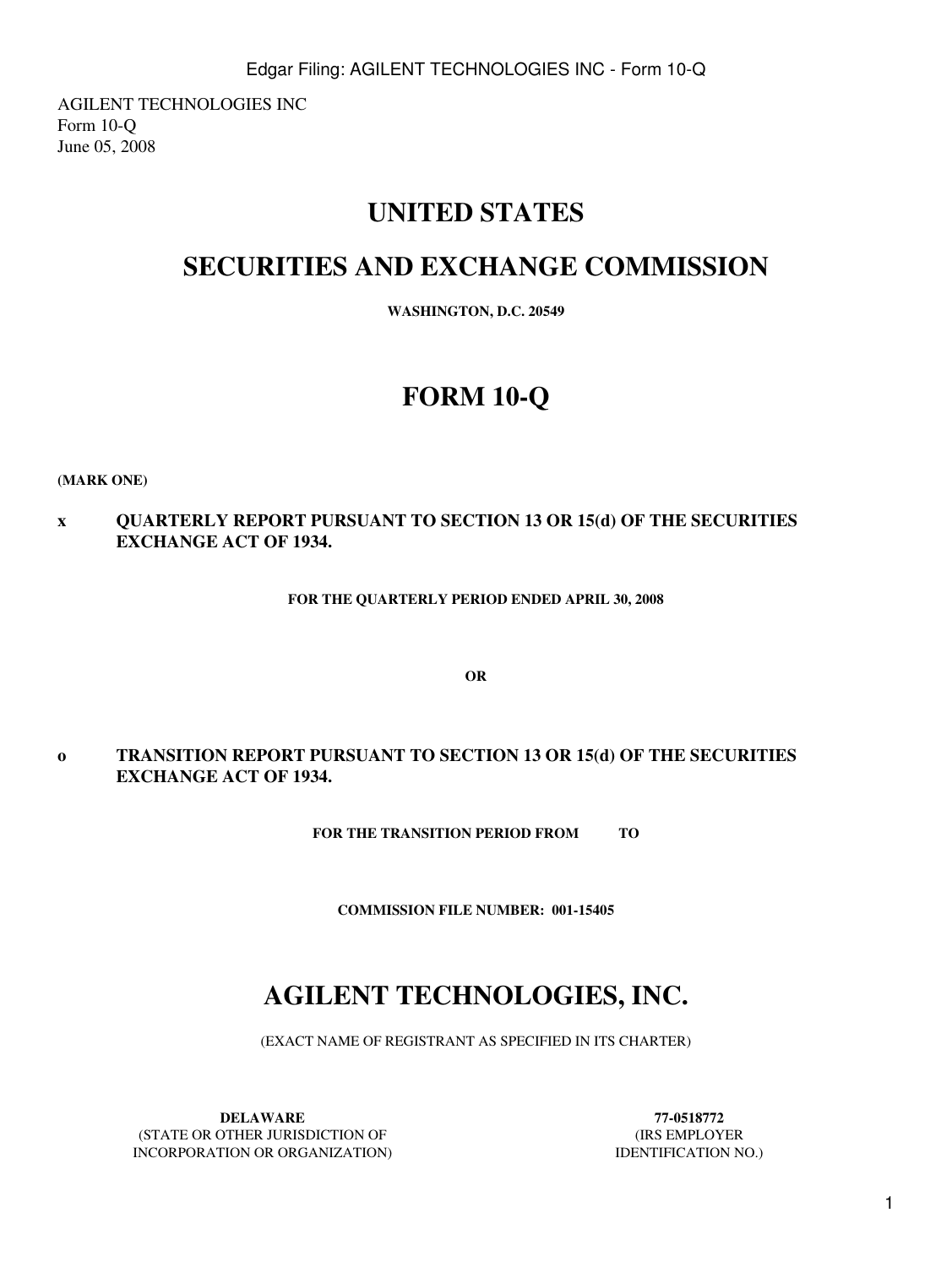**5301 STEVENS CREEK BLVD., SANTA CLARA, CALIFORNIA 95051** (ADDRESS OF PRINCIPAL EXECUTIVE OFFICES) (ZIP CODE)

REGISTRANT S TELEPHONE NUMBER, INCLUDING AREA CODE: (408) 553-7777

(FORMER NAME, FORMER ADDRESS AND FORMER FISCAL YEAR, IF CHANGED SINCE LAST REPORT)

INDICATE BY CHECK MARK WHETHER THE REGISTRANT (1) HAS FILED ALL REPORTS REQUIRED TO BE FILED BY SECTION 13 OR 15(d) OF THE SECURITIES EXCHANGE ACT OF 1934 DURING THE PRECEDING 12 MONTHS (OR FOR SUCH SHORTER PERIOD THAT THE REGISTRANT WAS REQUIRED TO FILE SUCH REPORTS), AND (2) HAS BEEN SUBJECT TO SUCH FILING REQUIREMENTS FOR THE PAST 90 DAYS. YES x NO o

INDICATE BY CHECK MARK WHETHER THE REGISTRANT IS A LARGE ACCELERATED FILER, AN ACCELERATED FILER, A NON-ACCELERATED FILER, OR A SMALLER REPORTING COMPANY. SEE DEFINITIONS OF LARGE ACCELERATED FILER, ACCELERATED FILER, AND SMALLER REPORTING COMPANY IN RULE 12b-2 OF THE EXCHANGE ACT.

(do not check if a smaller reporting company)

Large accelerated filer x Accelerated filer o Non-accelerated filer o Smaller Reporting Company o

INDICATE BY CHECK MARK WHETHER THE REGISTRANT IS A SHELL COMPANY (AS DEFINED IN RULE 12b-2 OF THE EXCHANGE ACT). YES O NO x

INDICATE THE NUMBER OF SHARES OUTSTANDING OF EACH OF THE ISSUERS CLASSES OF COMMON STOCK, AS OF THE LATEST PRACTICABLE DATE.

COMMON STOCK, \$0.01 PAR VALUE 360,108,255 SHARES

**CLASS OUTSTANDING APRIL 30, 2008**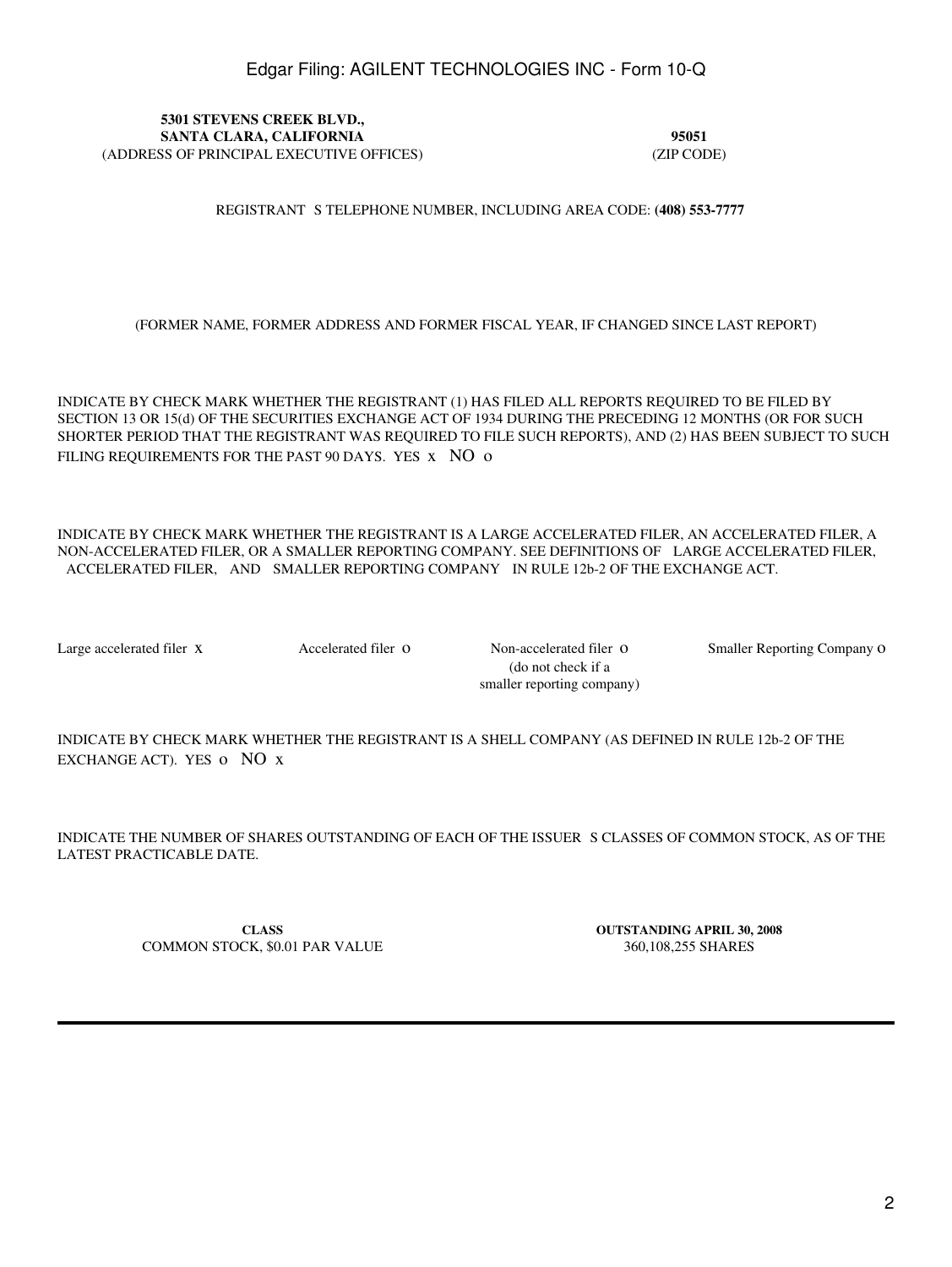### AGILENT TECHNOLOGIES, INC.

### TABLE OF CONTENTS

|                  |                       |                                                                                              | Page          |
|------------------|-----------------------|----------------------------------------------------------------------------------------------|---------------|
|                  |                       |                                                                                              | <b>Number</b> |
| Part I.          | Financial Information |                                                                                              | 3             |
|                  | Item 1.               | <b>Condensed Consolidated Financial Statements (Unaudited)</b>                               |               |
|                  |                       | Condensed Consolidated Statement of Operations                                               |               |
|                  |                       | Condensed Consolidated Balance Sheet                                                         |               |
|                  |                       | Condensed Consolidated Statement of Cash Flows                                               |               |
|                  |                       | <b>Notes to Condensed Consolidated Financial Statements</b>                                  | 6             |
|                  | Item 2.               | <u>Management s Discussion and Analysis of Financial Condition and Results of Operations</u> | 18            |
|                  | Item 3.               | <b>Ouantitative and Oualitative Disclosures About Market Risk</b>                            | 28            |
|                  | Item 4.               | Controls and Procedures                                                                      | 28            |
| Part II.         | Other Information     |                                                                                              | 28            |
|                  | Item 1.               | Legal Proceedings                                                                            | 28            |
|                  | Item 1A.              | <b>Risk Factors</b>                                                                          | 29            |
|                  | ltem 2.               | <u>Unregistered Sales of Equity Securities and Use of Proceeds</u>                           | 37            |
|                  | Item 4.               | Submission of Matters to a Vote of Security Holders                                          | 37            |
|                  | Item 6.               | Exhibits                                                                                     | 38            |
| <u>Signature</u> |                       |                                                                                              | 39            |
| Exhibit Index    |                       |                                                                                              | 40            |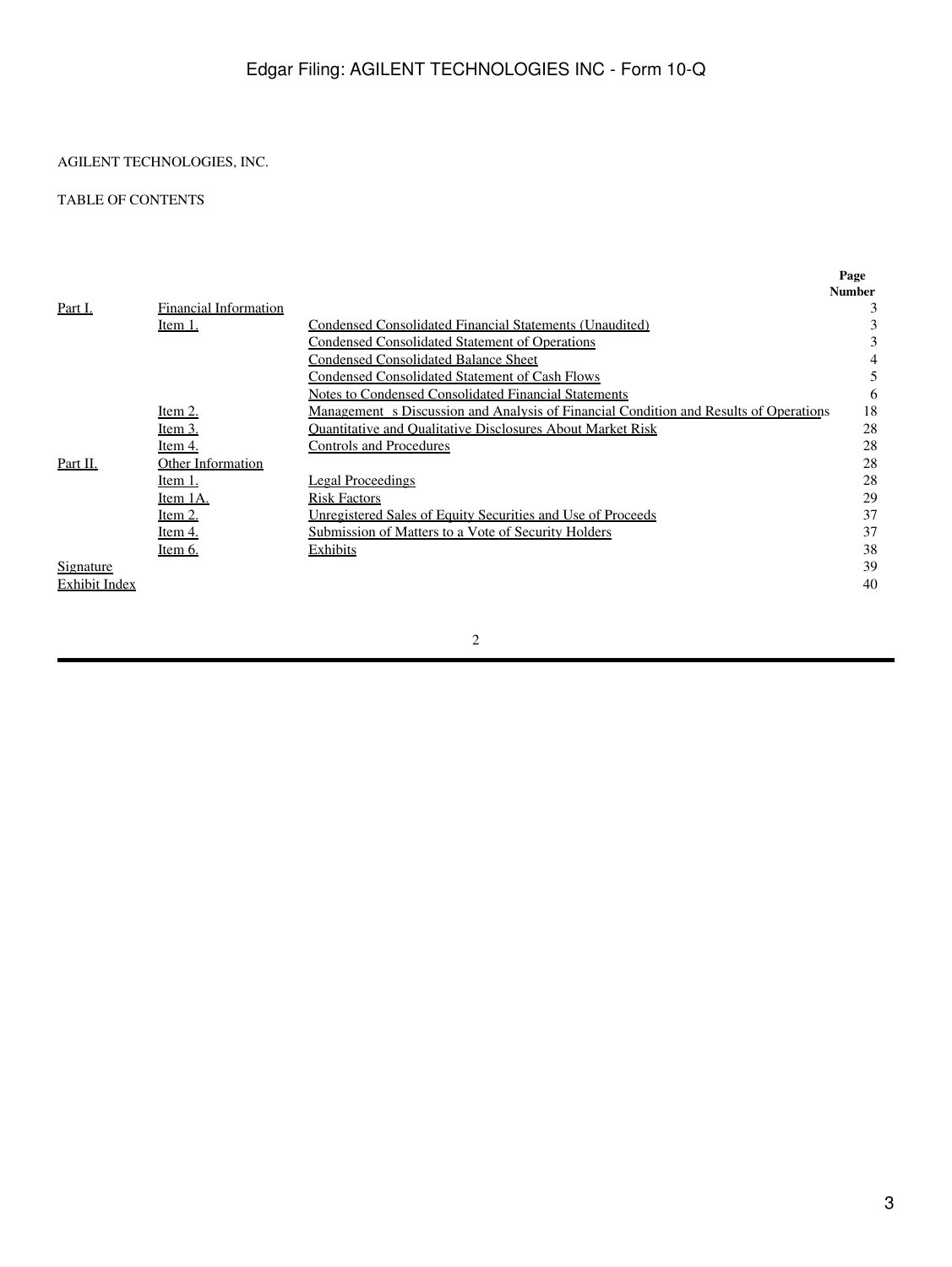### <span id="page-3-0"></span>**PART I FINANCIAL INFORMATION**

### <span id="page-3-2"></span><span id="page-3-1"></span>**ITEM 1. CONDENSED CONSOLIDATED FINANCIAL STATEMENTS (UNAUDITED)**

### **AGILENT TECHNOLOGIES, INC.**

### **CONDENSED CONSOLIDATED STATEMENT OF OPERATIONS**

**(in millions, except per share amounts)**

### **(Unaudited)**

|                                                                 | <b>Three Months Ended</b><br>April 30, |    |       |               | <b>Six Months Ended</b><br>April 30, |    |                |  |
|-----------------------------------------------------------------|----------------------------------------|----|-------|---------------|--------------------------------------|----|----------------|--|
|                                                                 | 2008                                   |    | 2007  |               | 2008                                 |    | 2007           |  |
| Net revenue:                                                    |                                        |    |       |               |                                      |    |                |  |
| Products                                                        | \$<br>1,214                            | \$ | 1,095 | \$            | 2,375                                | \$ | 2,160          |  |
| Services and other                                              | 242                                    |    | 225   |               | 474                                  |    | 440            |  |
| Total net revenue                                               | 1,456                                  |    | 1,320 |               | 2,849                                |    | 2,600          |  |
| Costs and expenses:                                             |                                        |    |       |               |                                      |    |                |  |
| Cost of products                                                | 512                                    |    | 461   |               | 1,013                                |    | 924            |  |
| Cost of services and other                                      | 137                                    |    | 129   |               | 273                                  |    | 255            |  |
| Total costs                                                     | 649                                    |    | 590   |               | 1,286                                |    | 1,179          |  |
| Research and development                                        | 183                                    |    | 173   |               | 364                                  |    | 341            |  |
| Selling, general and administrative                             | 433                                    |    | 426   |               | 874                                  |    | 854            |  |
| Total costs and expenses                                        | 1,265                                  |    | 1,189 |               | 2,524                                |    | 2,374          |  |
| Income from operations                                          | 191                                    |    | 131   |               | 325                                  |    | 226            |  |
| Interest income                                                 | 27                                     |    | 44    |               | 66                                   |    | 94             |  |
| Interest expense                                                | (29)                                   |    | (22)  |               | (59)                                 |    | (45)           |  |
| Other income (expense), net                                     | $\overline{7}$                         |    | 3     |               | 11                                   |    | $\overline{4}$ |  |
| Income before taxes                                             | 196                                    |    | 156   |               | 343                                  |    | 279            |  |
| Provision for income taxes                                      | 23                                     |    | 33    |               | 50                                   |    | 6              |  |
| Net income                                                      | \$<br>173                              | \$ | 123   | $\mathcal{S}$ | 293                                  | \$ | 273            |  |
|                                                                 |                                        |    |       |               |                                      |    |                |  |
| Net income per share<br>basic:                                  | \$<br>0.48                             | \$ | 0.31  | $\mathbb{S}$  | 0.80                                 | \$ | 0.67           |  |
| Net income per share<br>diluted:                                | \$<br>0.47                             | \$ | 0.30  | $\sqrt{2}$    | 0.78                                 | \$ | 0.66           |  |
|                                                                 |                                        |    |       |               |                                      |    |                |  |
| Weighted average shares used in computing net income per share: |                                        |    |       |               |                                      |    |                |  |
| Basic                                                           | 363                                    |    | 402   |               | 367                                  |    | 405            |  |
| Diluted                                                         | 370                                    |    | 413   |               | 376                                  |    | 416            |  |

The accompanying notes are an integral part of these condensed consolidated financial statements.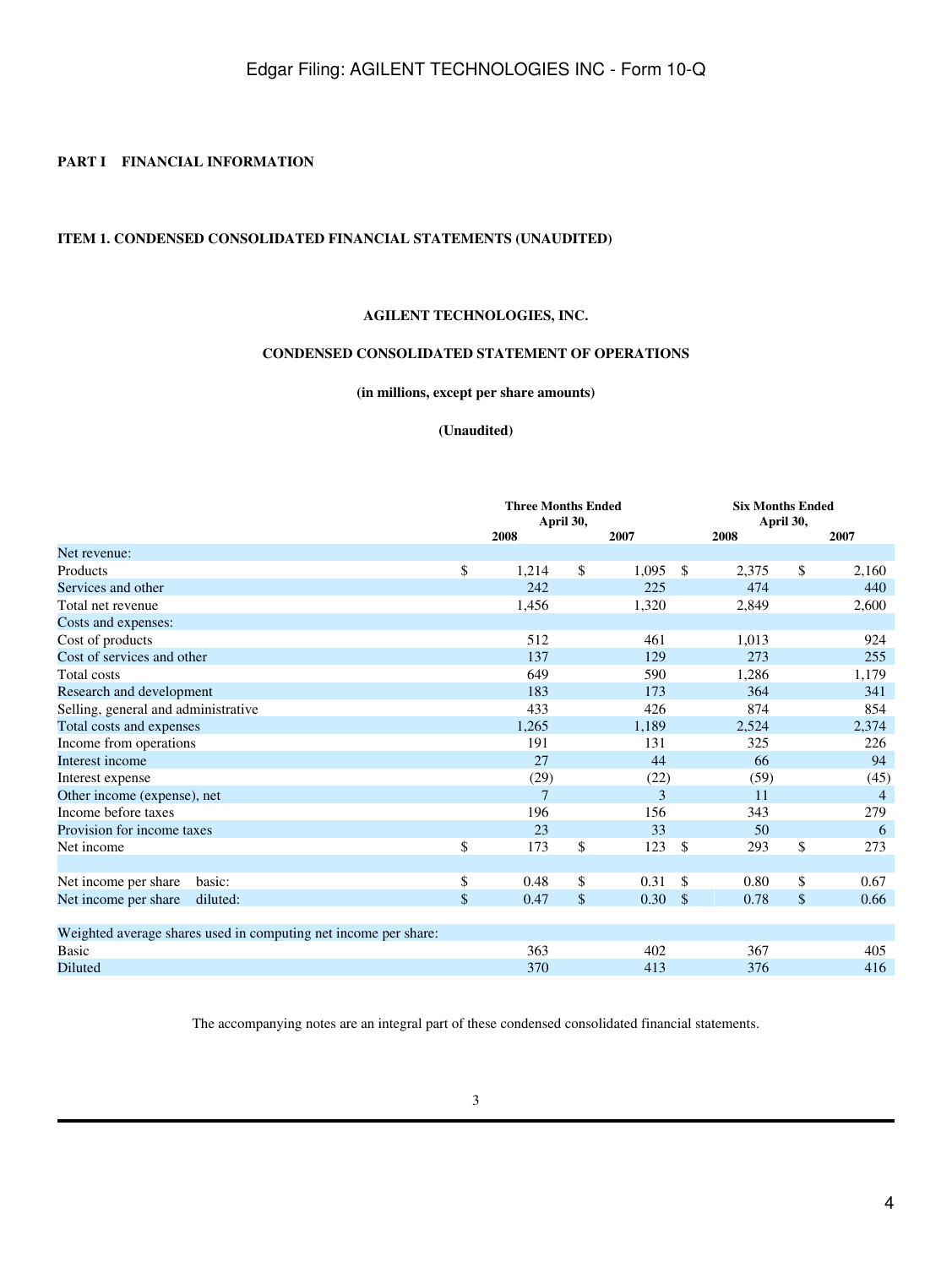### **AGILENT TECHNOLOGIES, INC.**

### **CONDENSED CONSOLIDATED BALANCE SHEET**

### **(in millions, except par value and share amounts)**

### **(Unaudited)**

<span id="page-4-0"></span>

|                                                                                                         | April 30,<br>2008 |               | October 31,<br>2007 |
|---------------------------------------------------------------------------------------------------------|-------------------|---------------|---------------------|
| <b>ASSETS</b>                                                                                           |                   |               |                     |
| Current assets:                                                                                         |                   |               |                     |
| Cash and cash equivalents                                                                               | \$<br>1,710       | $\mathcal{S}$ | 1.826               |
| Short-term investments                                                                                  | 30                |               |                     |
| Accounts receivable, net                                                                                | 791               |               | 735                 |
| Inventory                                                                                               | 674               |               | 643                 |
| Restricted cash and cash equivalents                                                                    | 1,572             |               |                     |
| Other current assets                                                                                    | 408               |               | 467                 |
| Total current assets                                                                                    | 5,185             |               | 3.671               |
| Property, plant and equipment, net                                                                      | 809               |               | 801                 |
| Goodwill                                                                                                | 630               |               | 558                 |
| Other intangible assets, net                                                                            | 237               |               | 178                 |
| Restricted cash and cash equivalents                                                                    | 12                |               | 1,615               |
| Long-term investments                                                                                   | 274               |               | 194                 |
| Other assets                                                                                            | 527               |               | 537                 |
| <b>Total</b> assets                                                                                     | \$<br>7,674       | \$            | 7,554               |
| LIABILITIES AND STOCKHOLDERS EQUITY                                                                     |                   |               |                     |
| Current liabilities:                                                                                    |                   |               |                     |
| Accounts payable                                                                                        | \$<br>312         | $\mathcal{S}$ | 323                 |
| Employee compensation and benefits                                                                      | 433               |               | 432                 |
| Deferred revenue                                                                                        | 321               |               | 249                 |
| Income and other taxes payable                                                                          | 106               |               | 522                 |
| Short-term debt                                                                                         | 1,752             |               |                     |
| Other accrued liabilities                                                                               | 120               |               | 137                 |
| Total current liabilities                                                                               | 3,044             |               | 1,663               |
| Long-term debt                                                                                          |                   |               | 1,500               |
| Senior notes                                                                                            | 622               |               | 587                 |
| Retirement and post-retirement benefits                                                                 | 121               |               | 141                 |
| Other long-term liabilities                                                                             | 731               |               | 429                 |
| <b>Total liabilities</b>                                                                                | 4,518             |               | 4,320               |
| Stockholders equity:                                                                                    |                   |               |                     |
| Preferred stock; \$0.01 par value; 125 million shares authorized; none issued and outstanding           |                   |               |                     |
| Common stock; \$0.01 par value; 2 billion shares authorized; 556 million shares at April 30, 2008 and   |                   |               |                     |
| 551 million shares at October 31, 2007 issued                                                           | 6                 |               | 6                   |
| Treasury stock at cost; 196 million shares at April 30, 2008 and 181 million shares at October 31, 2007 | (6,969)           |               | (6, 469)            |
| Additional paid-in-capital                                                                              | 7,251             |               | 7,117               |
| Retained earnings                                                                                       | 2,391             |               | 2,172               |
| Accumulated other comprehensive income                                                                  | 477               |               | 408                 |
| Total stockholders equity                                                                               | 3,156             |               | 3,234               |
| Total liabilities and stockholders equity                                                               | \$<br>7,674       | $\mathcal{S}$ | 7,554               |

The accompanying notes are an integral part of these condensed consolidated financial statements.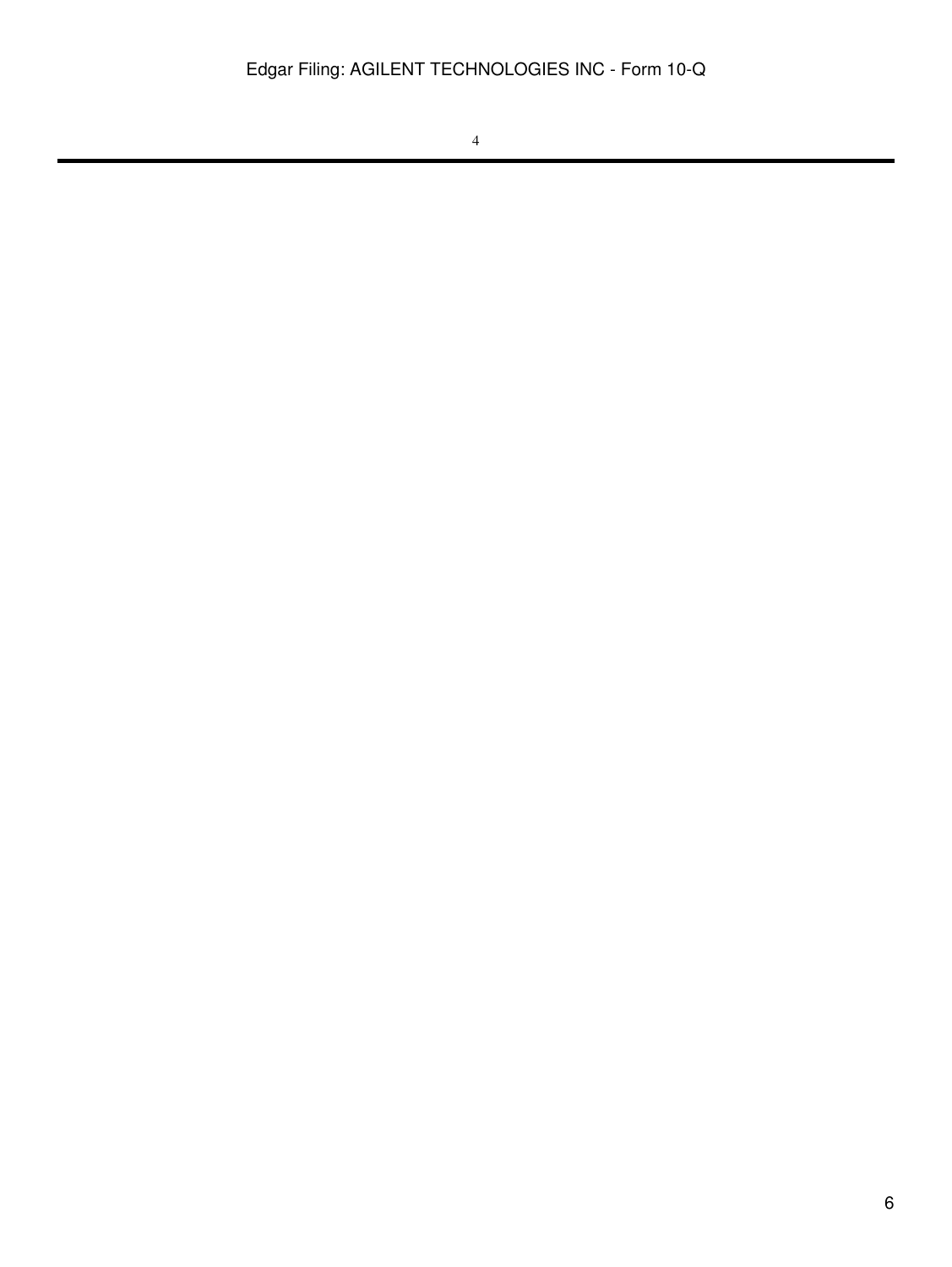### **AGILENT TECHNOLOGIES, INC.**

### **CONDENSED CONSOLIDATED STATEMENT OF CASH FLOWS**

**(in millions)**

**(Unaudited)**

<span id="page-6-0"></span>

|                                                                                   | <b>Six Months Ended</b> |    |                |
|-----------------------------------------------------------------------------------|-------------------------|----|----------------|
|                                                                                   | April 30,               |    |                |
|                                                                                   | 2008                    |    | 2007           |
| Cash flows from operating activities:                                             |                         |    |                |
| Net income                                                                        | \$<br>293               | \$ | 273            |
| Adjustments to reconcile net income to net cash provided by operating activities: |                         |    |                |
| Depreciation and amortization                                                     | 100                     |    | 93             |
| Share-based compensation                                                          | 49                      |    | 76             |
| Deferred taxes                                                                    | 58                      |    | (8)            |
| Excess and obsolete inventory-related charges                                     | 8                       |    | 8              |
| Translation gain from liquidation of a subsidiary                                 | (25)                    |    |                |
| Asset impairment charges                                                          | 3                       |    | $\overline{4}$ |
| Net loss (gain) on sale of investments                                            | 4                       |    | (2)            |
| Net loss (gain) on sale of assets                                                 | $\mathbf{1}$            |    | (6)            |
| Other                                                                             | $\overline{2}$          |    | 1              |
| Changes in assets and liabilities:                                                |                         |    |                |
| Accounts receivable                                                               | (25)                    |    | (4)            |
| Inventory                                                                         | (36)                    |    | (30)           |
| Accounts payable                                                                  | 19                      |    | (31)           |
| Employee compensation and benefits                                                |                         |    | 10             |
| Income taxes and other taxes payable                                              | (99)                    |    | 15             |
| Other current assets and liabilities                                              | 67                      |    | 55             |
| Other long-term assets and liabilities                                            | (90)                    |    | (59)           |
| Net cash provided by operating activities                                         | 329                     |    | 395            |
| Cash flows from investing activities:                                             |                         |    |                |
| Investments in property, plant and equipment                                      | (71)                    |    | (79)           |
| Proceeds from sale of property, plant and equipment                               | 14                      |    | 8              |
| Purchase of investments                                                           | (255)                   |    |                |
| Proceeds from sale of investments                                                 | 114                     |    | 12             |
| Change in restricted cash and cash equivalents, net                               | 31                      |    | 2              |
| Purchase of minority interest                                                     | (14)                    |    |                |
| Acquisitions of businesses and intangible assets, net of cash acquired            | (130)                   |    | (72)           |
| Net cash used in investing activities                                             | (311)                   |    | (129)          |
| Cash flows from financing activities:                                             |                         |    |                |
| Issuance of common stock under employee stock plans                               | 84                      |    | 147            |
| Proceeds from revolving credit facility                                           | 250                     |    |                |
| Treasury stock repurchases                                                        | (500)                   |    | (636)          |
| Net cash used in financing activities                                             | (166)                   |    | (489)          |
|                                                                                   |                         |    |                |
| Effect of exchange rate movements                                                 | 32                      |    | 11             |
| Net decrease in cash and cash equivalents                                         | (116)                   |    | (212)          |
| Cash and cash equivalents at beginning of period                                  | 1,826                   |    | 2,262          |
| Cash and cash equivalents at end of period                                        | \$<br>1,710             | \$ | 2,050          |

The accompanying notes are an integral part of these condensed consolidated financial statements.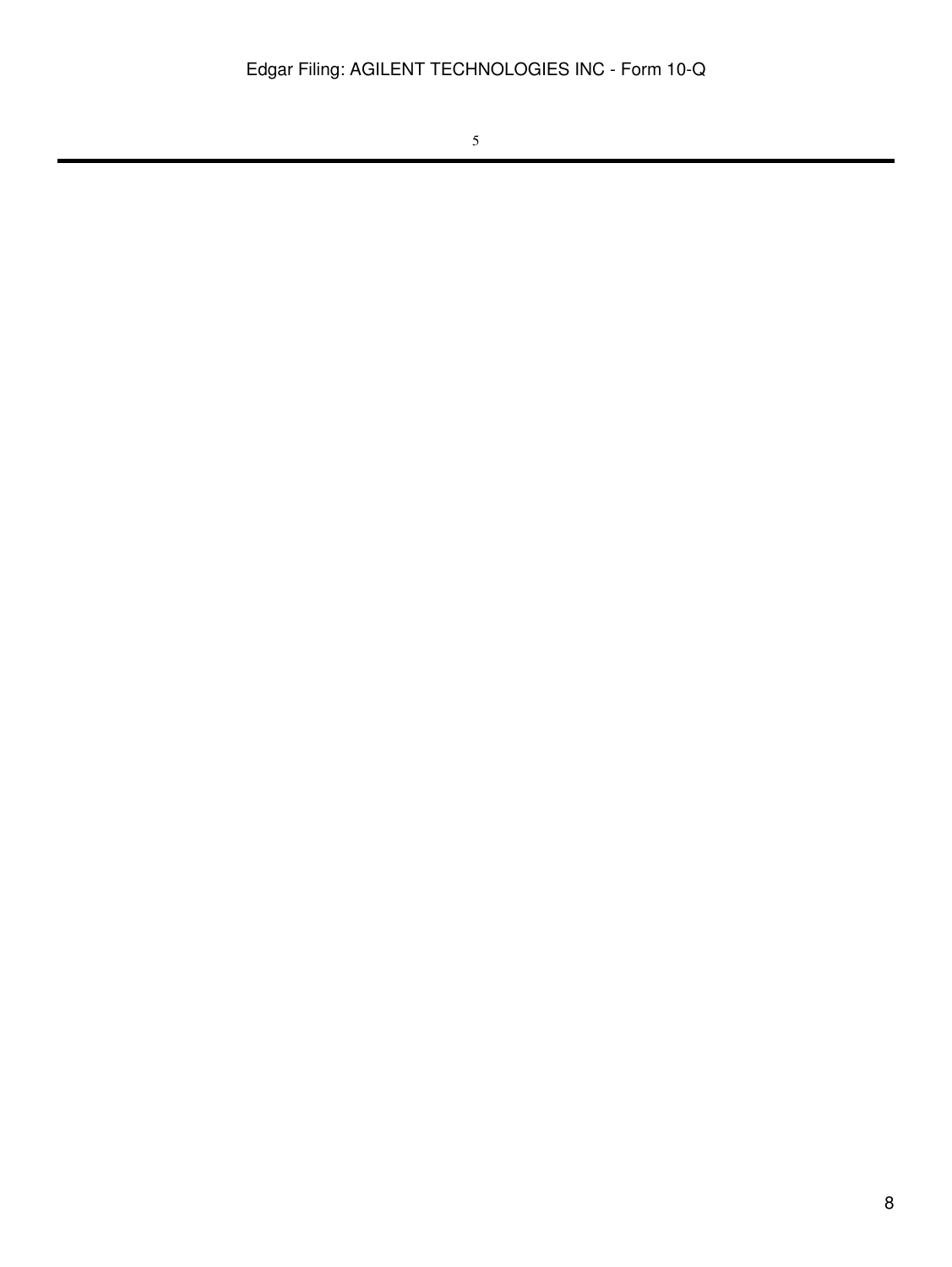#### **AGILENT TECHNOLOGIES, INC.**

#### **NOTES TO CONDENSED CONSOLIDATED FINANCIAL STATEMENTS**

### **(UNAUDITED)**

<span id="page-8-0"></span>1. OVERVIEW

Agilent Technologies, Inc. (we, Agilent or the company), incorporated in Delaware in May 1999, is a measurement company, providing core bio-analytical and electronic measurement solutions to the communications, electronics, life sciences and chemical analysis industries.

Our fiscal year-end is October 31, and our fiscal quarters end on January 31, April 30 and July 31. Unless otherwise stated, all dates refer to our fiscal year and fiscal quarters.

2. BASIS OF PRESENTATION AND SUMMARY OF SIGNIFICANT ACCOUNTING POLICIES

*Reclassifications.* Long-term investments as of October 31, 2007 have been reclassified from other assets to conform to the more detailed presentation used in 2008.

*Basis of Presentation*. We have prepared the accompanying financial data for the three and six months ended April 30, 2008 and 2007 pursuant to the rules and regulations of the Securities and Exchange Commission (SEC). Certain information and footnote disclosures normally included in financial statements prepared in accordance with generally accepted accounting principles (GAAP) in the U.S. have been condensed or omitted pursuant to such rules and regulations. The following discussion should be read in conjunction with our 2007 Annual Report on Form 10-K.

In the opinion of management, the accompanying condensed consolidated financial statements contain all normal and recurring adjustments necessary to present fairly our condensed consolidated balance sheet as of April 30, 2008 and October 31, 2007, condensed consolidated statement of operations for the three and six months ended April 30, 2008 and 2007, and condensed consolidated statement of cash flows for the six months ended April 30, 2008 and 2007.

The preparation of condensed consolidated financial statements in accordance with accounting principles generally accepted in the U.S. requires management to make estimates and assumptions that affect the amounts reported in our condensed consolidated financial statements and accompanying notes. Management bases its estimates on historical experience and various other assumptions believed to be reasonable. Although these estimates are based on management s best knowledge of current events and actions that may impact the company in the future, actual results may be different from the estimates. Our critical accounting policies are those that affect our financial statements materially and involve difficult, subjective or complex judgments by management. Those policies are revenue recognition, inventory valuation, investment impairments, share-based compensation, retirement and post-retirement plan assumptions, valuation of long-lived assets and accounting for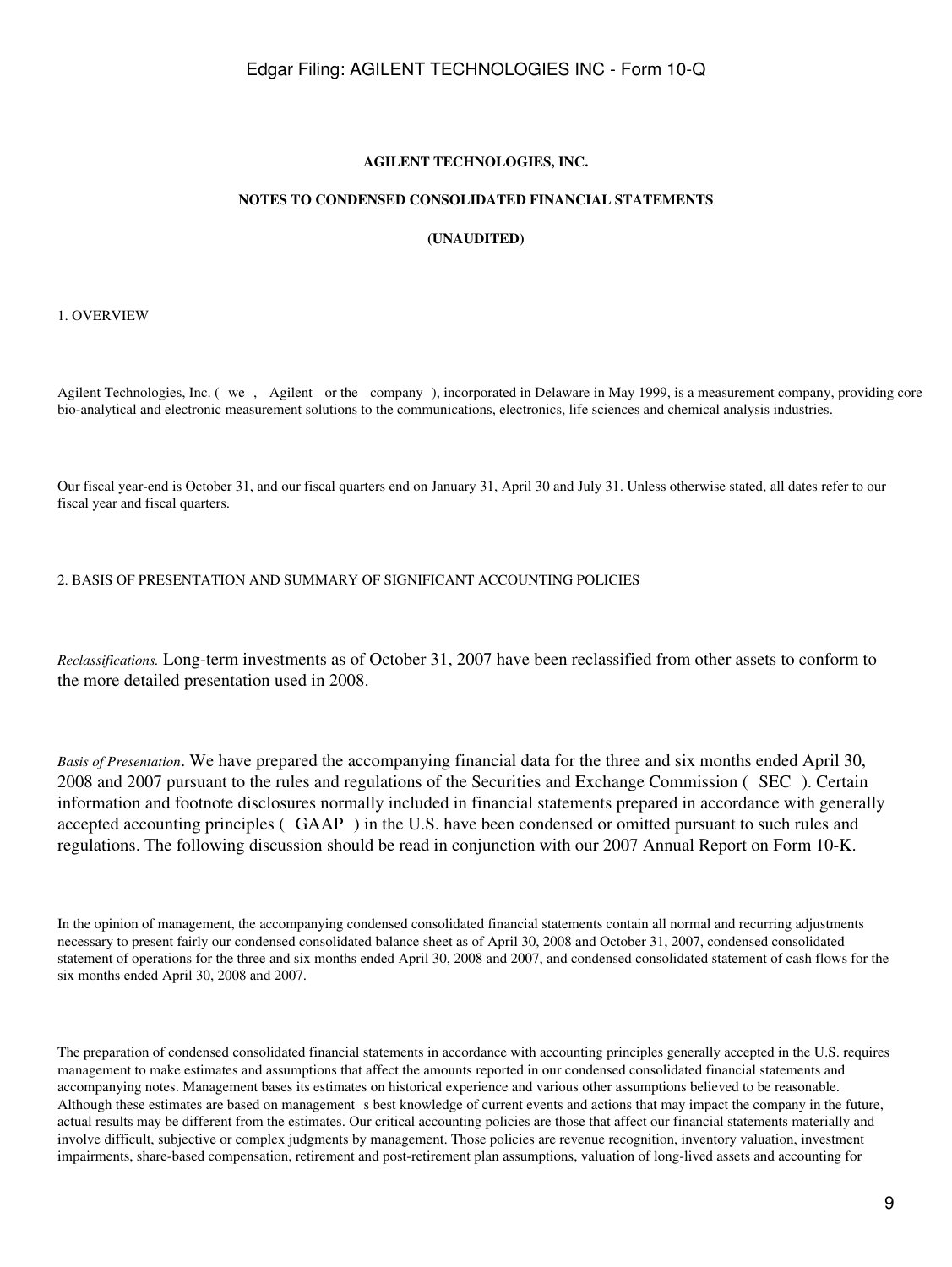income taxes.

#### 3. NEW ACCOUNTING PRONOUNCEMENTS

In June 2006, the Financial Accounting Standards Board (FASB) issued FASB Interpretation No. 48, Accounting for Uncertainty in Income Taxes an interpretation of FASB Statement No. 109 (FIN No. 48). FIN No. 48 defines the threshold for recognizing the benefits of tax return positions in the financial statements as more-likely-than-not to be sustained by the taxing authority and provides guidance on the derecognition, measurement and classification of income tax uncertainties, along with any related interest and penalties. FIN No. 48 is effective for fiscal years beginning after December 15, 2006, and was effective for Agilent on November 1, 2007. See Note 5, Provision for Taxes, for additional information, including the effects of adoption on our consolidated financial statements.

Statement of Financial Accounting Standard No. 157, Fair Value Measurements (SFAS No. 157) is effective for fiscal years beginning after November 15, 2007. In February 2008, the FASB issued FASB Staff Position (FSP) No. 157-1, Application of FASB Statement No. 157 to FASB Statement No. 13 and Other Accounting Pronouncements That Address Fair Value Measurements for Purposes of Lease Classification or Measurement under Statement 13 (FSP No. 157-1) and FASB Staff Position No. 157-2, Effective Date of FASB Statement No. 157 (FSP No. 157-2). FSP No. 157-1 amends SFAS No. 157 to remove certain leasing transactions from its scope. FSP No. 157-2 delays the effective date of SFAS No. 157 for nonfinancial assets and nonfinancial liabilities, except for certain items that are recognized or disclosed at fair value in the financial statements on a recurring basis (at least annually). We are currently evaluating the impact of SFAS No. 157 on our consolidated financial statements for items within the scope of FSP No. 157-2 which will become effective for fiscal years beginning after November 15, 2008 and interim periods within those fiscal years.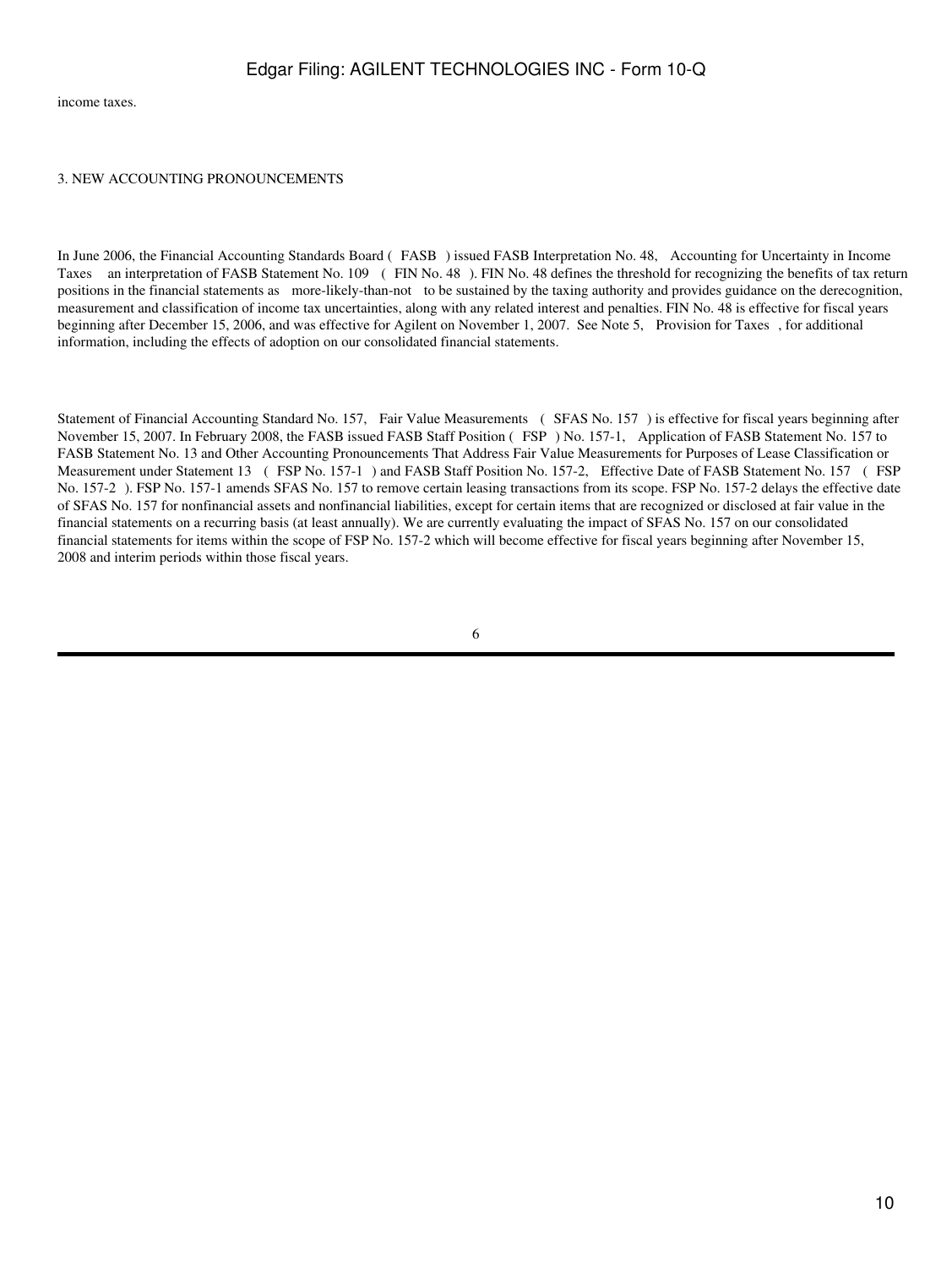In March 2008, the FASB issued SFAS No. 161, Disclosures about Derivative Instruments and Hedging Activities - an amendment of FASB Statement No. 133 , (SFAS No. 161), which requires additional disclosures about objectives and strategies for using derivative instruments, how the derivative instruments and related hedged items are accounted for under SFAS No. 133, Accounting for Derivative Instruments and Hedging Activities, and related interpretations, and how the derivative instruments and related hedged items affect our financial statements. SFAS No. 161 also requires disclosures about credit risk-related contingent features in derivative agreements. SFAS No. 161 is effective for fiscal years and interim periods beginning after November 15, 2008 and will be applied prospectively. We are currently evaluating the impact of SFAS No. 161 on our consolidated financial statements.

In April 2008, the FASB issued FASB Staff Position No. 142-3, Determination of the Useful Life of Intangible Assets (FSP No. 142-3). FSP No. 142-3 amends the factors that should be considered in developing renewal or extension assumptions used to determine the useful life of a recognized intangible asset under FASB Statement No. 142, Goodwill and Other Intangible Assets (SFAS No. 142). FSP No. 142-3 is effective for financial statements issued for fiscal years beginning after December 15, 2008 and will be applied prospectively. We are currently evaluating the impact of adopting FSP No. 142-3 on our consolidated financial statements.

#### 4. SHARE-BASED COMPENSATION

We follow the accounting provisions of Statement of Financial Accounting Standards No. 123 (revised 2004), Share-Based Payment (SFAS No. 123 (R)), for share-based awards granted to employees and directors including employee stock option awards, restricted stock units, employee stock purchases made under our Employee Stock Purchase Plan (ESPP) and performance share awards under our Long-Term Performance Program (LTPP) using the estimated grant date fair value method of accounting in accordance with SFAS No. 123 (R).

The impact on our results for share-based compensation was as follows:

|                                        | <b>Three Months Ended</b><br>April 30, |                                                  |    | <b>Six Months Ended</b><br>April 30, |      |                                                  |    |      |
|----------------------------------------|----------------------------------------|--------------------------------------------------|----|--------------------------------------|------|--------------------------------------------------|----|------|
|                                        |                                        | 2008<br>(in millions, except)<br>per share data) |    | 2007                                 |      | 2008<br>(in millions, except)<br>per share data) |    | 2007 |
| Cost of products                       | ¢<br>Ф                                 | 4                                                | \$ | 11                                   | -S   | 11                                               | S  | 21   |
| Research and development               |                                        |                                                  |    | 8                                    |      | 8                                                |    | 14   |
| Selling, general and administrative    |                                        | 12                                               |    | 21                                   |      | 30                                               |    | 41   |
| Total share-based compensation expense | \$                                     | 19                                               | \$ | 40                                   | - \$ | 49                                               | \$ | 76   |
| Impact on net income per share:        |                                        |                                                  |    |                                      |      |                                                  |    |      |
| Basic                                  |                                        | 0.05                                             | \$ | $0.10 \, \text{S}$                   |      | 0.13                                             | \$ | 0.19 |
| Diluted                                |                                        | 0.05                                             | \$ | 0.10                                 | S    | 0.13                                             | \$ | 0.18 |

Share-based compensation capitalized within inventory at April 30, 2008 and 2007 was zero and \$1 million, respectively. The windfall tax benefit realized from exercised stock options and similar awards was immaterial for the three and six months ended April 30, 2008 and 2007.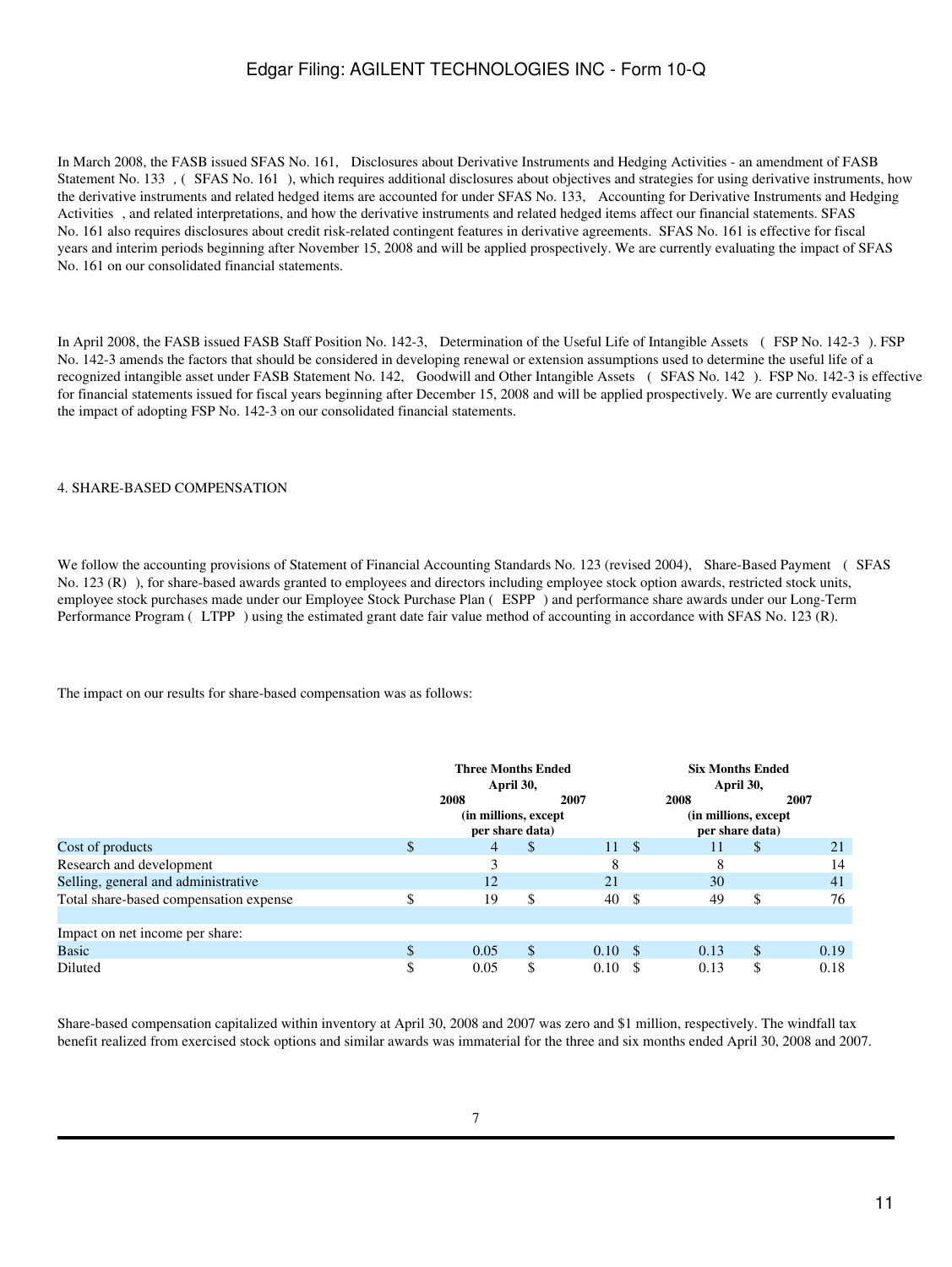The following assumptions were used during the three and six months ended April 30, 2008 and 2007 to estimate the fair value of the options granted, ESPP purchases and a LTPP grant. During the three months ended April 30, 2008, no grants were made under any of our share-based payment award plans as reflected in the assumption table below:

|                                            |      | <b>Three Months Ended</b><br>April 30, | <b>Six Months Ended</b><br>April 30, |             |
|--------------------------------------------|------|----------------------------------------|--------------------------------------|-------------|
|                                            | 2008 | 2007                                   | 2008                                 | 2007        |
| <b>Stock Option Plans:</b>                 |      |                                        |                                      |             |
| Weighted average risk-free interest rate   |      | 4.4%                                   | $3.2\%$                              | $4.6\%$     |
| Dividend yield                             |      | $0\%$                                  | $0\%$                                | $0\%$       |
| Weighted average volatility                |      | 26%                                    | 33%                                  | 30%         |
| Expected life                              |      | $4.6$ yrs                              | $4.6$ yrs                            | $4.6$ yrs   |
|                                            |      |                                        |                                      |             |
| ESPP:                                      |      |                                        |                                      |             |
| Weighted average risk-free interest rate   |      |                                        | 3.8%                                 | $4.8\%$     |
| Dividend yield                             |      |                                        | $0\%$                                | $0\%$       |
| Weighted average volatility                |      |                                        | $32\%$                               | 32%         |
| Expected life                              |      |                                        | $0.5-1$ yr                           | $0.5-2$ yrs |
|                                            |      |                                        |                                      |             |
| LTPP:                                      |      |                                        |                                      |             |
| Volatility of Agilent shares               |      | $30\%$                                 | 27%                                  | 31%         |
| Volatility of selected peer-company shares |      | $15\% - 57\%$                          | $17\% - 52\%$                        | 15%-57%     |
| Price-wise correlation with selected peers |      | 29%                                    | 24%                                  | 29%         |

The fair value of share-based awards for employee stock option awards and employee stock purchases made under our ESPP was estimated using the Black-Scholes option pricing model. Shares granted under the LTPP were valued using a Monte Carlo simulation model. Both the Black-Scholes and Monte Carlo simulation fair value models require the use of highly subjective and complex assumptions, including the options expected life and the price volatility of the underlying stock. The estimated fair value of restricted stock unit awards is determined based on the market price of Agilent s common stock on the date of grant.

The expected stock price volatility assumption for employee stock option awards and our ESPP was determined using the implied volatility for the six months ended April 30, 2008 and 2007. We estimate the stock price volatility using the implied volatility of Agilent s publicly traded, similarly priced, stock options. We have determined that implied volatility is more reflective of market conditions and a better indicator of expected volatility than using historical volatility or a combined method of determining volatility.

### 5. PROVISION FOR TAXES

We recorded \$23 million and \$50 million of income tax provision for the three and six months ended April 30, 2008. The tax provision for the three and six months ended April 30, 2008 both include a benefit of \$12 million for effectively settled issues related to foreign audits. The tax provision for the three and six months ended April 30, 2008 include a benefit of \$2 million and expense of \$3 million, respectively, for interest and penalties. The income tax provision for the six months ended April 30, 2007 includes a benefit of \$50 million related to the reversal of a tax reserve for potential non-U.S. exposures where the statute of limitations expired. The provision for taxes was recorded for income generated in jurisdictions other than the U.S., U.K. and the Netherlands in which we have valuation allowances. We intend to maintain partial or full valuation allowances in the U.S., U.K. and the Netherlands until sufficient positive evidence exists to support the reversal of the valuation allowances.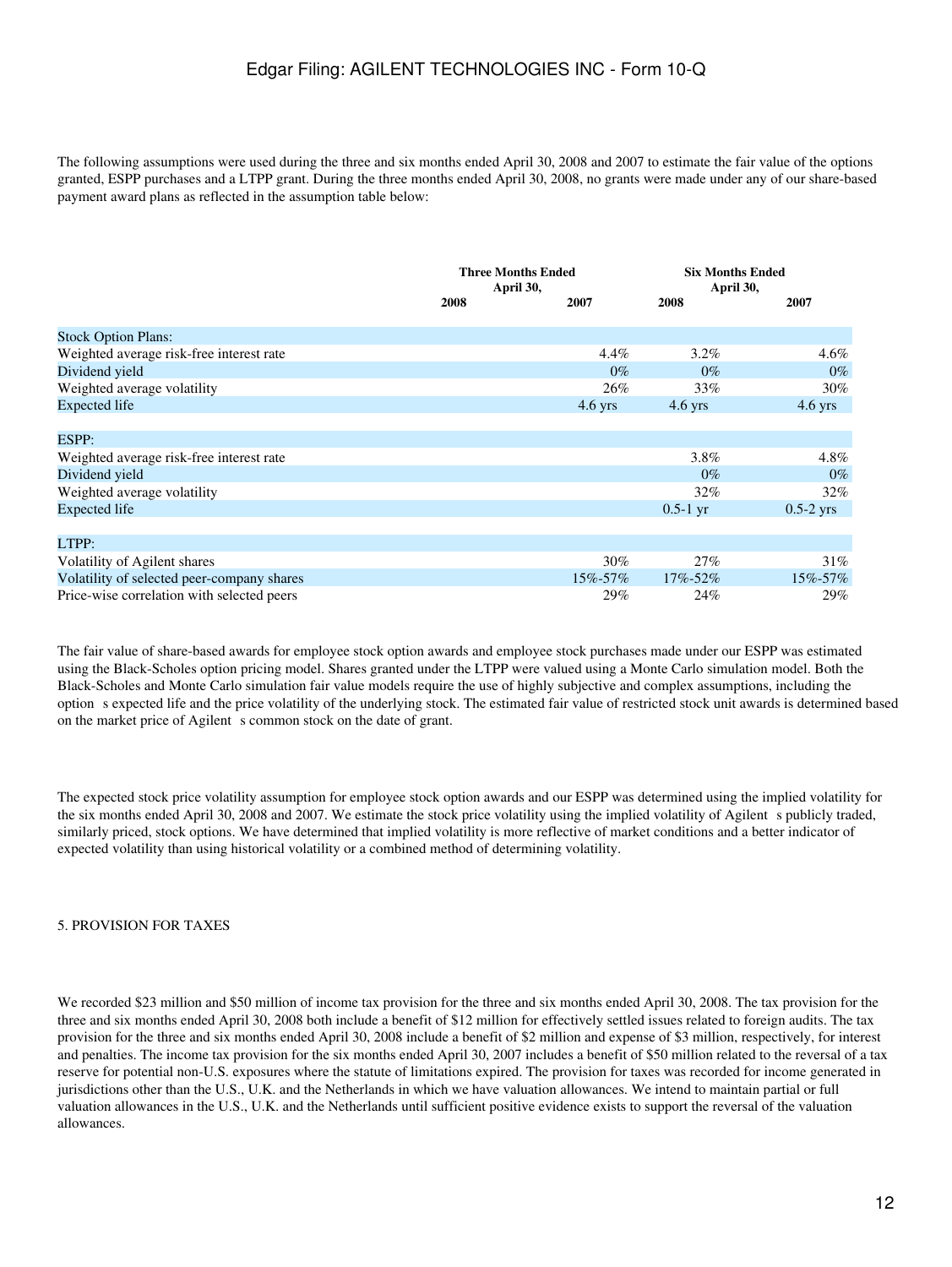Effective at the beginning of the first quarter of 2008, we adopted FIN No. 48. FIN No. 48 contains a two-step approach to recognizing and measuring uncertain tax positions accounted for in accordance with SFAS No. 109, Accounting for Income Taxes. The first step is to evaluate each uncertain tax position for recognition by determining if the weight of available evidence indicates that it is more likely than not that the position will be sustained on audit, including resolution of related appeals or litigation processes, if any. The second step is to measure the tax benefit as the largest amount that is more than 50 percent likely of being realized upon ultimate settlement.

As a result of the implementation of FIN No. 48, we increased the liability for net unrecognized tax benefits by \$74 million, and accounted for the increase as a cumulative effect of a change in accounting principle that resulted in a decrease to retained earnings of \$74 million. The total amount of gross unrecognized tax benefits as of the date of adoption was \$909 million. We historically classified unrecognized tax benefits in current taxes payable, or as reductions to tax receivables or net deferred tax assets when appropriate. As a result of adopting FIN No. 48, approximately \$355 million of unrecognized tax benefits and related interest and penalties were reclassified to long-term income taxes payable from current taxes payable. Most of these gross unrecognized tax benefits would affect the effective tax rate, if realized.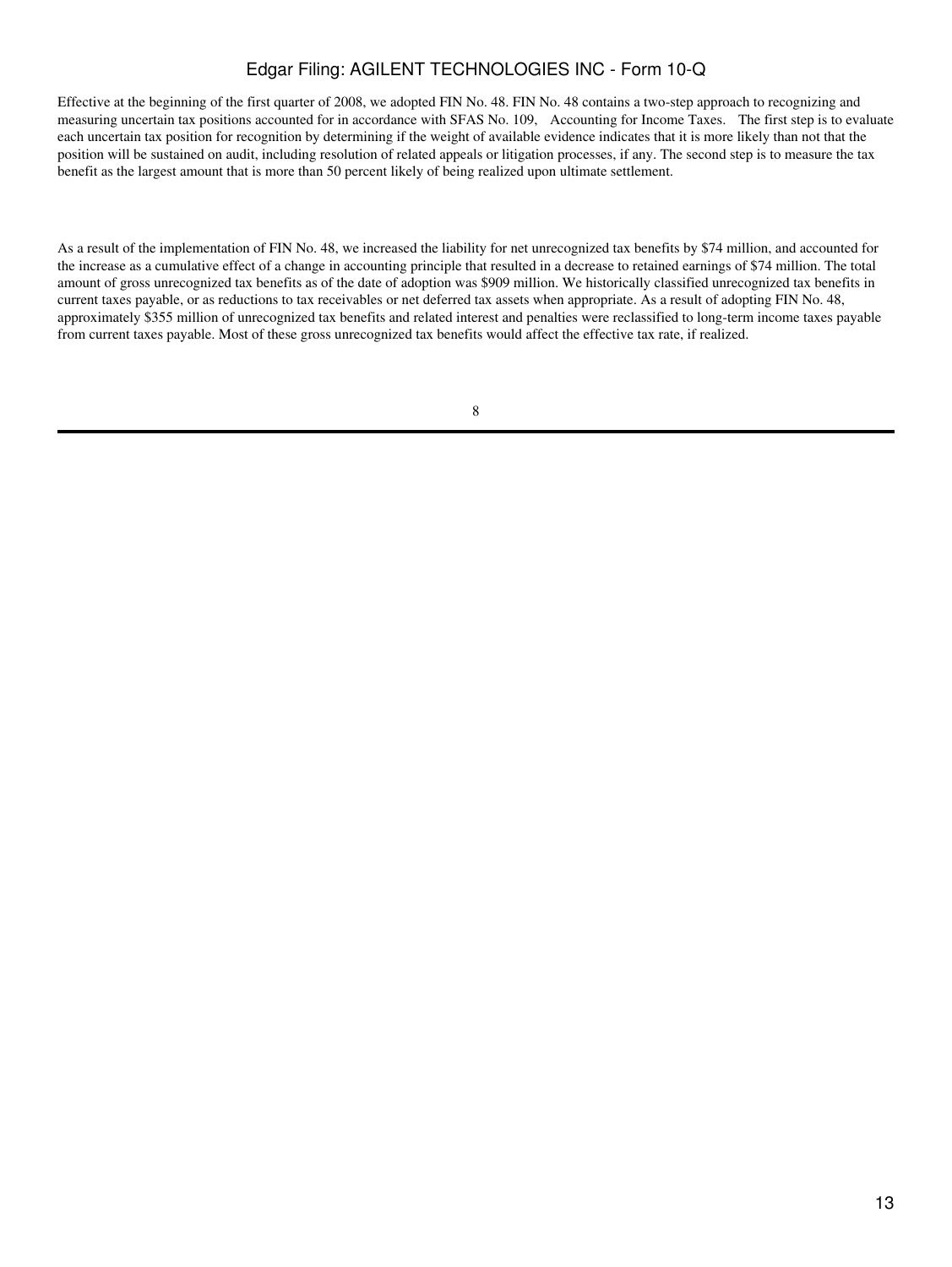We continue to include interest and penalties related to unrecognized tax benefits within the provision for income taxes on the condensed consolidated statements of operations. As of the date of adoption of FIN No. 48, we had accrued \$35 million for the payment of interest and penalties relating to unrecognized tax benefits.

In the U.S. and other major jurisdictions where we conduct business, the tax years generally remain open back to the year 2000. Although the timing and outcome of audit settlements is highly uncertain, we do not believe that the unrecognized tax benefits would materially change in the next 12 months.

Our U.S. federal income tax returns for 2000 through 2002 have been under audit by the Internal Revenue Service (IRS). In August 2007, we received a Revenue Agent s Report (RAR). In the RAR, the IRS proposes to assess a net tax deficiency, after applying available net operating losses from the years under audit and undisputed tax credits, for those years of approximately \$405 million, plus penalties of approximately \$160 million and interest. If the IRS were to fully prevail, our net operating loss and tax credits generated in recent years would be utilized earlier than they otherwise would have been, and our annual effective tax rate will have increased as a result. The RAR addresses several issues. One issue, however, relating to the use of Agilent s brand name by our foreign affiliates, accounts for a majority of the claimed tax deficiency. We believe that the claimed IRS adjustment for this issue in particular is inconsistent with applicable tax laws and that we have meritorious defenses to this claim. Therefore, we have not included any tax for this item in our tax provision for 2007 or for either of the first two quarters of 2008. We have filed a formal protest and expect to meet with the Appeals Office of the IRS. In the protest, we have vigorously opposed the claim associated with Agilent s brand name, and most of the other claimed adjustments proposed in the RAR. In April of 2008, we received a rebuttal to our formal protest, and after reviewing the IRS s arguments, our assessment of the risks remains the same. The final resolution of the proposed adjustments is uncertain and may take several years. Based on current information, it is our opinion that the ultimate disposition of these matters is unlikely to have a material adverse effect on our consolidated financial position, results of operations or liquidity.

We are subject to ongoing tax examinations of our tax returns by the Internal Revenue Service and other tax authorities in various jurisdictions. We regularly assess the likelihood of adverse outcomes resulting from these examinations to determine the adequacy of our provision for income taxes. These assessments can require considerable judgments. If our estimate of income tax liabilities proves to be less than the ultimate assessment, a further charge to expense would be required. If events occur and the accrual of these amounts ultimately proves to be unnecessary, the reversal of the liabilities would result in tax benefits being recognized in the period when we determine the liabilities are no longer necessary.

#### 6. NET INCOME PER SHARE

The following is a reconciliation of the numerators and denominators of the basic and diluted net income per share computations for the periods presented below.

|                                               | <b>Three Months Ended</b><br>April 30, |      |     |    |      | <b>Six Months Ended</b><br>April 30, |               |      |     |    |      |     |
|-----------------------------------------------|----------------------------------------|------|-----|----|------|--------------------------------------|---------------|------|-----|----|------|-----|
|                                               |                                        | 2008 |     |    | 2007 |                                      | (in millions) | 2008 |     |    | 2007 |     |
| Numerator:                                    |                                        |      |     |    |      |                                      |               |      |     |    |      |     |
| Net income                                    |                                        |      | 173 | \$ |      | 123                                  | \$            |      | 293 | \$ |      | 273 |
| Denominators:                                 |                                        |      |     |    |      |                                      |               |      |     |    |      |     |
| Basic weighted-average shares                 |                                        |      | 363 |    |      | 402                                  |               |      | 367 |    |      | 405 |
| Potentially dilutive common stock equivalents |                                        |      |     |    |      | 11                                   |               |      | Q   |    |      | 11  |
| Diluted weighted-average shares               |                                        |      | 370 |    |      | 413                                  |               |      | 376 |    |      | 416 |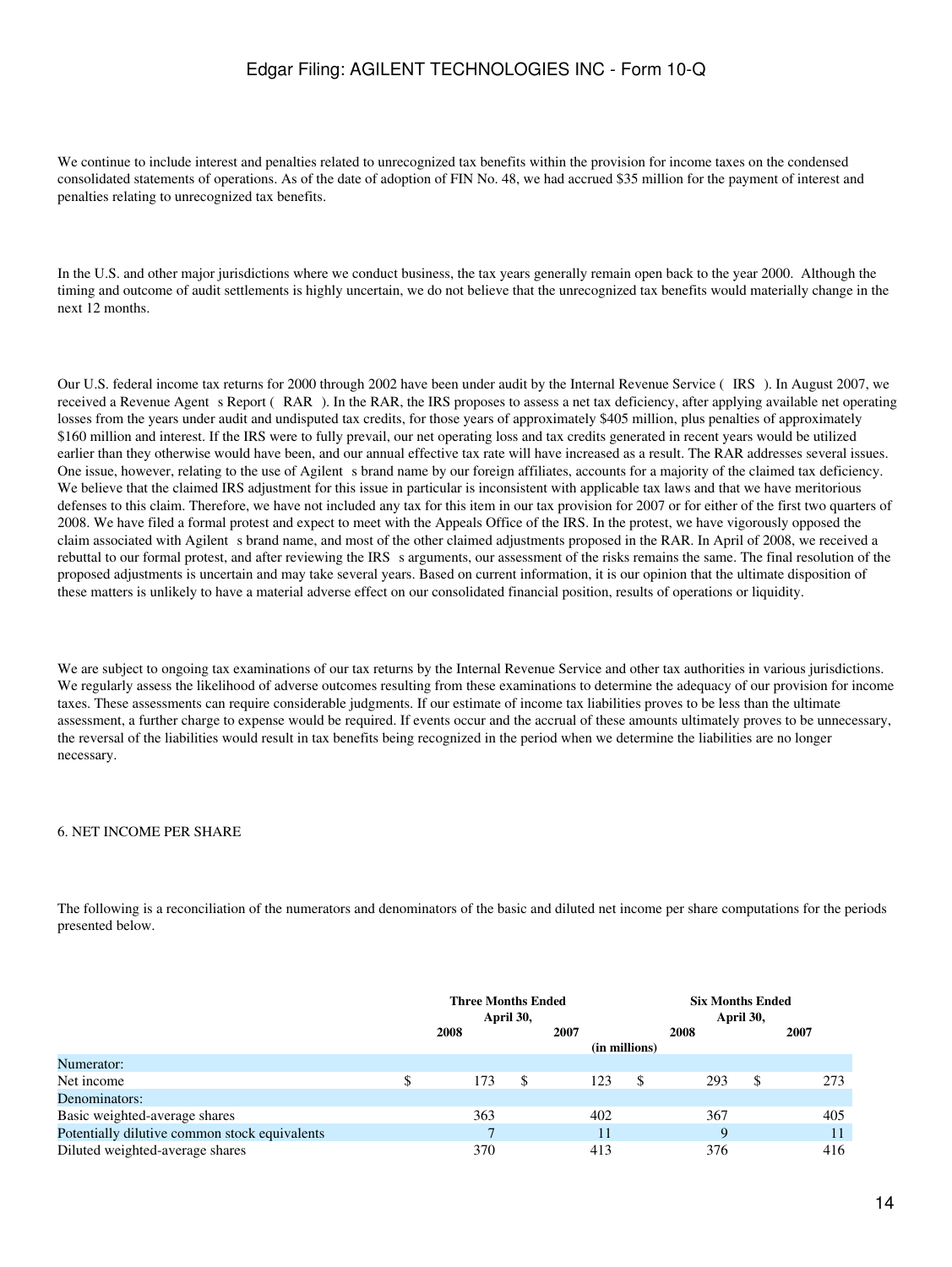The dilutive effect of share-based awards is reflected in diluted net income per share by application of the treasury stock method, which includes consideration of unamortized share-based compensation expense required by SFAS No. 123 (R).

The following table presents options to purchase shares of common stock, which were not included in the computations of diluted net income per share because they were anti-dilutive.

|                                                          | <b>Three Months Ended</b><br>April 30, |      |  |      | <b>Six Months Ended</b><br>April 30, |  |      |  |
|----------------------------------------------------------|----------------------------------------|------|--|------|--------------------------------------|--|------|--|
|                                                          |                                        | 2008 |  | 2007 | 2008                                 |  | 2007 |  |
| Options to purchase shares of common stock (in millions) |                                        |      |  |      |                                      |  |      |  |
| Weighted-average exercise price                          |                                        | 36   |  | 44   | 45                                   |  | 44   |  |
| Average common stock price                               |                                        |      |  | 33   | 33                                   |  | 33   |  |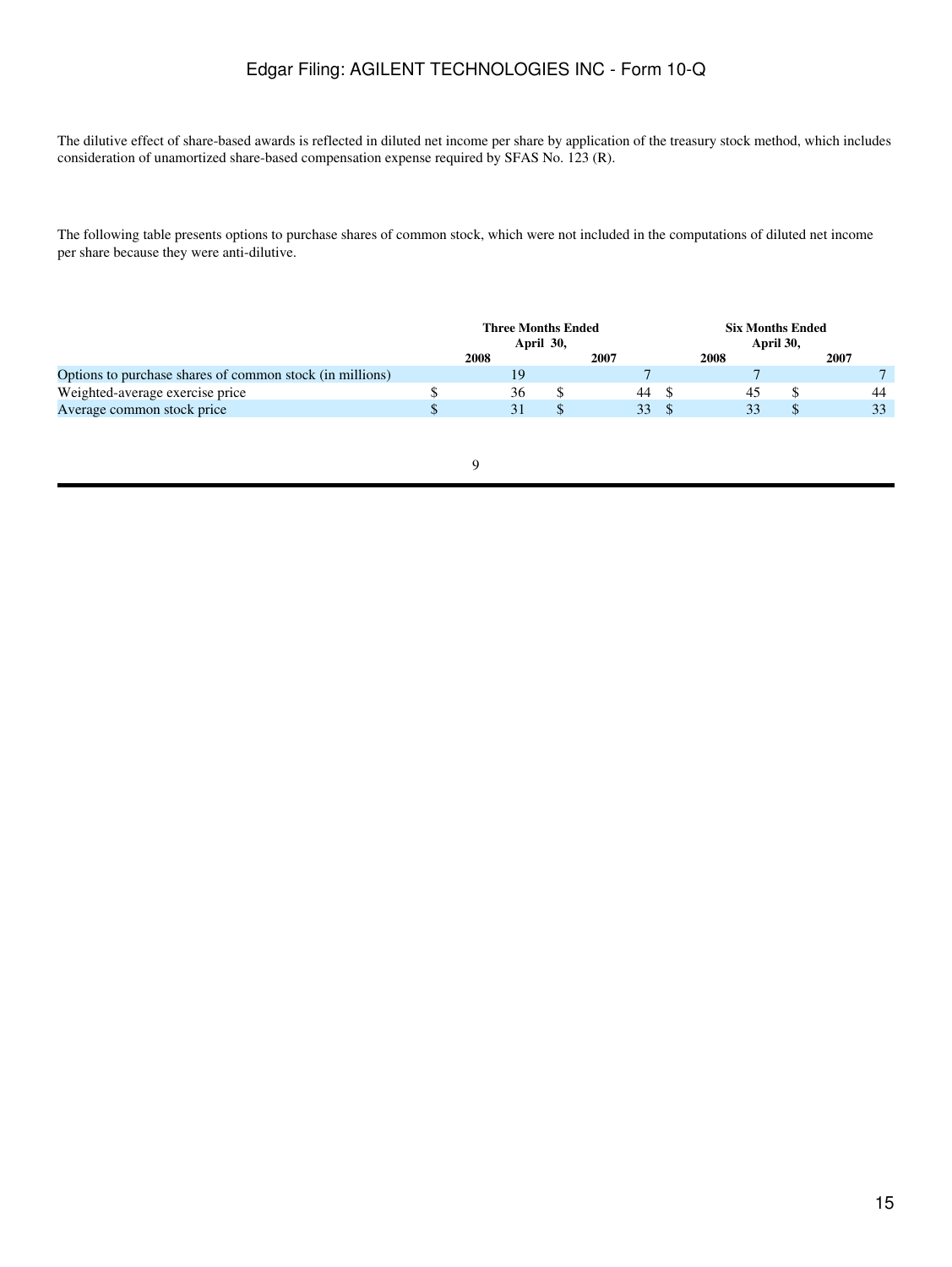### 7. SHORT-TERM DEBT AND SHORT-TERM RESTRICTED CASH & CASH EQUIVALENTS

The following table summarizes the company s short-term debt as of April 30, 2008:

|                       |   | April 30,<br>2008<br>(in millions) |
|-----------------------|---|------------------------------------|
| World Trade debt      | S | 1,500                              |
| Credit facility       |   | 250                                |
| Other                 |   |                                    |
| Total short-term debt |   | 1.752                              |

#### **Short-Term Debt**

In January 2006, Agilent Technologies World Trade, Inc., a consolidated wholly owned subsidiary of Agilent (World Trade), entered into a Master Repurchase Agreement and related Confirmation (together, the Repurchase Agreement) with a counterparty pursuant to which World Trade sold 15,000 Class A preferred shares of one of its wholly owned subsidiaries to the counterparty, having an aggregate liquidation preference of \$1.5 billion (the Purchased Securities).

On December 7, 2007, Agilent and World Trade entered into an amendment to the Repurchase Agreement among Agilent, Merrill Lynch Capital Corporation (Merrill Lynch) and World Trade (the Related Agreement). As provided in the Related Agreement, World Trade is obligated to make quarterly payments to the counterparty at a rate per annum equal to either (i) the cost of funds to the counterparty plus 20 basis points, or (ii) three-month London inter-bank offered rate (LIBOR) plus 52 basis points. Also, at any time after February 5, 2008, Merrill Lynch may require that World Trade accelerate the date of repurchase of all or any portion of the Purchased Securities to a date designated by Merrill Lynch that is no earlier than 120 days from the date that Merrill Lynch provides notice. Due to this amendment, in the first quarter of 2008, we reclassified the \$1.5 billion debt owed by World Trade from long-term to short-term debt in our condensed consolidated balance sheet. On March 18, 2008, World Trade received a notice from Merrill Lynch that it had accelerated the obligation to repurchase the Purchased Securities to July 16, 2008 at a repurchase price of \$1.5 billion.

#### **Credit Facility**

On May 11, 2007, we entered into a five-year credit agreement, which provides for a \$300 million unsecured credit facility that will expire on May 11, 2012. As of April 30, 2008, we had an outstanding balance of \$250 million on the credit facility and it has been classified as short-term debt in our condensed consolidated balance sheet. On May 20, 2008 we paid the outstanding balance in full. Should further borrowings be made under the facility and the World Trade repurchase obligation is not satisfied on or before June 16, 2008, an event of default will occur under the credit agreement. If an event of default occurred, the lenders would have the option to make any outstanding borrowings under the credit facility immediately due and payable.

#### **Short-Term Restricted Cash & Cash Equivalents**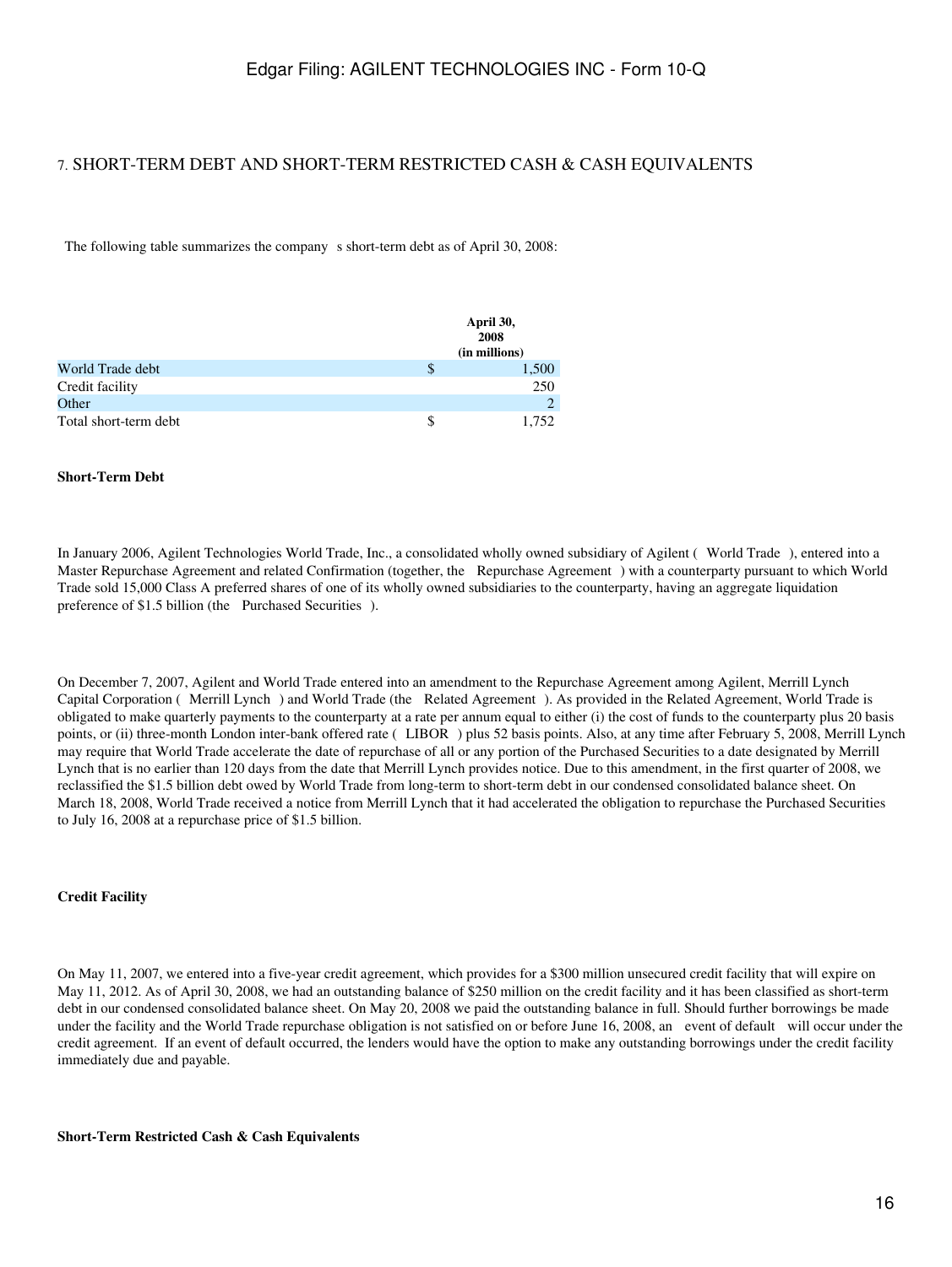As of April 30, 2008, \$1,572 million was reported as short-term restricted cash and cash equivalents on our condensed consolidated balance sheet. This amount consists of short-term restricted commercial paper maintained in connection with our obligations per the Repurchase Agreement mentioned above.

### 8. INVENTORY

|                  | April 30,<br>2008 | October 31,<br>2007 |  |
|------------------|-------------------|---------------------|--|
|                  | (in millions)     |                     |  |
| Finished goods   | 328               | 313<br>D            |  |
| Work in progress | 50                | 44                  |  |
| Raw materials    | 296               | 286                 |  |
| Total inventory  | 674               | 643                 |  |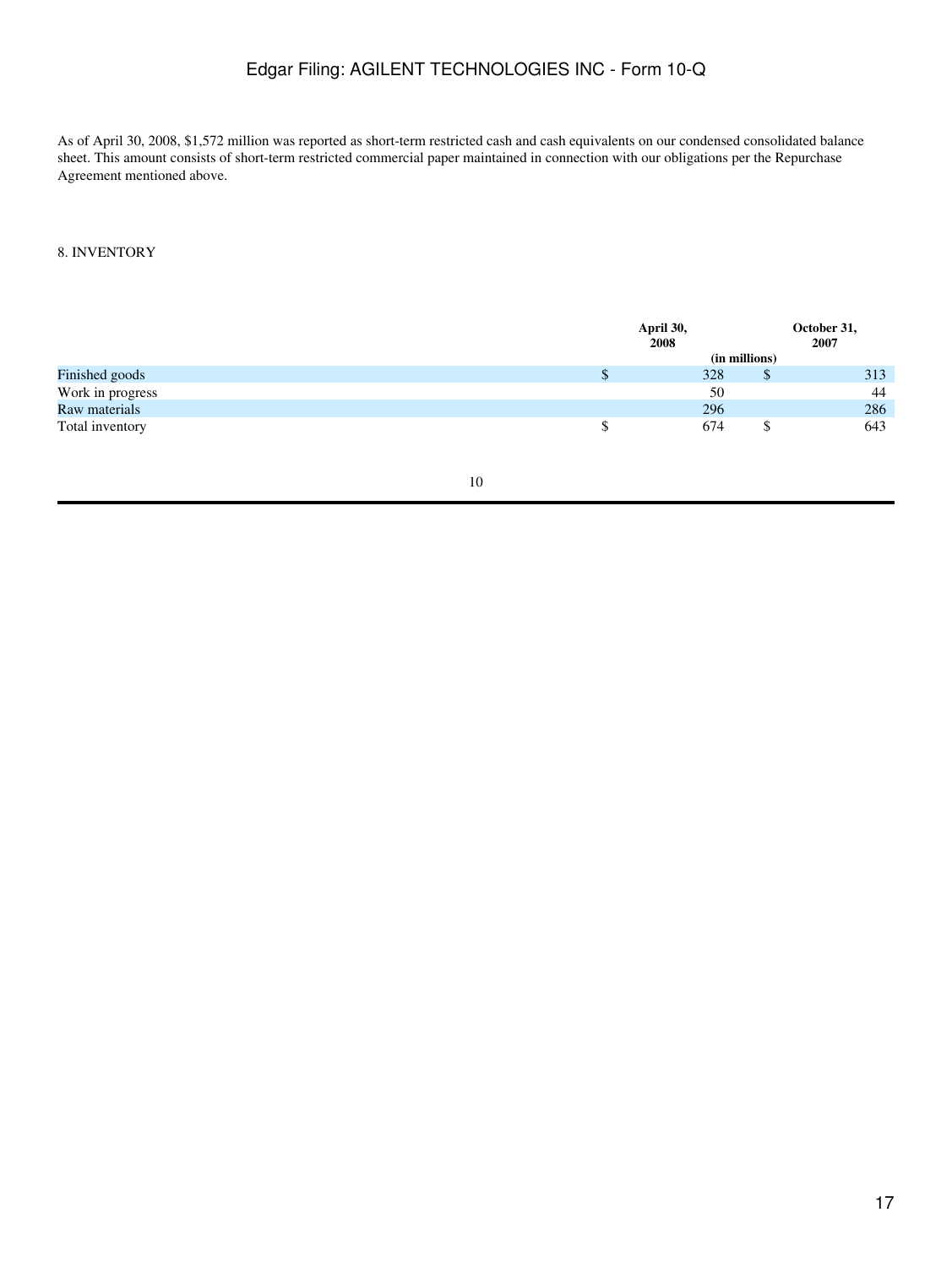### 9. GOODWILL AND OTHER INTANGIBLE ASSETS

The following table presents goodwill balances and the movements for each of our reportable segments during the six months ended April 30, 2008:

|                                     | Electronic<br><b>Measurement</b> | <b>Bio-analytical</b><br><b>Measurement</b><br>(in millions) | Total |
|-------------------------------------|----------------------------------|--------------------------------------------------------------|-------|
| Goodwill as of October 31, 2007     | 317                              | 241                                                          | 558   |
| Foreign currency translation impact | 22                               |                                                              | 22    |
| Goodwill arising from acquisitions  | <sub>0</sub>                     | 44                                                           | 50    |
| Goodwill as of April 30, 2008       | 345                              | \$<br>285                                                    | 630   |

The components of other intangibles as of April 30, 2008 and October 31, 2007 are shown in the table below:

|                         | <b>Purchased Other Intangible Assets</b> |                                    |                                              |     |    |                                 |  |  |  |
|-------------------------|------------------------------------------|------------------------------------|----------------------------------------------|-----|----|---------------------------------|--|--|--|
|                         |                                          | Gross<br>Carrying<br><b>Amount</b> | Accumulated<br>Amortization<br>(in millions) |     |    | <b>Net Book</b><br><b>Value</b> |  |  |  |
| As of October 31, 2007: |                                          |                                    |                                              |     |    |                                 |  |  |  |
| Purchased technology    | \$                                       | 280                                | \$                                           | 173 | \$ | 107                             |  |  |  |
| Trademark/tradename     |                                          | 31                                 |                                              |     |    | 30                              |  |  |  |
| Customer relationships  |                                          | 82                                 |                                              | 41  |    | 41                              |  |  |  |
| Total                   | \$                                       | 393                                | $\boldsymbol{\mathsf{S}}$                    | 215 | \$ | 178                             |  |  |  |
| As of April 30, 2008:   |                                          |                                    |                                              |     |    |                                 |  |  |  |
| Purchased technology    | \$                                       | 349                                | $\mathcal{S}$                                | 190 | \$ | 159                             |  |  |  |
| Trademark/tradename     |                                          | 31                                 |                                              | ◠   |    | 29                              |  |  |  |
| Customer relationships  |                                          | 98                                 |                                              | 49  |    | 49                              |  |  |  |
| Total                   | \$                                       | 478                                | \$                                           | 241 | \$ | 237                             |  |  |  |

We recorded \$50 million of goodwill and \$85 million of other intangibles during the six months ended April 30, 2008, related primarily to three acquisitions and a purchase of the remaining unowned portion of a joint venture. The larger acquisition is described below. Pro forma disclosures are not presented for these acquisitions, as they are not required.

On December 18, 2007, we completed the acquisition of Velocity11, a designer, manufacturer, and marketer of robotic solutions. The aggregate purchase price was approximately \$111 million in cash used to purchase 100 percent of Velocity11 s outstanding common shares and vested common stock options that Velocity11 employees held on the close date.

Amortization of intangible assets was \$13 million and \$26 million for the three and six months ended April 30, 2008 and \$8 million and \$16 million for the same periods in the prior year. Future amortization expense related to existing purchased intangible assets is estimated to be \$25 million for the remainder of 2008, \$44 million for 2009, \$39 million for 2010, \$36 million for 2011, \$29 million for 2012, \$18 million for 2013 and \$46 million thereafter.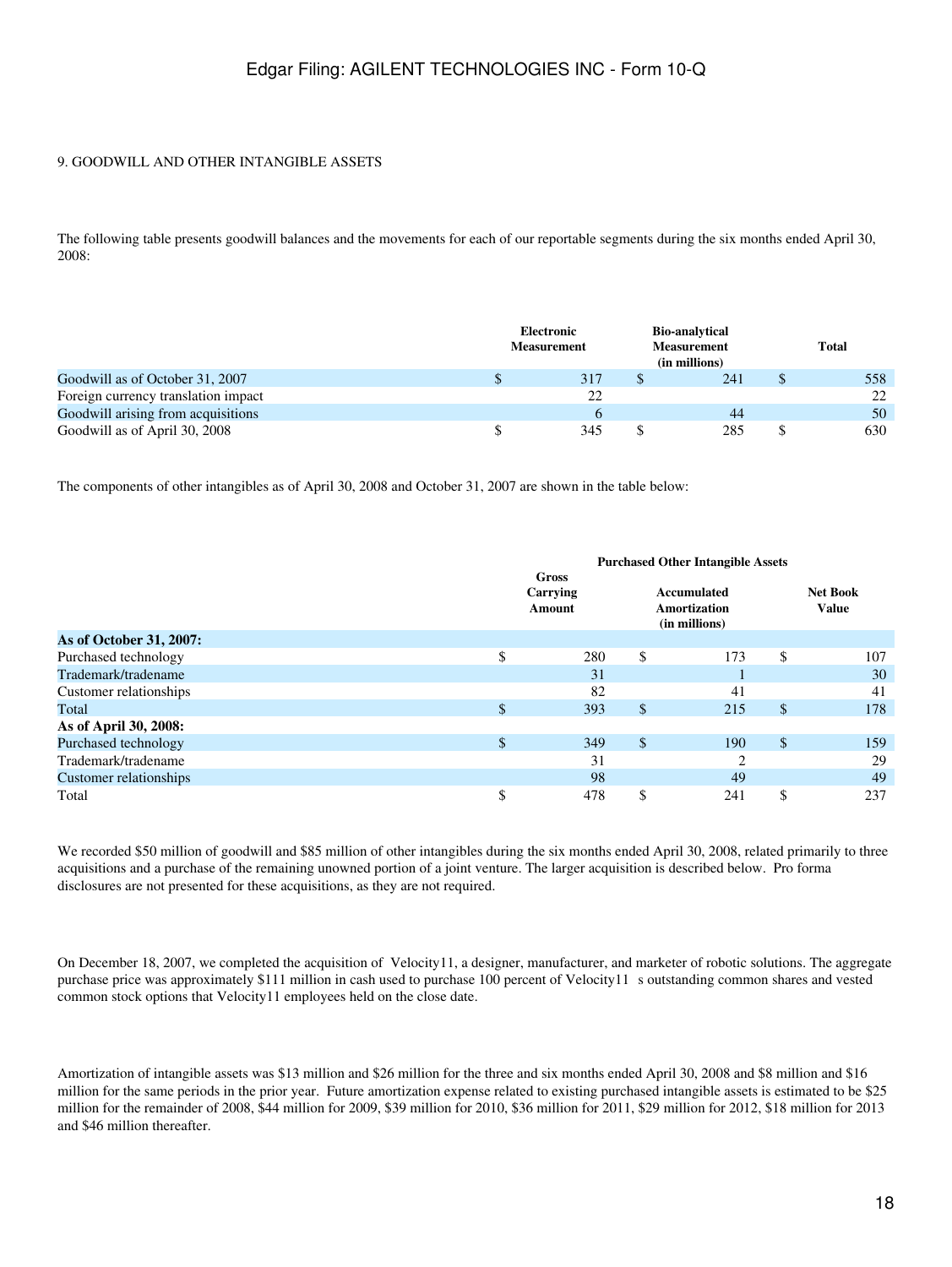### 10. INVESTMENTS

The following table summarizes the company s investments as of April 30, 2008 and October 31, 2007:

|                                |               | April 30,<br>2008 |               | October 31,<br>2007 |  |  |  |
|--------------------------------|---------------|-------------------|---------------|---------------------|--|--|--|
|                                | (in millions) |                   |               |                     |  |  |  |
| <b>Short-Term</b>              |               |                   |               |                     |  |  |  |
| Available-for-sale investments | S             | 30                | S             |                     |  |  |  |
| Total                          | \$            | 30                | S             |                     |  |  |  |
| Long-Term                      |               |                   |               |                     |  |  |  |
| Cost method investments        | \$            | 22                | <sup>\$</sup> | 24                  |  |  |  |
| Trading securities             |               | 63                |               | 72                  |  |  |  |
| Available-for-sale investments |               | 189               |               | 98                  |  |  |  |
| Total                          | S             | 274               | \$            | 194                 |  |  |  |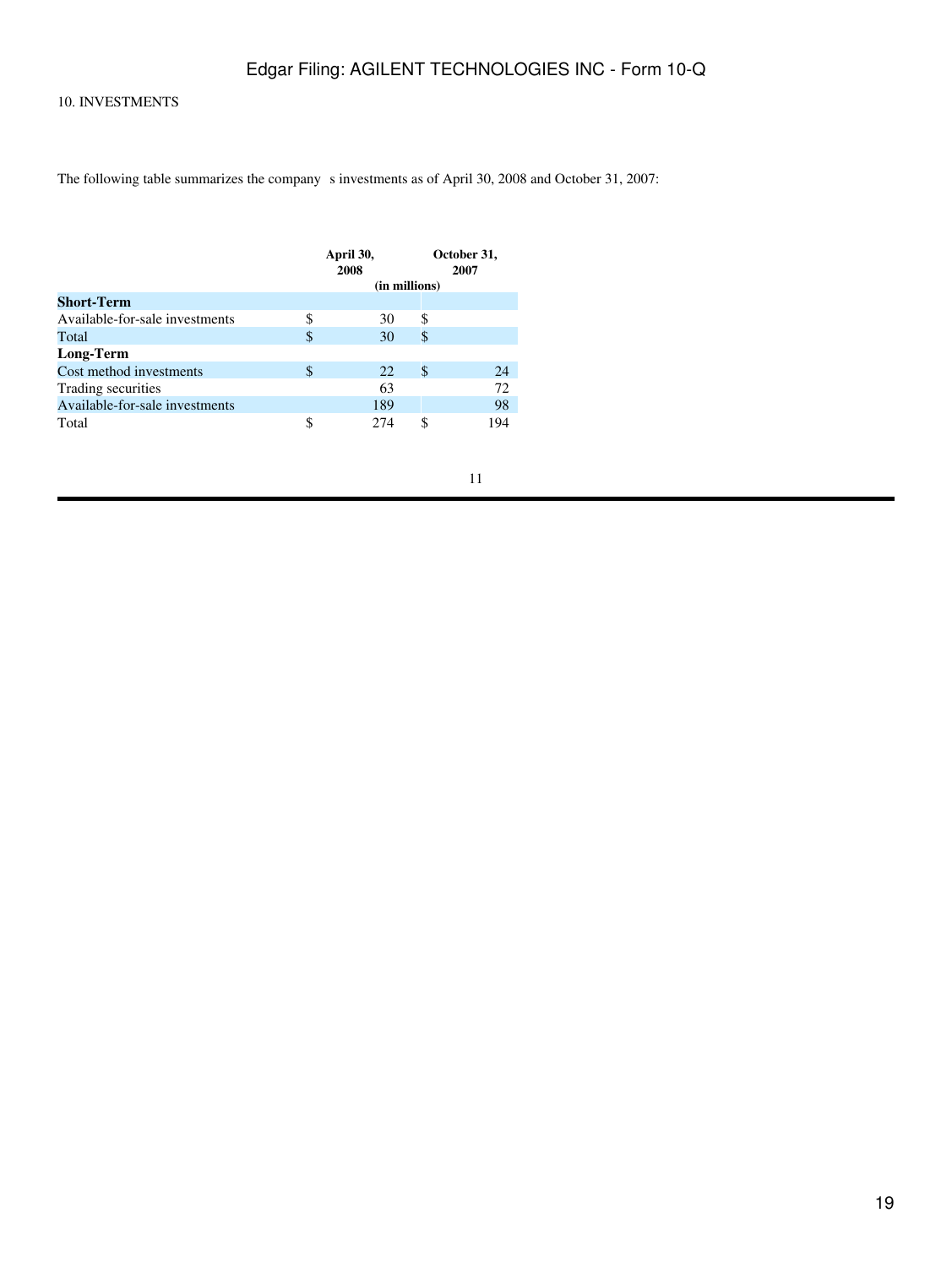Cost method investments consist of non-marketable equity securities and are accounted for at historical cost. Trading securities are reported at fair value, with gains or losses resulting from changes in fair value recognized currently in earnings. Investments designated as available-for-sale are reported at fair value, with unrealized gains and losses, net of tax, included in stockholders equity.

Available-for-sale investments at estimated fair value were as follows as of April 30, 2008 and October 31, 2007:

|                   |      |     | <b>April 30, 2008</b>               |   |                                             |                                          |      | October 31, 2007             |                                             |    |                                          |
|-------------------|------|-----|-------------------------------------|---|---------------------------------------------|------------------------------------------|------|------------------------------|---------------------------------------------|----|------------------------------------------|
|                   | Cost |     | Gross<br><b>Unrealized</b><br>Gains |   | Gross<br><b>Unrealized</b><br><b>Losses</b> | <b>Estimated</b><br>Fair<br><b>Value</b> | Cost | Gross<br>Unrealized<br>Gains | Gross<br><b>Unrealized</b><br><b>Losses</b> |    | <b>Estimated</b><br>Fair<br><b>Value</b> |
|                   |      |     |                                     |   |                                             | (in millions)                            |      |                              |                                             |    |                                          |
| Debt securities   | 136  | \$. |                                     | D | (4)                                         | \$<br>132                                |      |                              |                                             | ۰D |                                          |
| Equity securities | 4    |     |                                     |   |                                             | 15                                       | 4    | 22                           |                                             |    | 26                                       |
| Other             | 61   |     | 11                                  |   |                                             | 72                                       | 55   | 17                           |                                             |    | 72                                       |
|                   | 201  | \$  | 22                                  |   | (4)                                         | 219                                      | 59   | 39                           |                                             |    | 98                                       |

Other represents shares we own in two special funds that target underlying investments of approximately 40 percent in debt securities and 60 percent in equity securities. These funds are held for employee benefits in Germany.

In February 2008, Agilent traded an externally managed short-term investment for the underlying securities of the investment and now manages those investments internally. The securities received were fixed income debt securities and are held as available-for-sale. Agilent estimated the fair values based on quoted market prices or pricing models using current market rates. These estimated fair values may not be representative of actual values that could have been realized as of April 30, 2008 or that will be realized in the future.

Contractual maturities of available-for-sale debt securities were as follows at April 30, 2008:

|                         | Cost |     | (in millions) | <b>Estimated Fair</b><br><b>Value</b> |
|-------------------------|------|-----|---------------|---------------------------------------|
| Due in less than 1 year |      | 32  |               | 30                                    |
| Due in 1-5 years        |      | 63  |               | 61                                    |
| Due after 5 years       |      | 41  |               | 41                                    |
|                         |      | 136 |               | 132                                   |

All of our investments, excluding trading securities, are subject to periodic impairment review. The impairment analysis requires significant judgment to identify events or circumstances that would likely have a significant adverse effect on the future value of the investment.

Charges related to other than temporary impairments were \$2 million and zero for the three months ended April 30, 2008 and 2007, respectively. For the six months ended April 30, 2008 and 2007, charges related to other than temporary impairments were \$2 million for both periods. These impairment charges were recorded in other income (expense), net in the condensed consolidated statement of operations.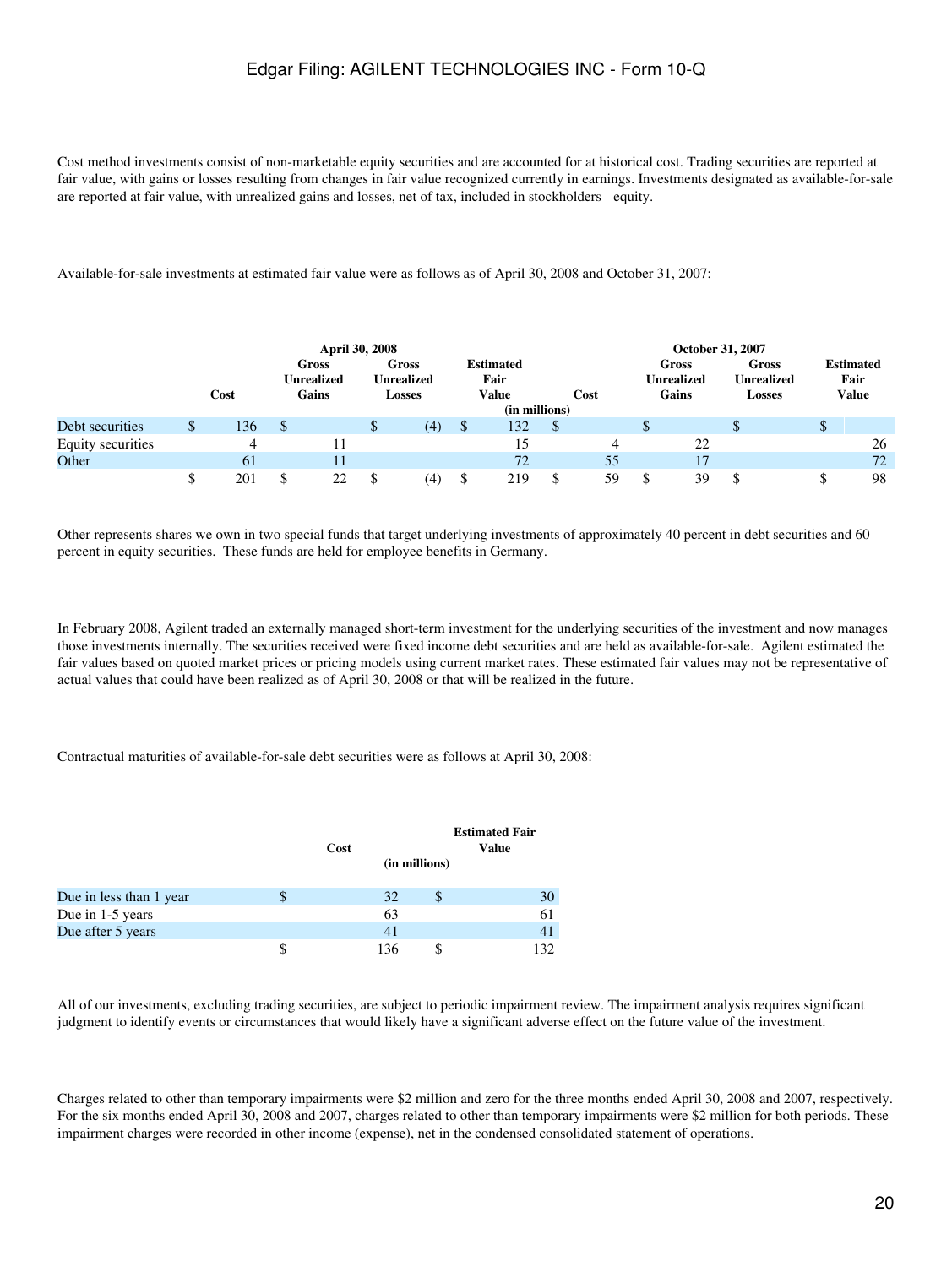Unrealized losses on our trading securities portfolio were \$6 million and zero for the three months ended April 30, 2008 and 2007, respectively. For the six months ended April 30, 2008 and 2007, unrealized gains and losses on our trading securities were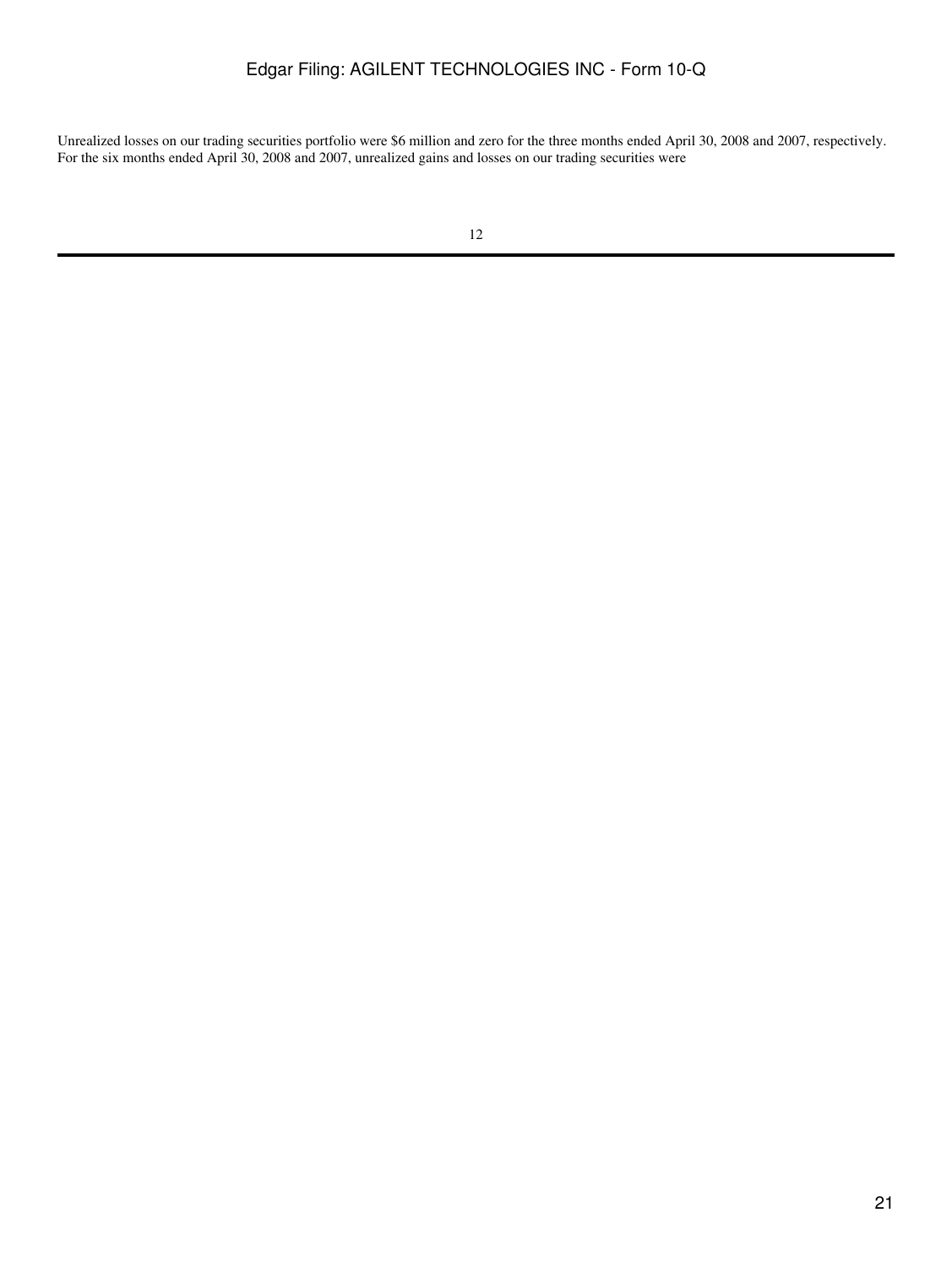unrealized losses of \$8 million and unrealized gains of \$4 million, respectively. These amounts have been included in other income (expense), net in the condensed consolidated statement of operations.

Realized losses from the sale of available-for-sale securities were \$3 million and zero for the three months ended April 30, 2008 and 2007, respectively. Realized gains and losses from the sale of available-for-sale securities were \$4 million and \$2 million for the six months ended April 30, 2008 and 2007, respectively. Realized gains and losses from the sale of cost method securities were immaterial for the three and six months ended April 30, 2008 and 2007, respectively. These amounts have been included in other income (expense), net in the condensed consolidated statement of operations.

#### 11. RETIREMENT PLANS AND POST RETIREMENT PENSION PLANS

*Components of net periodic costs.* For the three and six months ended April 30, 2008 and 2007, our net pension and post retirement benefit costs were comprised of the following:

|                                         |                   |               |      | <b>Pensions</b> |                                                          |              |      |              |                                                     |               |      |
|-----------------------------------------|-------------------|---------------|------|-----------------|----------------------------------------------------------|--------------|------|--------------|-----------------------------------------------------|---------------|------|
|                                         | <b>U.S. Plans</b> |               |      |                 | Non-U.S.<br><b>Plans</b><br>Three Months Ended April 30, |              |      |              | <b>U.S. Post Retirement</b><br><b>Benefit Plans</b> |               |      |
|                                         | 2008              |               | 2007 |                 | 2008                                                     |              | 2007 |              | 2008                                                |               | 2007 |
|                                         |                   |               |      |                 | (in millions)                                            |              |      |              |                                                     |               |      |
| Service cost benefits earned during the |                   |               |      |                 |                                                          |              |      |              |                                                     |               |      |
| period                                  | \$<br>9           | $\mathcal{S}$ | 10   | $\mathcal{S}$   | 10                                                       | $\mathbb{S}$ | 9    | $\mathbb{S}$ |                                                     | <sup>\$</sup> |      |
| Interest cost on benefit obligation     | 9                 |               | 10   |                 | 19                                                       |              | 16   |              | 7                                                   |               | 7    |
| Expected return on plan assets          | (14)              |               | (14) |                 | (28)                                                     |              | (23) |              | (8)                                                 |               | (7)  |
| Amortization and deferrals:             |                   |               |      |                 |                                                          |              |      |              |                                                     |               |      |
| Actuarial (gain) loss                   | (3)               |               | (1)  |                 | 5                                                        |              | 8    |              |                                                     |               |      |
| Prior service cost                      |                   |               |      |                 |                                                          |              |      |              | (3)                                                 |               | (2)  |
|                                         |                   |               |      |                 |                                                          |              |      |              |                                                     |               |      |
| Total net plan (income) costs           | \$                | \$            | 5    | \$              | 6                                                        | \$           | 10   | \$           | (3)                                                 | S             | (1)  |

|                                         |                   |      |               | <b>Pensions</b> |                                                        |                       |              |      |               |                                                     |               |      |  |
|-----------------------------------------|-------------------|------|---------------|-----------------|--------------------------------------------------------|-----------------------|--------------|------|---------------|-----------------------------------------------------|---------------|------|--|
|                                         | <b>U.S. Plans</b> |      |               |                 | Non-U.S.<br><b>Plans</b><br>Six Months Ended April 30, |                       |              |      |               | <b>U.S. Post Retirement</b><br><b>Benefit Plans</b> |               |      |  |
|                                         |                   | 2008 |               | 2007            |                                                        | 2008<br>(in millions) |              | 2007 |               | 2008                                                |               | 2007 |  |
| Service cost benefits earned during the |                   |      |               |                 |                                                        |                       |              |      |               |                                                     |               |      |  |
| period                                  | \$                | 18   | $\mathcal{S}$ | 20              | $\mathcal{S}$                                          | 19                    | $\mathbb{S}$ | 18   | $\mathcal{S}$ | 2                                                   | $\mathcal{S}$ | 2    |  |
| Interest cost on benefit obligation     |                   | 19   |               | 20              |                                                        | 38                    |              | 32   |               | 14                                                  |               | 14   |  |
| Expected return on plan assets          |                   | (28) |               | (28)            |                                                        | (55)                  |              | (46) |               | (16)                                                |               | (14) |  |
| Amortization and deferrals:             |                   |      |               |                 |                                                        |                       |              |      |               |                                                     |               |      |  |
| Actuarial (gain) loss                   |                   | (6)  |               | (2)             |                                                        | 10                    |              | 16   |               |                                                     |               |      |  |
| Prior service cost                      |                   |      |               |                 |                                                        |                       |              |      |               | (6)                                                 |               | (4)  |  |
|                                         |                   |      |               |                 |                                                        |                       |              |      |               |                                                     |               |      |  |
| Net plan costs (income)                 |                   | 3    |               | 10              |                                                        | 12                    |              | 20   |               | (6)                                                 |               | (2)  |  |
|                                         |                   |      |               |                 |                                                        |                       |              |      |               |                                                     |               |      |  |
| Curtailments and settlements            |                   |      |               | (1)             |                                                        |                       |              |      |               |                                                     |               |      |  |
|                                         |                   |      |               |                 |                                                        |                       |              |      |               |                                                     |               |      |  |
| Total net plan (income) costs           | \$                | 3    | \$            | 9               | \$                                                     | 12                    | \$           | 20   | \$            | (6)                                                 | \$            | (2)  |  |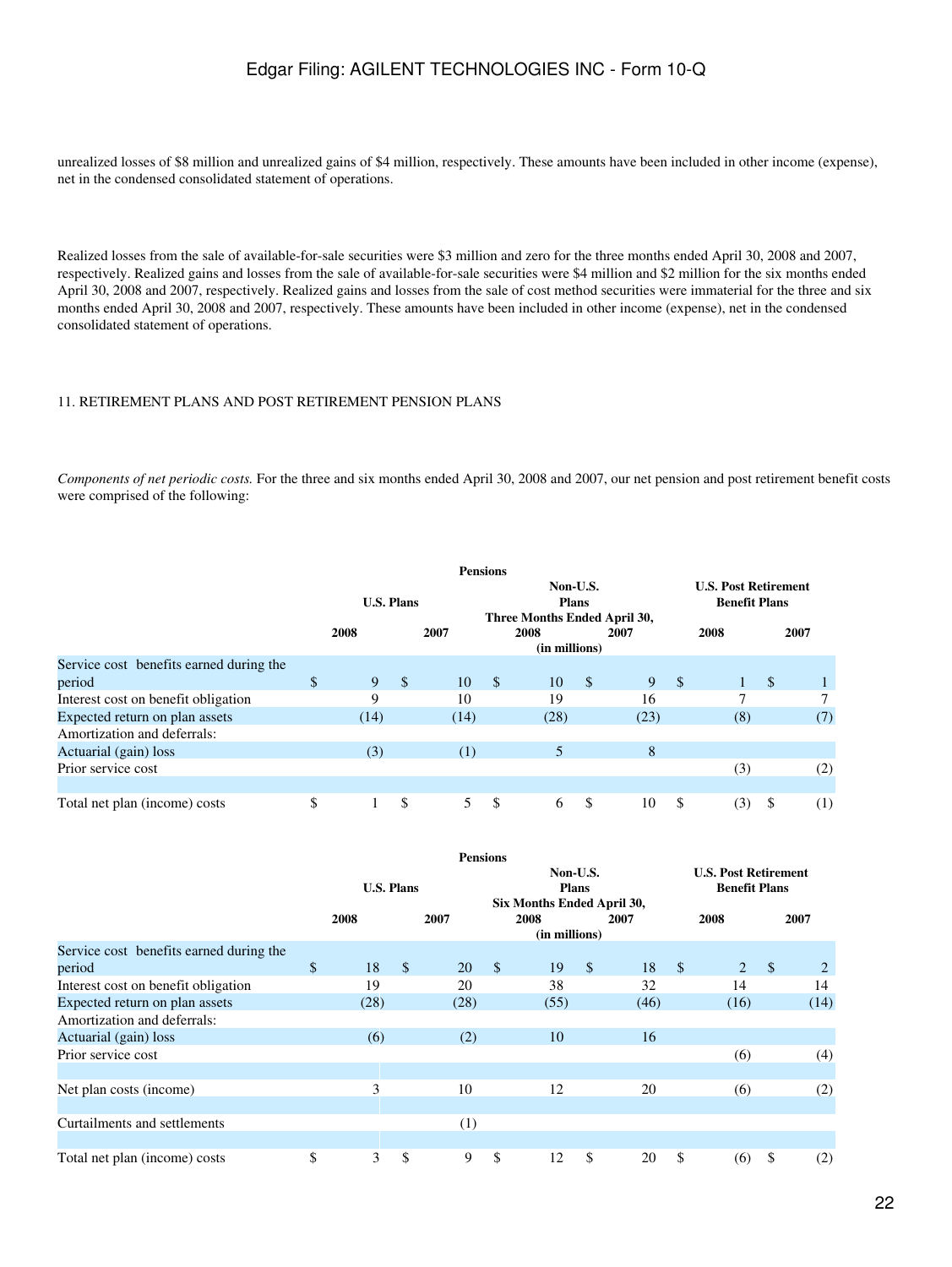For the U.S. plans, because of lump sum payouts during the six months ended April 30, 2007, we recorded a \$1 million settlement gain in accordance with SFAS No. 88, Employers Accounting for Settlements and Curtailments of Defined Benefit Pension Plans and for Termination Benefits.

We contributed approximately zero and \$2 million to our U.S. defined benefit plans during the three and six months ended April 30, 2008 and zero and \$8 million respectively, for the same periods in 2007. We contributed approximately \$9 million and \$19 million to our non-U.S. defined benefit plans during the three and six months ended April 30, 2008 and \$7 million and \$16 million, respectively, for the same periods in 2007. We expect to contribute approximately \$21 million to our non-U.S. defined benefit plans during the remainder of fiscal 2008.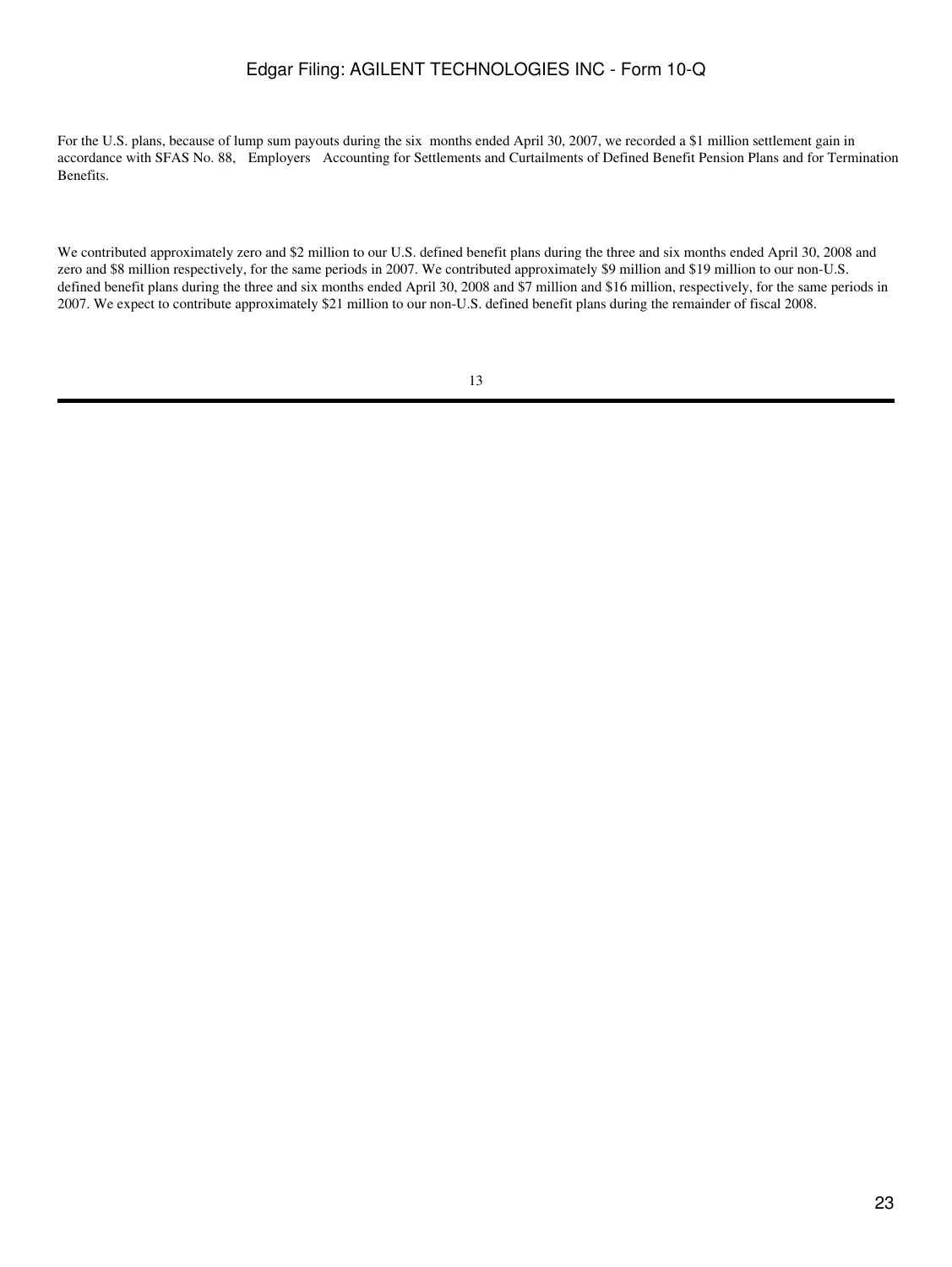### 12. WARRANTIES

We accrue for warranty costs in accordance with Statement of Financial Accounting Standards No. 5, Accounting for Contingencies, based on historical trends in warranty charges as a percentage of gross product shipments. The accrual is reviewed regularly and periodically adjusted to reflect changes in warranty cost estimates. Estimated warranty charges are recorded within cost of products at the time products are sold. Our warranty terms typically extend for one year from the date of delivery.

|                                                  | <b>FY 2008</b> | <b>FY 2007</b> |      |
|--------------------------------------------------|----------------|----------------|------|
|                                                  | (in millions)  |                |      |
| Beginning balance as of November 1,              | 29             |                | 29   |
| Accruals for warranties issued during the period | 25             |                | 29   |
| Changes in estimates                             |                |                |      |
| Settlements made during the period               | (25)           |                | (28) |
| Ending balance as of April 30,                   | 28             |                | 29   |

#### 13. RESTRUCTURING

Our FY2005 Plan, announced in the fourth quarter of 2005, is largely complete. The remaining obligations under this and previous plans relate primarily to lease obligations that are expected to be satisfied over approximately the next four years.

A summary of restructuring activity for the six months ended April 30, 2008 is shown in the table below:

|                                     |    | Workforce<br>Reduction |     |   | <b>Consolidation</b><br>of Excess<br><b>Facilities</b><br>(in millions) |                              |   | <b>Total</b> |     |
|-------------------------------------|----|------------------------|-----|---|-------------------------------------------------------------------------|------------------------------|---|--------------|-----|
| Ending balance as of October 31,    |    |                        |     |   |                                                                         |                              |   |              |     |
| 2007                                | S  |                        |     | S |                                                                         | 31                           | S |              | 32  |
| Income statement expense            |    |                        |     |   |                                                                         | (4)                          |   |              | (4) |
| Cash payments                       |    |                        | (1) |   |                                                                         | $\left( \frac{1}{2} \right)$ |   |              | (8) |
| Ending balance as of April 30, 2008 | \$ |                        |     |   |                                                                         | 20                           | S |              | 20  |

The restructuring accrual for all plans, which totaled \$20 million as of April 30, 2008 and \$32 million as of October 31, 2007, is recorded in other accrued liabilities and other long-term liabilities on the condensed consolidated balance sheet and represents estimated future cash outlays.

In the first quarter of 2008 we reduced our estimated liability relating to the consolidation of excess facilities by \$4 million due to changes in the underlying property markets.

A summary of the charges in the statement of operations resulting from all restructuring plans is shown below: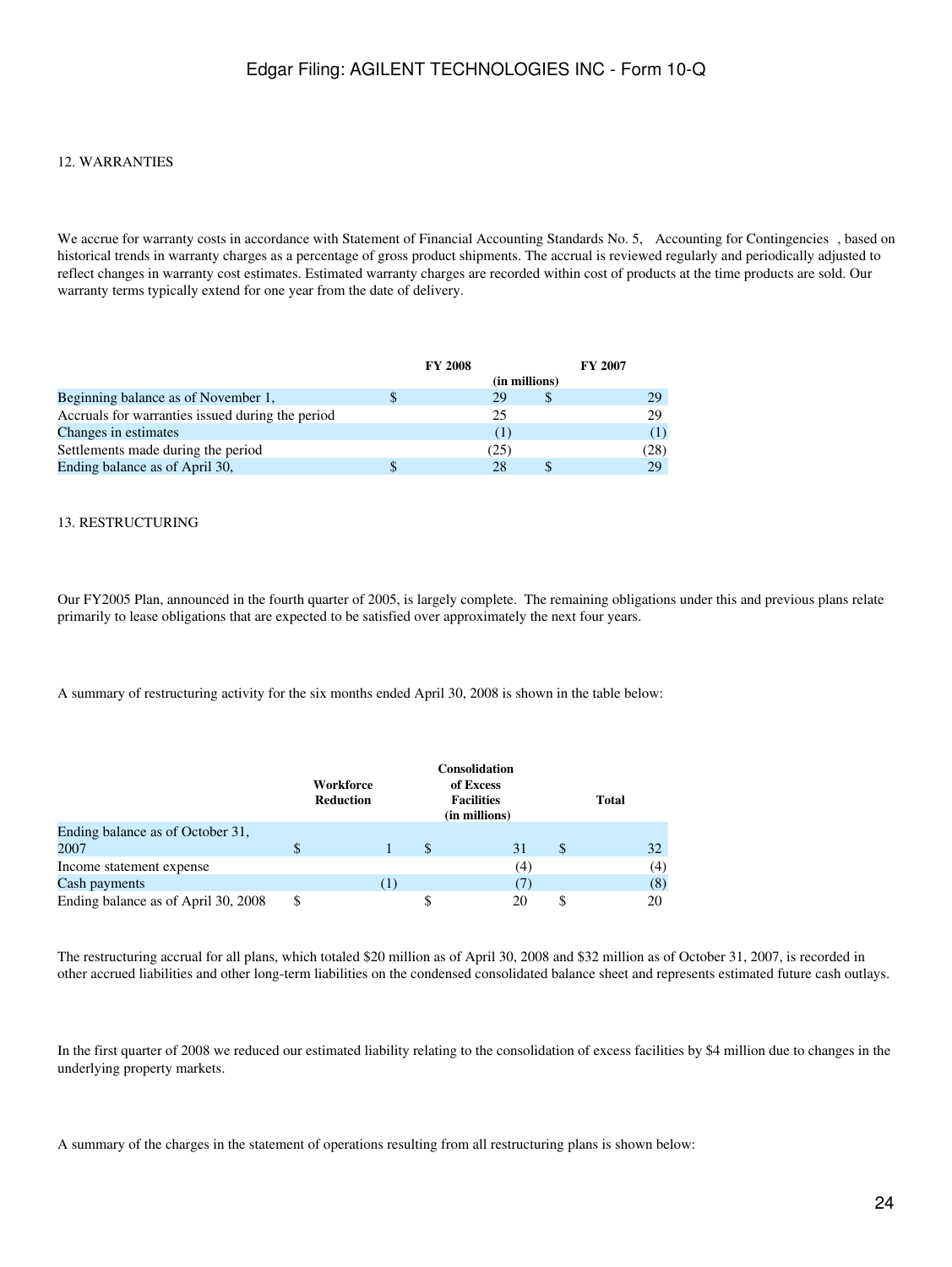|                                          |              | <b>Three Months Ended</b><br>April 30, |   |    | <b>Six Months Ended</b><br>April 30, |      |
|------------------------------------------|--------------|----------------------------------------|---|----|--------------------------------------|------|
|                                          | 2008<br>2007 |                                        |   |    | 2008                                 | 2007 |
|                                          |              | (in millions)                          |   |    | (in millions)                        |      |
| Cost of products                         |              | S                                      |   | 3S |                                      | 6    |
| Research and development                 |              |                                        |   |    |                                      |      |
| Selling, general and administrative      |              |                                        | 4 |    | (4)                                  | 9    |
| Total restructuring and asset impairment |              |                                        |   |    |                                      |      |
| charges                                  |              |                                        |   |    | (4)                                  | 16   |

### 14. SENIOR NOTES

In October 2007, the company issued an aggregate principal amount of \$600 million in senior notes. The senior notes were issued at 99.60% of their principal amount. The notes will mature on November 1, 2017, bear interest at a fixed rate of 6.50% per annum, payable semi-annually on May 1 and November 1 of each year, commencing on May 1, 2008. The senior notes are unsecured and will rank equally in right of payment with all of Agilent s other senior unsecured indebtedness. The company incurred issuance costs of \$5 million in connection with the senior notes which have been included in Other assets in the condensed consolidated balance sheet. These debt issuance costs are being amortized to interest expense over the term of the senior notes.

Upon the closing of the offering of the senior notes, we entered into interest rate swaps with an aggregate notional amount of \$600 million. Under the interest rate swaps, we will receive fixed-rate interest payments and will make payments based on the six month US dollar London inter-bank offered rate (LIBOR). The economic effect of these swaps will be to convert the fixed-rate interest expense on the senior notes to a variable LIBOR-based interest rate. The swaps are accounted for as a fair value hedge of the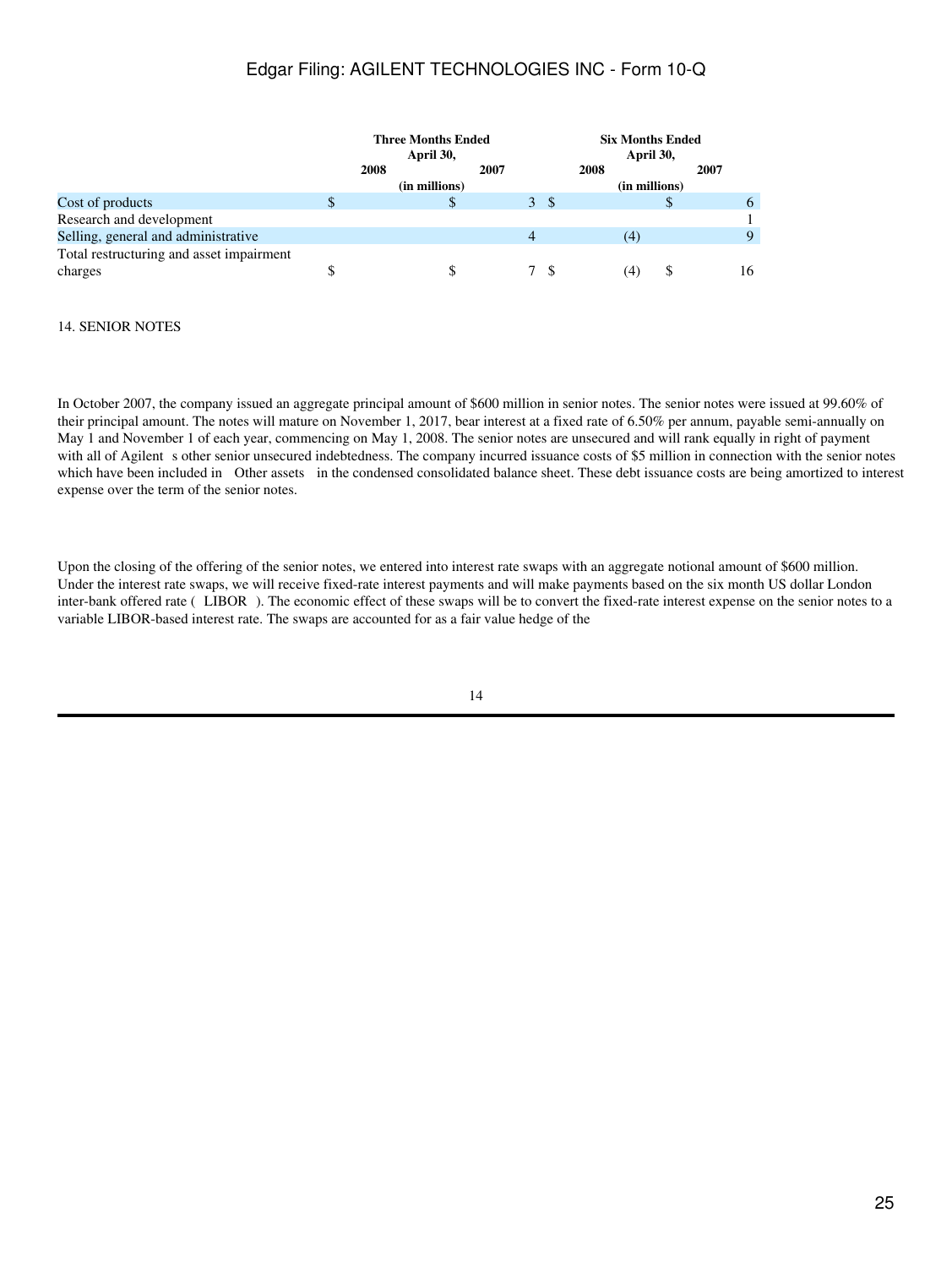interest rate risk inherent in the senior notes and therefore the fair value of the swap will be recorded on our balance sheet at each period end until maturity in 2017. In addition, as a result of the fair value hedge, the senior notes are reflected on our balance sheet at fair value, reflecting the change in their value attributable to interest rate risk. The hedging relationship qualifies for the shortcut method of assessing hedge effectiveness, and consequently we do not expect any ineffectiveness during the life of the swap and any movement in the value of the swap would be reflected in the movement in fair value of the senior notes. At April 30, 2008, the fair value of the swap was an asset of \$24 million. As a result, the carrying value of the senior notes now reflects the issued value plus the \$24 million to reflect the increase in fair value attributable to interest rate risk.

#### 15. COMPREHENSIVE INCOME

The following table presents the components of comprehensive income:

|                                                        |              | <b>Three Months Ended</b><br>April 30, |    |      |     |  |  |  |  |
|--------------------------------------------------------|--------------|----------------------------------------|----|------|-----|--|--|--|--|
|                                                        |              | 2008                                   |    | 2007 |     |  |  |  |  |
|                                                        |              | (in millions)                          |    |      |     |  |  |  |  |
| Net income                                             | $\mathbb{S}$ | 173                                    | S  |      | 123 |  |  |  |  |
| Other comprehensive income:                            |              |                                        |    |      |     |  |  |  |  |
| Change in unrealized gain on investments               |              |                                        |    |      |     |  |  |  |  |
| Change in unrealized gain (loss) on derivative         |              |                                        |    |      |     |  |  |  |  |
| instruments                                            |              | 14                                     |    |      | (6) |  |  |  |  |
| Translation gain reclassified into earnings related to |              |                                        |    |      |     |  |  |  |  |
| liquidation of a subsidiary                            |              | (25)                                   |    |      |     |  |  |  |  |
| Foreign currency translation                           |              | 56                                     |    |      | 58  |  |  |  |  |
| Change in deferred net pension cost                    |              | (2)                                    |    |      |     |  |  |  |  |
| Deferred taxes                                         |              | (6)                                    |    |      |     |  |  |  |  |
| Comprehensive income                                   | \$           | 211                                    | \$ |      | 176 |  |  |  |  |

|                                                        | <b>Six Months Ended</b><br>April 30, |      |               |      |     |  |  |
|--------------------------------------------------------|--------------------------------------|------|---------------|------|-----|--|--|
|                                                        | 2008                                 |      |               | 2007 |     |  |  |
|                                                        |                                      |      | (in millions) |      |     |  |  |
| Net income                                             |                                      | 293  | S             |      | 273 |  |  |
| Other comprehensive income:                            |                                      |      |               |      |     |  |  |
| Change in unrealized gain (loss) on investments        |                                      | (21) |               |      |     |  |  |
| Change in unrealized gain on derivative instruments    |                                      | 8    |               |      | 2   |  |  |
| Translation gain reclassified into earnings related to |                                      |      |               |      |     |  |  |
| liquidation of a subsidiary                            |                                      | (25) |               |      |     |  |  |
| Foreign currency translation                           |                                      | 114  |               |      | 45  |  |  |
| Change in deferred net pension cost                    |                                      | (3)  |               |      |     |  |  |
| Deferred taxes                                         |                                      | (4)  |               |      | (3) |  |  |
| Comprehensive income                                   |                                      | 362  | \$            |      | 318 |  |  |

### 16. STOCK REPURCHASE PROGRAM

On November 15, 2007 our Board of Directors approved a share-repurchase program of up to \$2 billion of Agilent s common stock over the next two years. The following repurchases under the above program were completed in the periods presented below: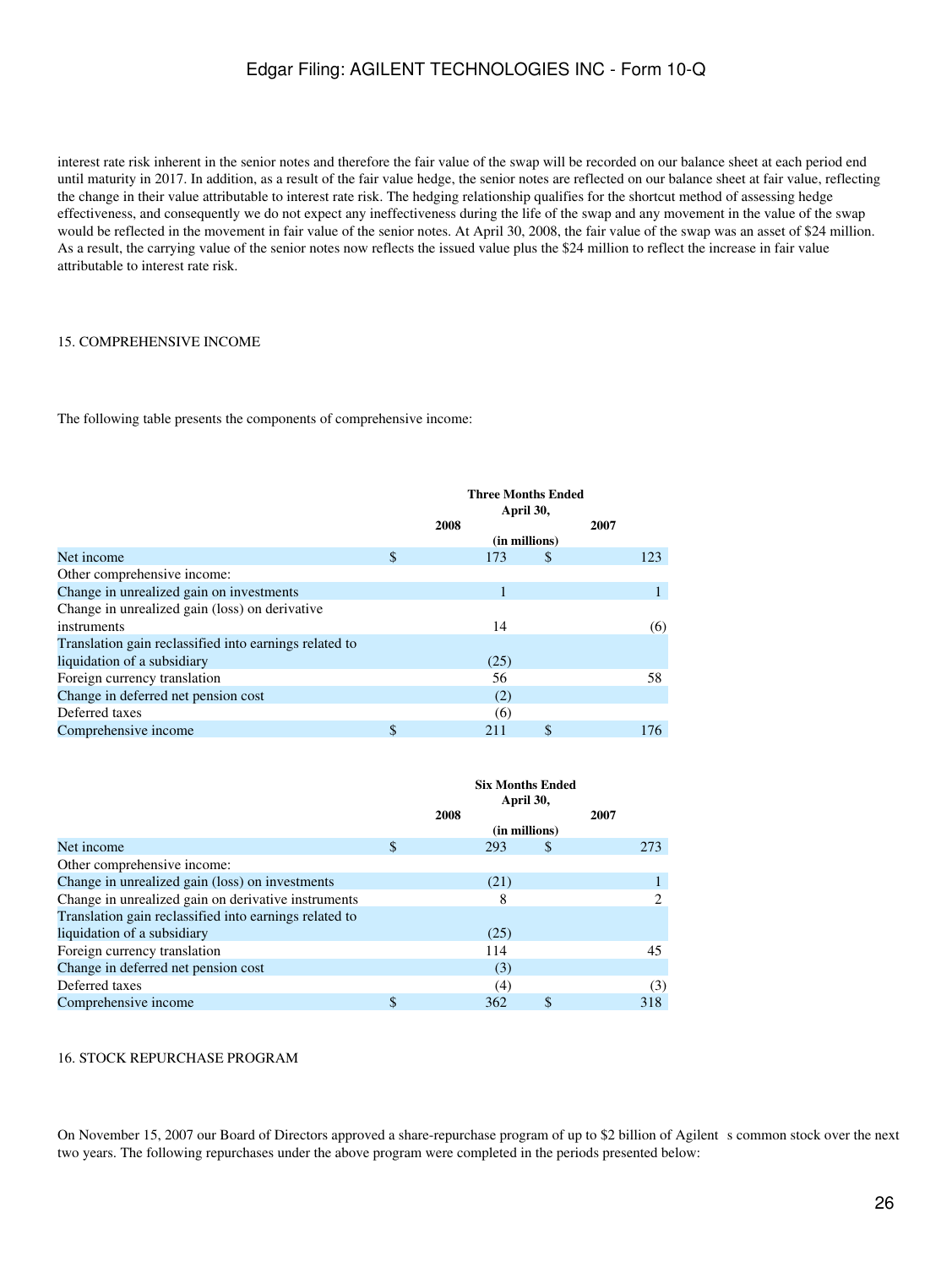|                                      | Number of                |               | <b>Amount of</b>         |  |  |
|--------------------------------------|--------------------------|---------------|--------------------------|--|--|
|                                      | Common                   | Common        |                          |  |  |
| Three months ended                   | <b>Stock Repurchased</b> |               | <b>Stock Repurchased</b> |  |  |
|                                      |                          | (in millions) |                          |  |  |
| January 31, 2008                     | 6.6                      |               | 237                      |  |  |
| April 30, 2008                       | 8.3                      |               | 263                      |  |  |
| Program to date as of April 30, 2008 | 14.9                     |               | 500                      |  |  |

All such shares and related costs are held as treasury stock and accounted for using the cost method. The remaining amount that is authorized under the plan is \$1.5 billion.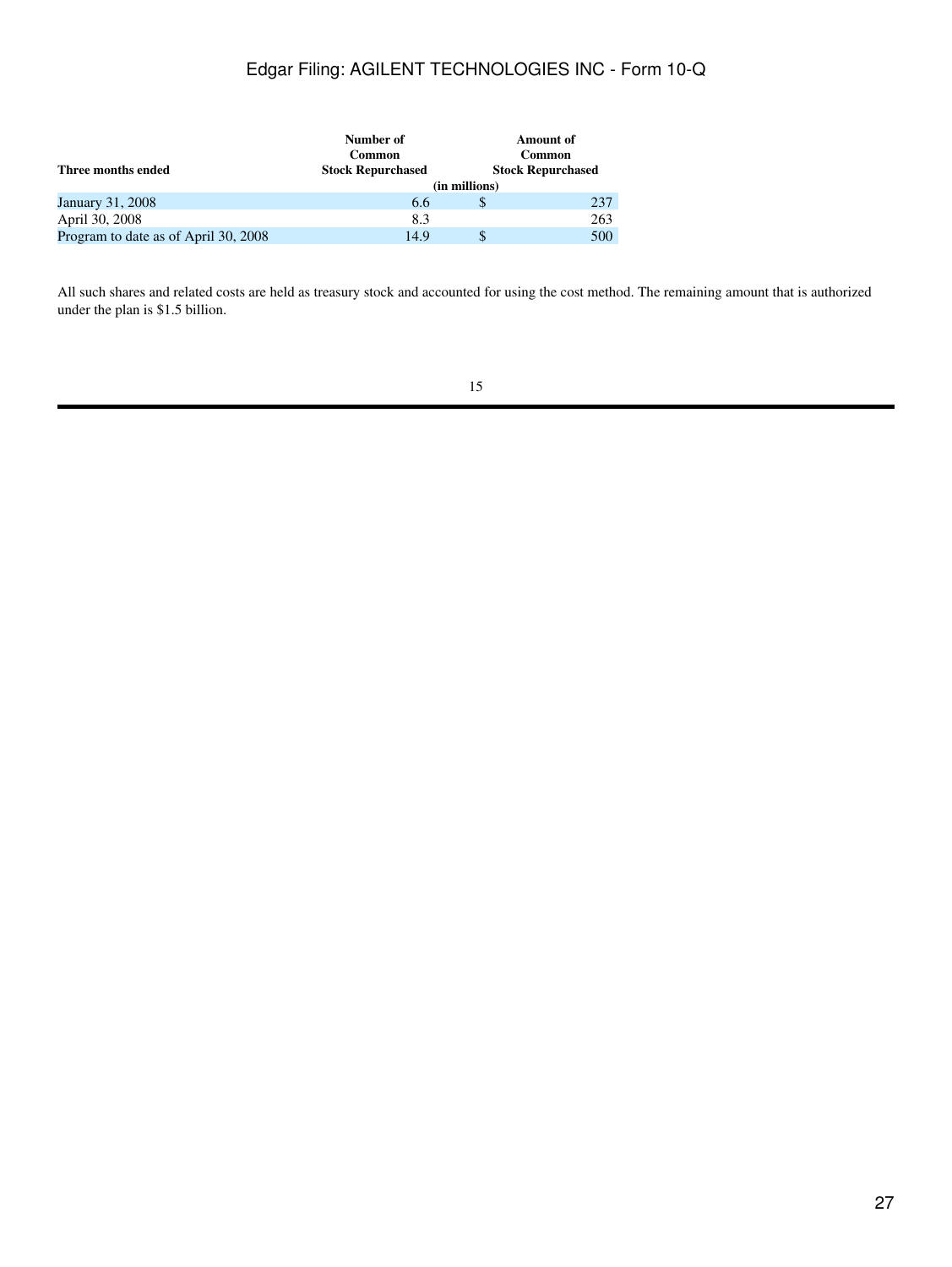#### 17. SEGMENT INFORMATION

We are a measurement company, providing core bio-analytical and electronic measurement solutions to the communications, electronics, life sciences and chemical analysis industries. Agilent has two primary businesses bio-analytical measurement and electronic measurement each of which comprises a reportable segment. The segments were determined based primarily on how the chief operating decision maker views and evaluates our operations. Other factors, including customer base, homogeneity of products, technology and delivery channels, were also considered in determining our reportable segments.

A significant portion of the segments expenses arise from shared services and infrastructure that we have historically provided to the segments in order to realize economies of scale and to efficiently use resources. These expenses, collectively called corporate charges, include costs of centralized research and development, legal, accounting, real estate, insurance services, information technology services, treasury and other corporate infrastructure expenses. Charges are allocated to the segments, and the allocations have been determined on a basis that we considered to be a reasonable reflection of the utilization of services provided to or benefits received by the segments.

The following tables reflect the results of our reportable segments under our management reporting system. These results are not necessarily in conformity with generally accepted accounting principles in the U.S. The performance of each segment is measured based on several metrics, including adjusted income from operations. These results are used, in part, by the chief operating decision maker in evaluating the performance of, and in allocating resources to, each of the segments.

The profitability of each of the segments is measured after excluding share-based compensation, restructuring and asset impairment charges, investment gains and losses, interest income, interest expense, amortization and impairment of other intangibles and other items as noted in the reconciliation below.

|                                    |    | <b>Electronic</b><br><b>Measurement</b> |    | <b>Bio-analytical</b><br><b>Measurement</b><br>(in millions) |     | <b>Total</b> |
|------------------------------------|----|-----------------------------------------|----|--------------------------------------------------------------|-----|--------------|
| Three months ended April 30, 2008: |    |                                         |    |                                                              |     |              |
| Total net revenue                  | \$ | 900                                     | \$ | 556                                                          | \$. | 1.456        |
| Segment income from operations     | \$ | 140                                     | \$ | 92                                                           | S   | 232          |
| Three months ended April 30, 2007: |    |                                         |    |                                                              |     |              |
| Total net revenue                  |    | 857                                     | S  | 463                                                          | S   | 1,320        |
| Segment income from operations     | Φ  | 121                                     |    | 76                                                           |     | 197          |

|                                  | <b>Bio-analytical</b><br><b>Electronic</b><br><b>Measurement</b><br><b>Measurement</b><br>(in millions) |   |       |   | Total |
|----------------------------------|---------------------------------------------------------------------------------------------------------|---|-------|---|-------|
| Six months ended April 30, 2008: |                                                                                                         |   |       |   |       |
| Total net revenue                | \$<br>1.736                                                                                             | S | 1.113 | S | 2,849 |
| Segment income from operations   | \$<br>235                                                                                               | S | 194   |   | 429   |
| Six months ended April 30, 2007: |                                                                                                         |   |       |   |       |
| Total net revenue                | \$<br>1.653                                                                                             | S | 947   | S | 2,600 |
| Segment income from operations   | \$<br>211                                                                                               |   | 169   |   | 380   |

The following table reconciles reportable segment results to Agilent s total enterprise results from operations before taxes: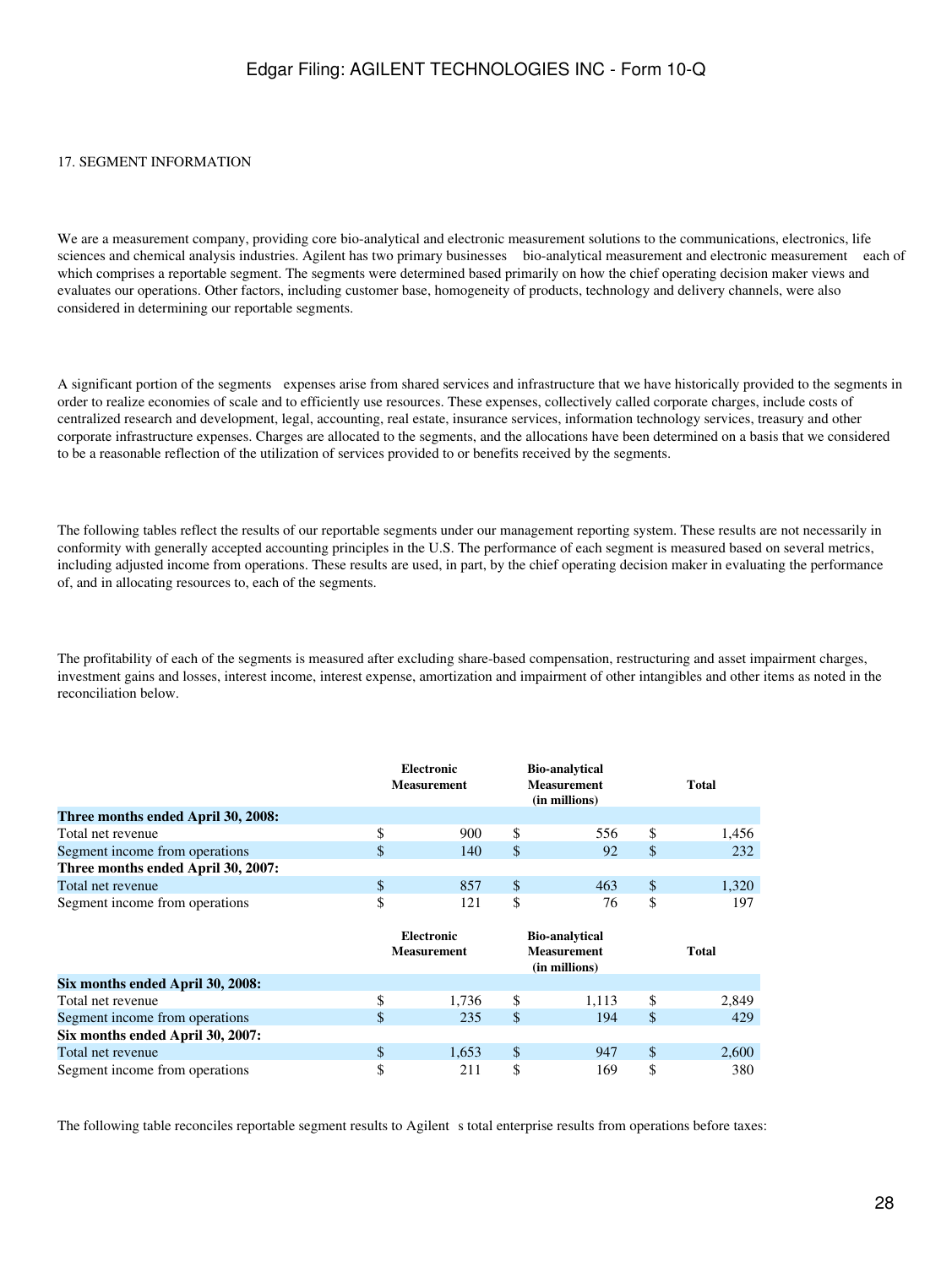|                                                       |               | <b>Three Months Ended</b><br>April 30, |    |      |               |    | <b>Six Months Ended</b><br>April 30, |    |      |  |
|-------------------------------------------------------|---------------|----------------------------------------|----|------|---------------|----|--------------------------------------|----|------|--|
|                                                       |               | 2008                                   |    | 2007 |               |    | 2008                                 |    | 2007 |  |
|                                                       |               |                                        |    |      | (in millions) |    |                                      |    |      |  |
| Total reportable segments income from operations      | $\mathcal{S}$ | 232                                    | \$ |      | 197           | S  | 429                                  | \$ | 380  |  |
| Restructuring and asset impairment                    |               | (6)                                    |    |      | (10)          |    | (18)                                 |    | (19) |  |
| Share-based compensation                              |               | (19)                                   |    |      | (40)          |    | (49)                                 |    | (76) |  |
| Donation to Agilent Foundation                        |               |                                        |    |      |               |    |                                      |    | (20) |  |
| Net translation gain from liquidation of a subsidiary |               | 11                                     |    |      |               |    | 11                                   |    |      |  |
| Interest income                                       |               | 27                                     |    |      | 44            |    | 66                                   |    | 94   |  |
| Interest expense                                      |               | (29)                                   |    |      | (22)          |    | (59)                                 |    | (45) |  |
| Other income (expense), net                           |               | (4)                                    |    |      | 3             |    |                                      |    | 4    |  |
| Amortization of intangibles and other                 |               | (16)                                   |    |      | (16)          |    | (37)                                 |    | (39) |  |
| Income from operations before taxes, as reported      | \$            | 196                                    | \$ |      | 156           | \$ | 343                                  | \$ | 279  |  |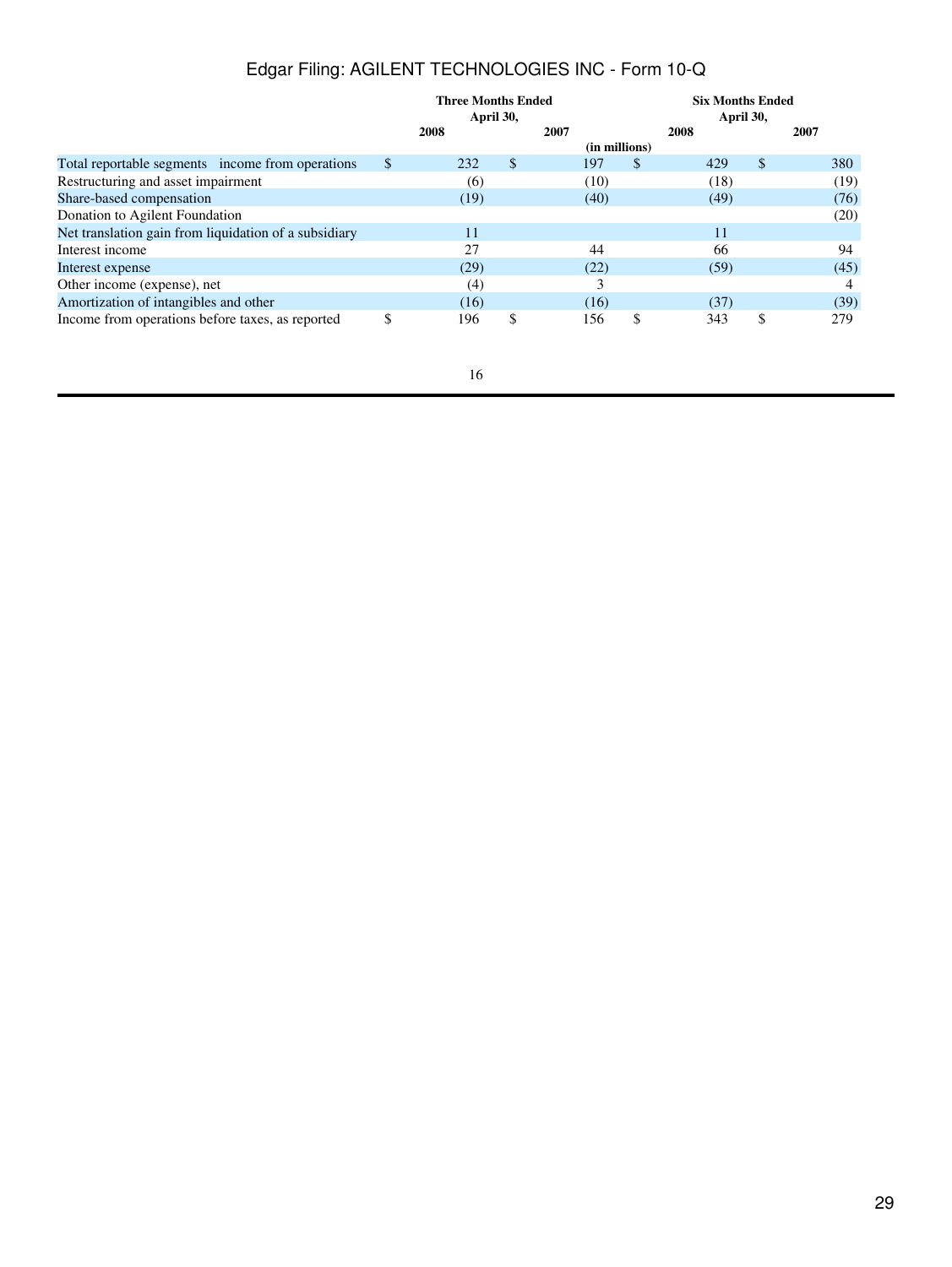In the three months ended April 30, 2008 we liquidated a subsidiary and recorded a net translation gain of \$11 million which consists of \$25 million cumulative translation gain offset by a \$14 million loss on a net investment hedge.

The following table reflects segment assets under our management reporting system. Segment assets include allocations of corporate assets, including deferred tax assets, goodwill, other intangibles and other assets.

|                        | Electronic<br><b>Measurement</b> | <b>Bio-analytical</b><br><b>Measurement</b><br>(in millions) |       | <b>Total</b> |       |
|------------------------|----------------------------------|--------------------------------------------------------------|-------|--------------|-------|
| <b>Assets:</b>         |                                  |                                                              |       |              |       |
| As of April 30, 2008   | 2.121                            |                                                              | 1.476 |              | 3,597 |
| As of October 31, 2007 | 2,025                            |                                                              | 1,307 | ¢<br>Φ       | 3,332 |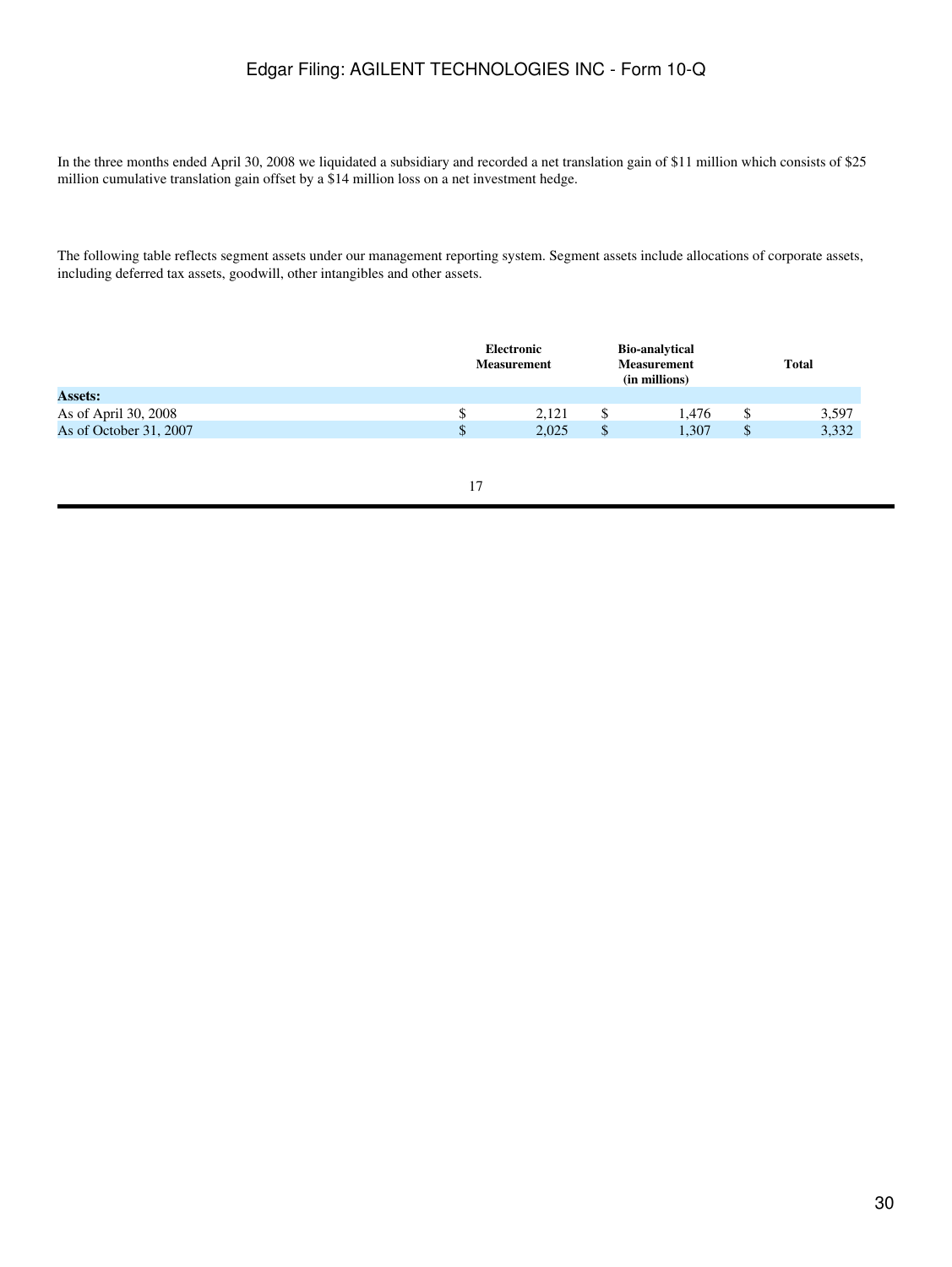### <span id="page-30-0"></span>ITEM 2. MANAGEMENT S DISCUSSION AND ANALYSIS OF FINANCIAL CONDITION AND RESULTS OF OPERATIONS **(UNAUDITED)**

The following discussion should be read in conjunction with the consolidated financial statements and notes thereto included elsewhere in this Form 10-Q and our Annual Report on Form 10-K. This report contains forward-looking statements including, without limitation, statements regarding trends, seasonality, cyclicality and growth in the markets we sell into, our strategic direction, our future effective tax rate and tax valuation allowance, earnings from our foreign subsidiaries, remediation activities, new product and service introductions, changes to our manufacturing processes, the use of contract manufacturers, the impact of local government regulations on our ability to pay vendors or conduct operations, our liquidity position, our ability to generate cash from continuing operations, growth in our businesses, our investments, the potential impact of adopting new accounting pronouncements, our financial results, our purchase commitments, our contributions to our pension plans, the selection of discount rates and recognition of any gains or losses for our benefit plans, our cost-control activities, savings and headcount reduction recognized from our restructuring programs and the divestiture of our semiconductor products and semiconductor test businesses, our stock repurchase program, our transition to lower-cost regions, the existence or length of an economic recovery that involve risks and uncertainties. Our actual results could differ materially from the results contemplated by these forward-looking statements due to various factors, including those discussed below in Risks, Uncertainties and Other Factors That May Affect Future Results and elsewhere in this Form 10-Q.

#### **Basis of Presentation**

The financial information presented in this Form 10-Q is not audited and is not necessarily indicative of our future consolidated financial position, results of operations or cash flows. Our fiscal year-end is October 31, and our fiscal quarters end on January 31, April 30 and July 31. Unless otherwise stated, all dates refer to our fiscal year and fiscal periods.

#### **Executive Summary**

Agilent Technologies, Inc. (we, Agilent or the company) is the world s premier measurement company, providing core bio-analytical and electronic measurement solutions to the communications, electronics, life sciences and chemical analysis industries. Agilent has two primary businesses focused on the electronic measurement market and the bio-analytical measurement market.

For the three and six months ended April 30, 2008, total orders were \$1.52 billion and \$2.93 billion, respectively, an increase of 9 percent and 10 percent in comparison to the same periods last year. For the three and six months ended April 30, 2008 order growth of 2 percentage points was attributable to the Stratagene and Velocity11 acquisitions, which closed in June 2007 and December 2007, respectively. The impact of currency accounted for a further 4 percentage points of order growth for Agilent in both of the three and six months ended April 30, 2008, when compared to 2007.

Net revenue of \$1.46 billion and \$2.85 billion for the three and six months ended April 30, 2008 was up 10 percent for both the three and six months when compared to the same periods last year. The Stratagene and Velocity11 acquisitions contributed 2 percentage points of revenue growth in both the three and six months ended April 30, 2008 when compared to 2007. The variation of currency accounted for approximately 4 percentage points of the revenue growth in both the three and six months ended April 30, 2008 when compared to the prior year.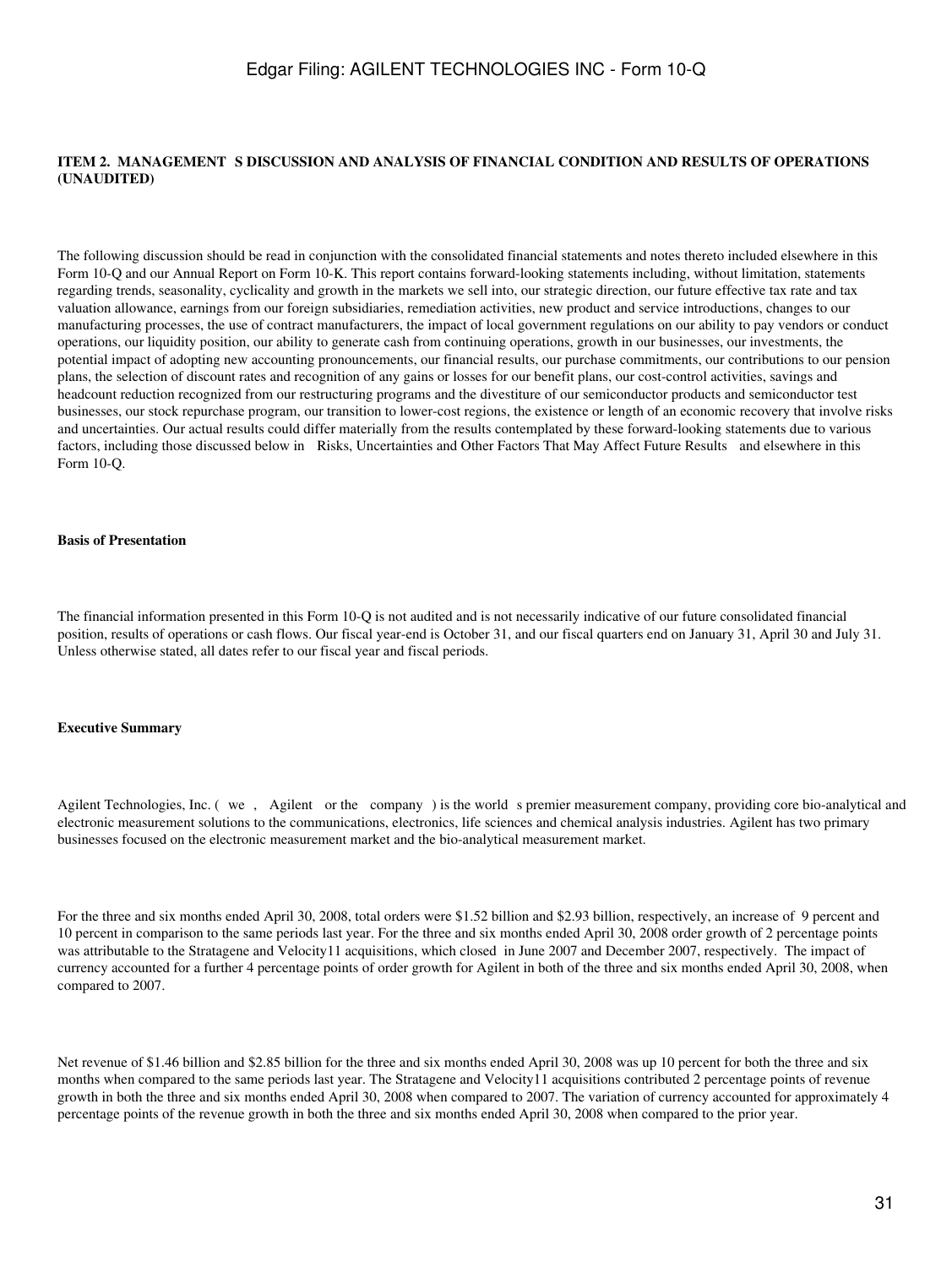Net income for the three and six months ended April 30, 2008 was \$173 million and \$293 million, respectively, and \$123 million and \$273 million for the corresponding periods last year. For the three and six months ended April 30, 2008, interest income decreased \$17 million and \$28 million, respectively. The decrease in interest income is due to the decrease in interest rates as compared to last year. Currency had no net impact in the year-over-year comparison of net income in the three and six months ended April 30, 2008.

In the six months ended April 30, 2008, we generated \$329 million of cash from operations compared with \$395 million generated in the six months of the prior year. The decrease in year-over-year operating cash was mainly driven by higher tax payments related to the transfer of intellectual property between affiliated entities.

 Looking forward, our continued focus will be to grow revenue at a faster rate than the electronic measurement and bio-analytical markets, primarily through increasing market share, expanding our served market size with new products and channels and by complementary acquisitions. Our primary strategy is to pursue profitable growth by expanding our leadership in core/adjacent markets and seeking revenue growth opportunities. Despite the weakness in U.S. capital markets and the slowdown of the U.S. economy, we remain cautiously optimistic about our ability to continue to meet our growth objectives and leverage our operating model. We have built flexibility into our operating model to allocate resources to market and regional opportunities and continue to increase the variability of our cost structure and focus on the reduction of infrastructure expenses.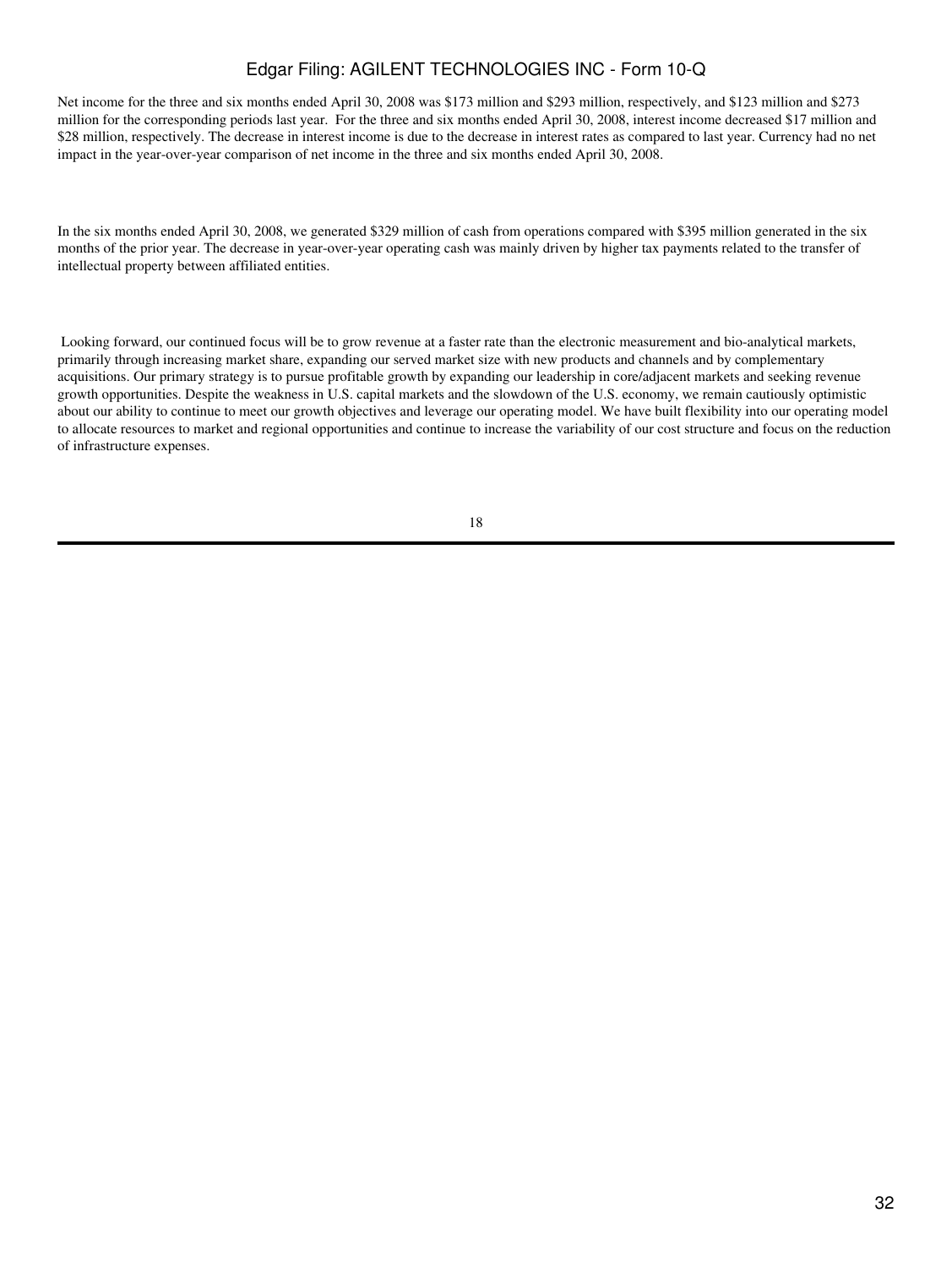#### **Critical Accounting Policies and Estimates**

Managements Discussion and Analysis of Financial Condition and Results of Operations is based upon our Condensed Consolidated Financial Statements, which have been prepared in accordance with generally accepted accounting principles (GAAP) in the U.S. The preparation of condensed consolidated financial statements in conformity with GAAP in the U.S. requires management to make estimates, judgments and assumptions that affect the amounts reported in our condensed consolidated financial statements and accompanying notes. Our critical accounting policies are those that affect our financial statements materially and involve difficult, subjective or complex judgments by management. Those policies are revenue recognition, inventory valuation, investment impairments, share-based compensation, retirement and post-retirement benefit plan assumptions, valuation of long-lived assets and accounting for income taxes. Management bases its estimates on historical experience and various other assumptions believed to be reasonable. Although these estimates are based on management s best knowledge of current events and actions that may impact the company in the future, actual results may be different from the estimates.

An accounting policy is deemed to be critical if it requires an accounting estimate to be made based on assumptions about matters that are highly uncertain at the time the estimate is made, and if different estimates that reasonably could have been used or changes in the accounting estimate that are reasonably likely to occur could materially change the financial statements.

*Share-based compensation*. The expected stock price volatility assumption was determined using the implied volatility for our stock awards. We estimate the stock price volatility using the implied volatility of Agilent s publicly traded, similarly priced, stock options. We have determined that implied volatility is more reflective of market conditions and a better indicator of expected volatility than using historical volatility or a combined method of determining volatility. In reaching this conclusion, we have considered many factors including the extent to which our options are traded and our ability to find traded options with similar terms and prices to the options we are valuing. A 10 percent increase in our estimated volatility from 28 percent to 38 percent would generally increase the value of an award and the associated compensation cost by approximately 25 percent if no other factors were changed.

*Goodwill and purchased intangible assets*. No events occurred or circumstances changed during the six months ended April 30, 2008 that required us to test goodwill or purchased intangibles for impairment.

*Accounting for income taxes.* Effective at the beginning of the first quarter of 2008, we adopted FIN No. 48, Accounting for Uncertainty in Income Taxes an interpretation of FASB Statement No. 109 (FIN No. 48). As a result of the implementation, we recognize liabilities for uncertain tax positions based on the two-step approach prescribed in the interpretation. The first step is to evaluate each uncertain tax position for recognition by determining if the weight of available evidence indicates that it is more likely than not that the position will be sustained on audit, including resolution of related appeals or litigation processes, if any. The second step requires us to estimate and measure the tax benefit as the largest amount that is more than 50 percent likely of being realized upon ultimate settlement. It is inherently difficult and subjective to estimate such amounts, as this requires us to determine the probability of various possible outcomes. We reevaluate these uncertain tax positions on a quarterly basis. This evaluation is based on factors including, but not limited to, changes in facts or circumstances, changes in tax law, effectively settled issues under audit, and new audit activity. Such a change in recognition or measurement would result in the recognition of a tax benefit or an additional charge to the tax provision in the period. See Note 5, Provision for Taxes, for additional information, including the effects of adoption on our consolidated financial statements.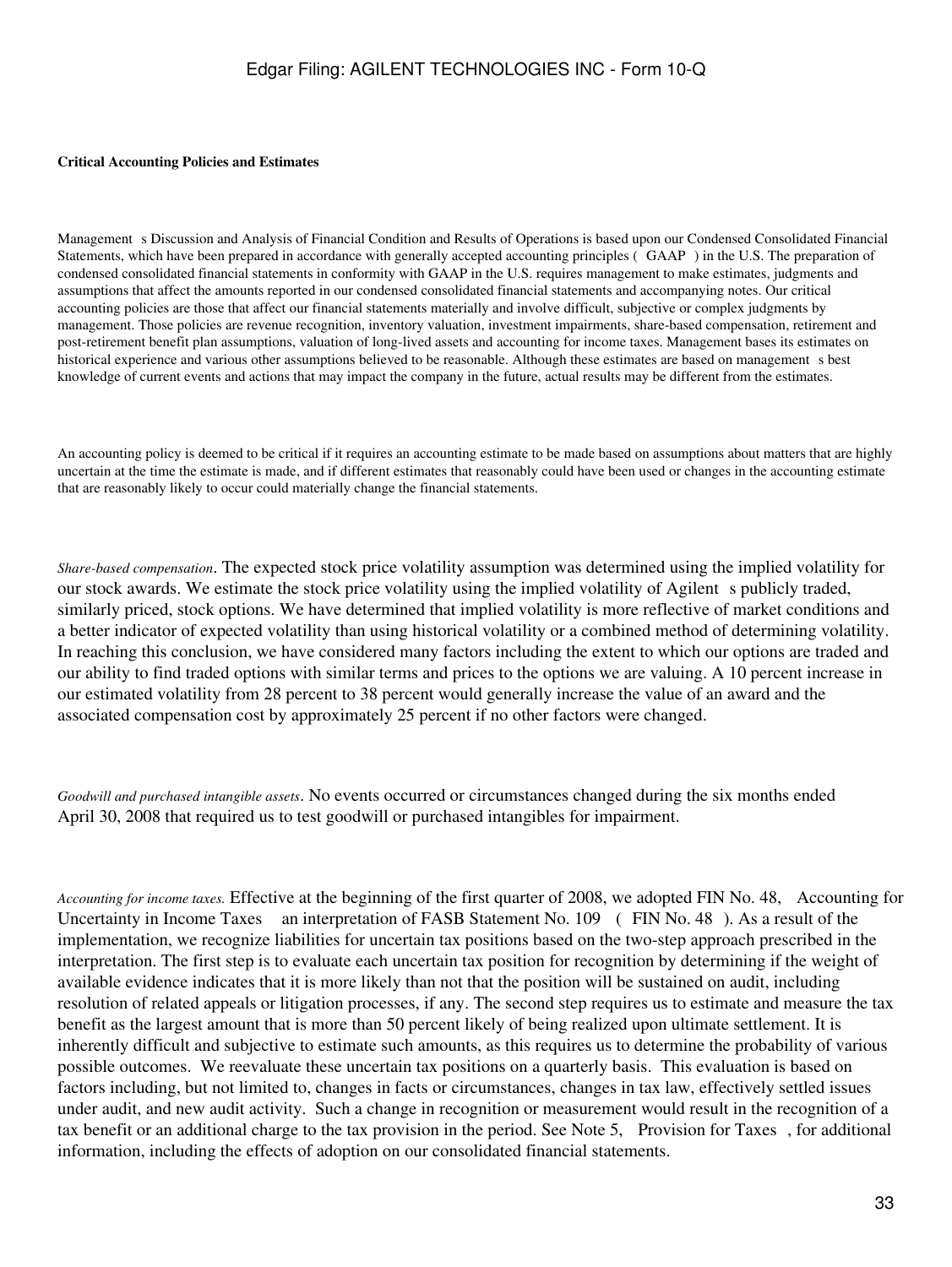Other critical accounting policies were unchanged in the three and six months ended April 30, 2008.

#### **Adoption of New Pronouncements**

See Note 3, New Accounting Pronouncements, to the condensed consolidated financial statements for a description of new accounting pronouncements.

#### **Restructuring and Asset Impairment**

See Note 13, Restructuring, of the condensed consolidated financial statements for more details relating to the restructuring plans and asset impairment activity.

#### **Foreign Currency**

Our revenues, costs and expenses, and monetary assets and liabilities are exposed to changes in foreign currency exchange rates as a result of our global operating and financing activities. We hedge revenues, expenses and balance sheet exposures that are not denominated in the functional currencies of our subsidiaries on a short term and anticipated basis. We do experience some fluctuations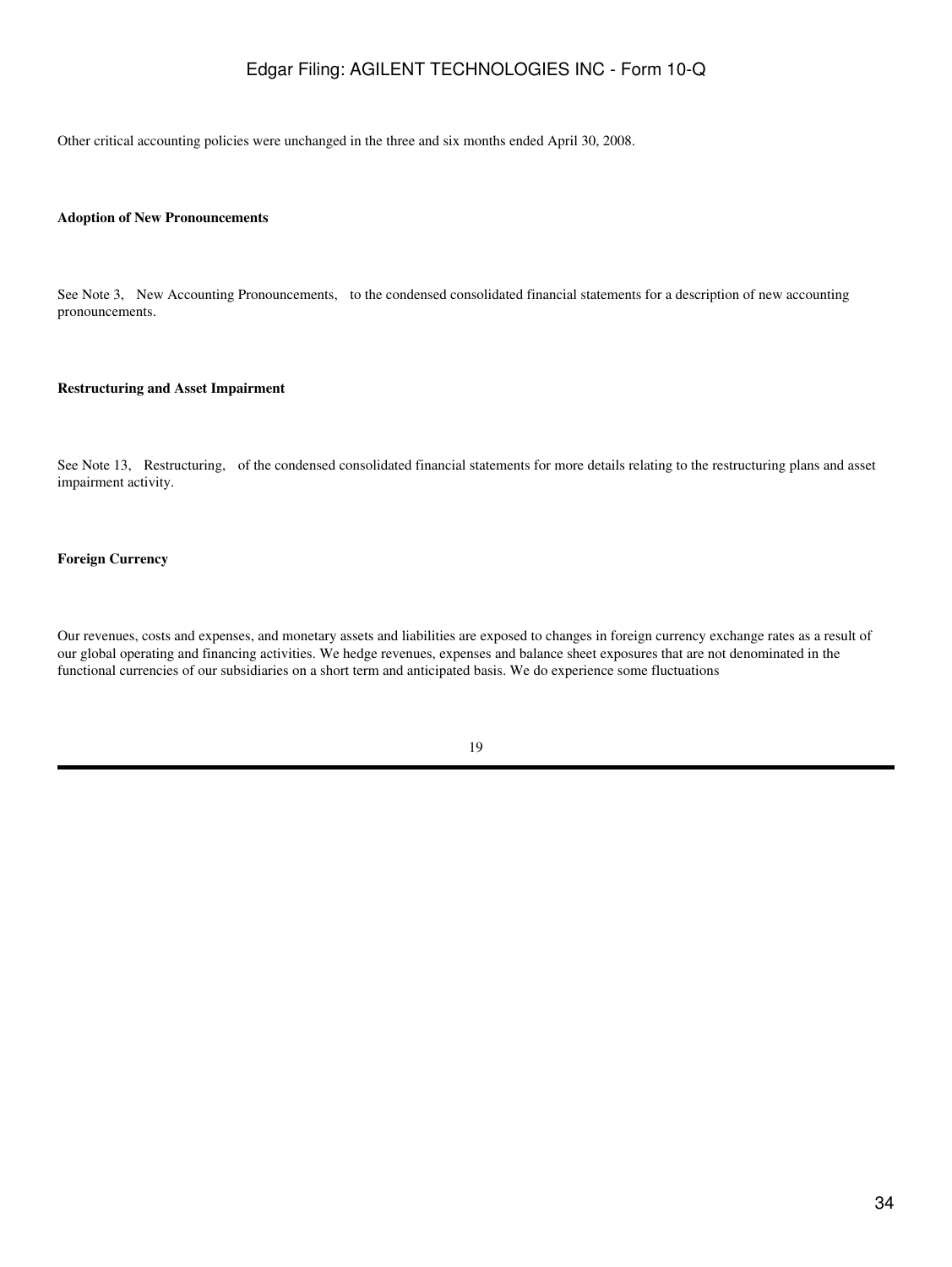within individual lines of the condensed consolidated statement of operations and balance sheet because our hedging program is not designed to offset the currency movements in each category of revenues, expenses, monetary assets and liabilities. Our hedging program is designed to hedge currency movements on a relatively short-term basis (rolling twelve month period). Therefore, we are exposed to currency fluctuations over the longer term.

#### **Results from Operations**

In the beginning of the third quarter of 2007, we moved the nanotechnology measurement business from the electronics measurement segment to the bio-analytical measurement segment to more closely align with the new materials sciences business in that segment. All segment numbers have been restated historically.

#### **Orders and Net Revenue**

|                    | <b>Three Months Ended</b> |       |  |       |              | <b>Six Months Ended</b> |           |       | <b>Year over Year Change</b> |               |  |  |
|--------------------|---------------------------|-------|--|-------|--------------|-------------------------|-----------|-------|------------------------------|---------------|--|--|
|                    | April 30,                 |       |  |       |              |                         | April 30, |       | <b>Three</b>                 | <b>Six</b>    |  |  |
|                    | 2008                      |       |  | 2007  |              | 2008                    |           | 2007  | <b>Months</b>                | <b>Months</b> |  |  |
| (in millions)      |                           |       |  |       |              |                         |           |       |                              |               |  |  |
| Orders             | \$.                       | 1.524 |  | .400  | $\mathbb{S}$ | 2.925                   | \$        | 2.650 | 9%                           | $10\%$        |  |  |
| Net revenue:       |                           |       |  |       |              |                         |           |       |                              |               |  |  |
| Products           | \$                        | 1.214 |  | 1,095 | \$           | 2.375                   | \$        | 2.160 | 11%                          | 10%           |  |  |
| Services and other |                           | 242   |  | 225   |              | 474                     |           | 440   | 8%                           | 8%            |  |  |
| Total net revenue  |                           | .456  |  | .320  | $\mathbb{S}$ | 2.849                   | \$        | 2,600 | 10%                          | 10%           |  |  |

Agilent orders increased 9 percent and 10 percent for the three and six months ended April 30, 2008, respectively, compared to the same periods in 2007. The bio-analytical measurement business maintained consistent order growth of 21 percent for both the three and six month periods ended April 30, 2008. Stratagene and Velocity11 accounted for 7 percentage points of this order growth in both the three and six months ended April 30, 2008 when compared to the prior year. Currency variation accounted for an additional 8 percentage points and 7 percentage points in the order growth of the bio-analytical business in the three and six months ended April 30, 2008, respectively, when compared to 2007. Electronic measurement orders grew modestly by 2 percent and 5 percent, respectively, for the three and six months ended April 30, 2008 with market and regional variation in demand. Currency variation accounted for 2 percentage points and 3 percentage points of order growth for the three and six months ended April 30, 2008, respectively, when compared to the prior year.

Agilent net revenue increased 10 percent for both the three and six months ended April 30, 2008, compared to the same periods last year. The bio-analytical measurement business achieved revenue growth of 20 percent and 18 percent, respectively, for the three and six months ended April 30, 2008 with strength in both our chemical analysis and life sciences businesses and in all geographies. Stratagene and Velocity11 accounted for 7 percentage points of this growth for both the three and six months ended April 30, 2008 when compared to the prior year. Currency variation added an additional 6 percentage points of revenue growth for both the three and six months ended April 30, 2008, respectively, when compared to the prior year. Electronic measurement business revenues increased by 5 percent for both the three and six months ended April 30, 2008, respectively, compared with the same periods in the prior year. Currency variation contributed 4 percentage points and 3 percentage points of revenue growth for the three and six months ended April 30, 2008, respectively, when compared to the prior year. Our communications test business grew reasonably well in the three months ended April 30, 2008 with relatively broad-based strength across end markets. General purpose test revenues increased more modestly in the three months ended April 30, 2008.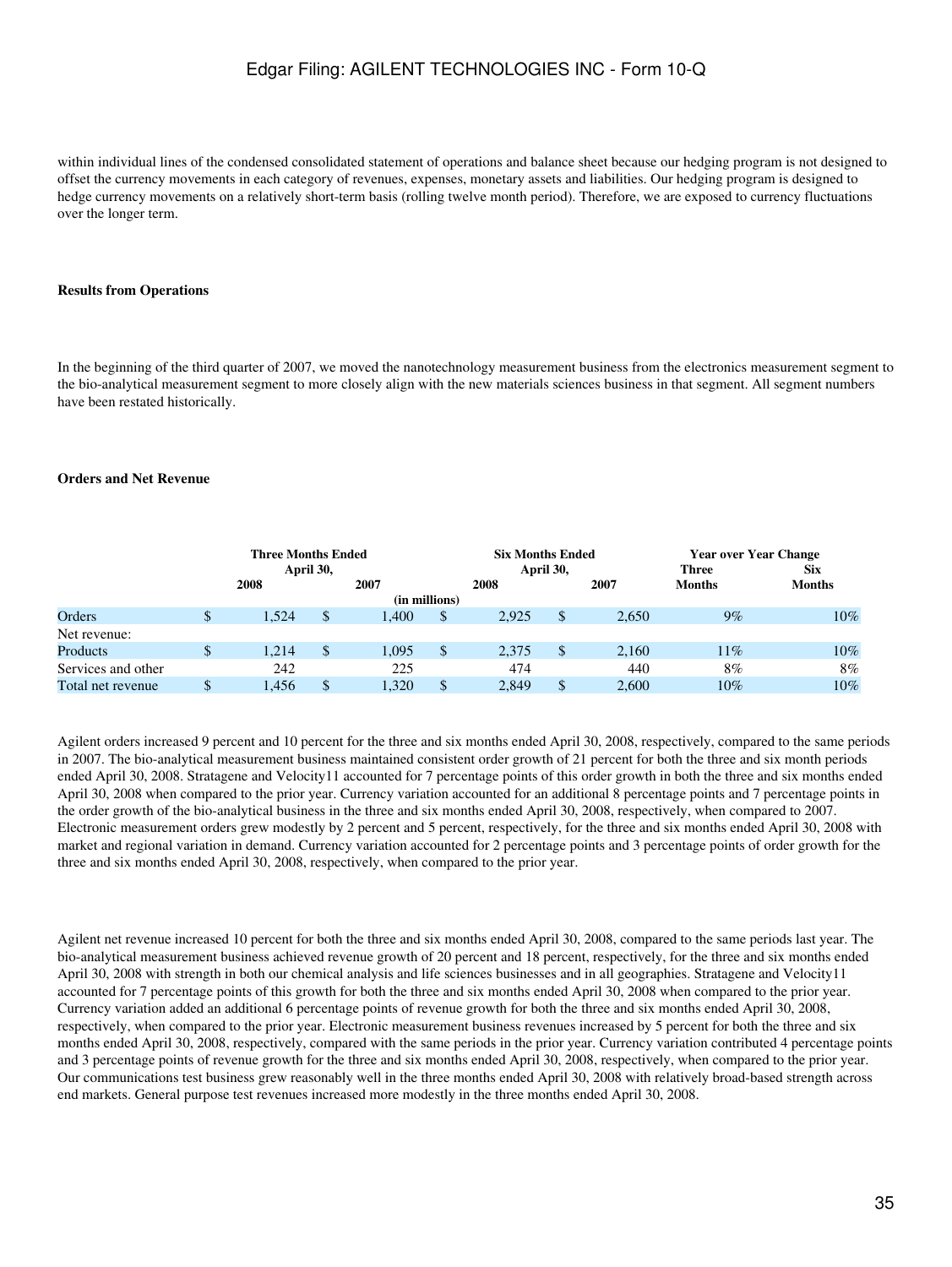Services and other revenue include revenue generated from servicing our installed base of products, warranty extensions and consulting. Services and other revenue for the three and six months ended April 30, 2008 increased 8 percent as compared to the same periods last year. Service revenue trends tend to lag product revenue due to the deferral of service revenue, most of which is recognized over extended time periods.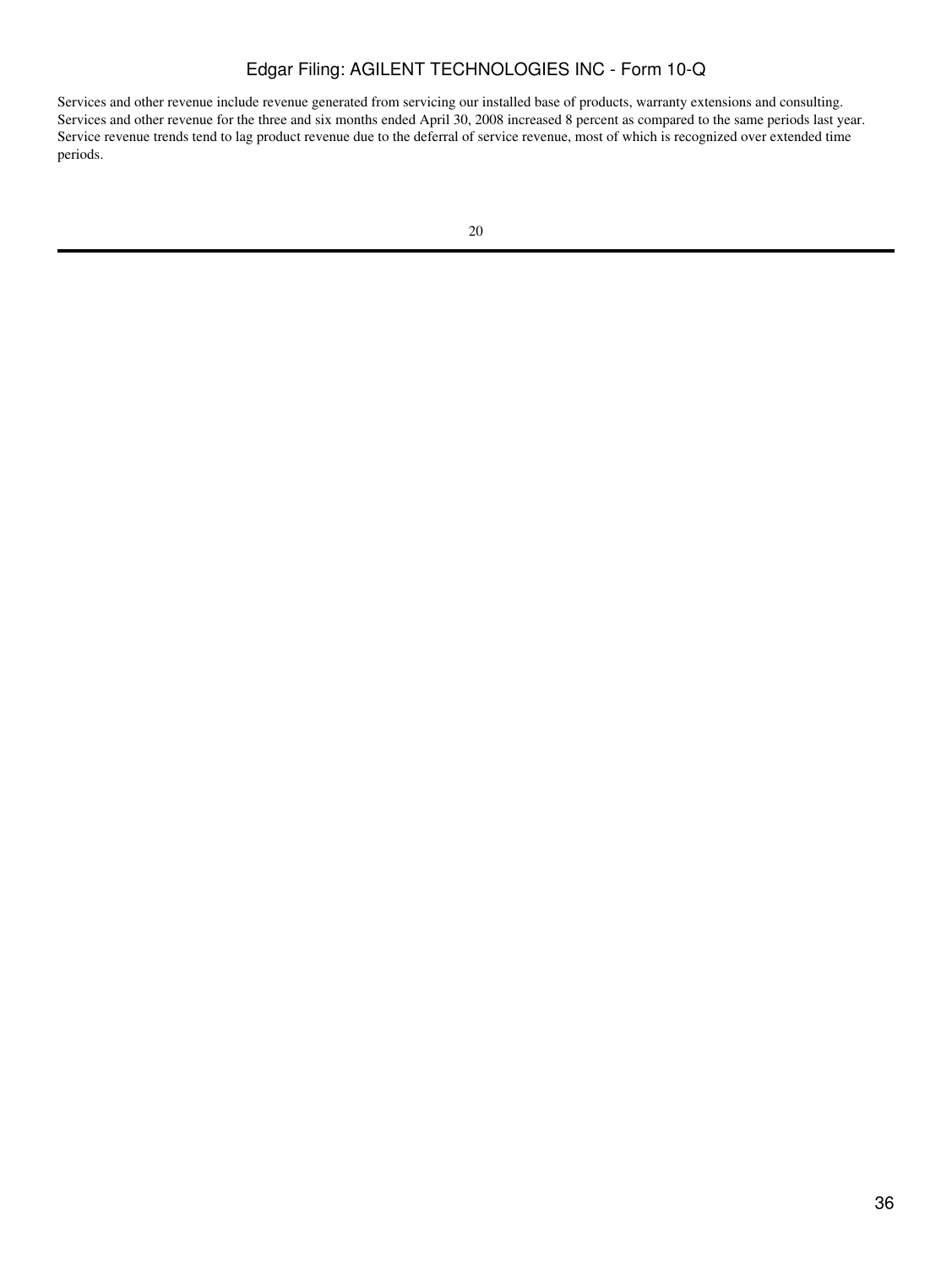### **Operating Results**

|                          |    | <b>Three Months Ended</b><br>April 30, |     |       |    | <b>Six Months Ended</b> |      |       | <b>Year over Year Change</b> |               |
|--------------------------|----|----------------------------------------|-----|-------|----|-------------------------|------|-------|------------------------------|---------------|
|                          |    |                                        |     |       |    | April 30,               |      |       | <b>Three</b>                 | <b>Six</b>    |
|                          |    | 2008                                   |     | 2007  |    | 2008                    | 2007 |       | <b>Months</b>                | <b>Months</b> |
| Total gross margin       |    | 55.4%                                  |     | 55.3% |    | 54.9%                   |      | 54.7% |                              |               |
| Operating margin         |    | $13.1\%$                               |     | 9.9%  |    | 11.4%                   |      | 8.7%  | 3ppts                        | 3ppts         |
| (in millions)            |    |                                        |     |       |    |                         |      |       |                              |               |
| Research and development | \$ | 183                                    | \$  | 173   | S  | 364                     | \$.  | 341   | $6\%$                        | 7%            |
| Selling, general and     |    |                                        |     |       |    |                         |      |       |                              |               |
| administrative           | \$ | 433                                    | \$. | 426   | -S | 874                     | \$.  | 854   | 2%                           | 2%            |

Total gross margins for the three and six months ended April 30, 2008 were flat when compared to the same periods last year. Excluding the impact of currency, gross margins increased by approximately one percentage point for both the three and six months ended April 30, 2008 when compared to the same periods in 2007. Operating margins increased by 3 percentage points for both the three and six months ended April 30, 2008, respectively, compared with the same periods last year.

Research and development expenses increased 6 percent and 7 percent for the three and six months ended April 30, 2008, compared to the same periods last year. Approximately 5 percentage points of the increase for the three and six months ended April 30, 2008 has been created by changes in currency movements. We remain committed to bringing new products to the market, and have focused our development efforts on key strategic opportunities in order to align our business with available markets and position ourselves to capture market share.

Selling, general and administrative expenses increased by 2 percent for both the three and six months ended April 30, 2008, compared to the same period last year. Excluding the impact of currency, selling, general and administrative expenses decreased 3 percent and 2 percent, respectively, for the three and six months ended April 30, 2008 when compared to the same period last year.

At April 30, 2008, our headcount was approximately 19,500 as compared to approximately 18,900 at April 30, 2007. The increase in workforce is entirely due to acquisitions.

### **General Infrastructure and Shared Services**

Our global infrastructure organization (GIO) remains a key component of our operating model and has proactively taken action to fully prepare for potential economic disruptions. GIO, which includes finance, IT and workplace services has aggressively focused on ways to reduce expenses and leverage our infrastructure while continuing to develop the infrastructure to support our Asian business presence and integrate our recent acquisitions.

#### **Provision for Income Taxes**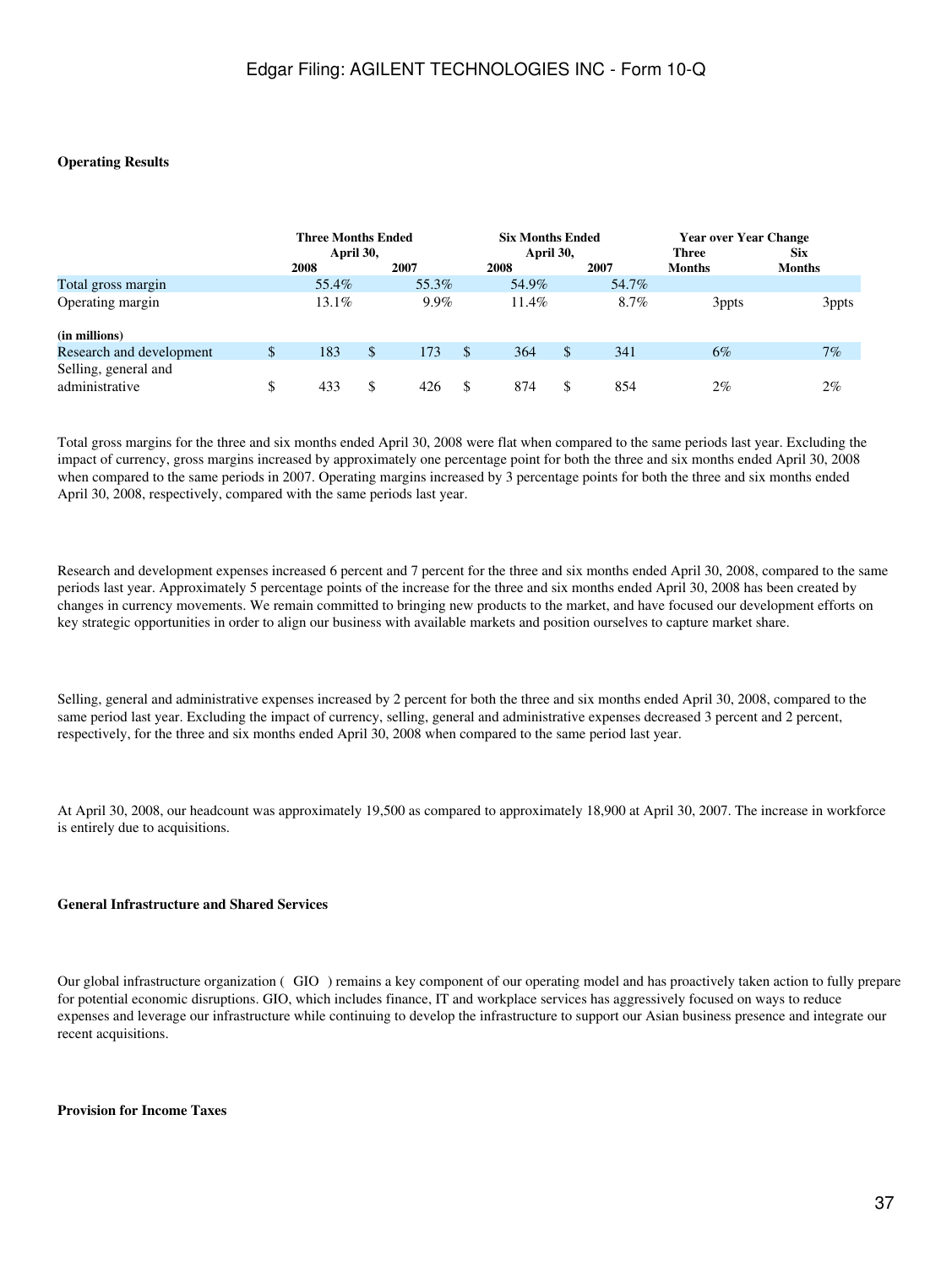For the three and six months ended April 30, 2008, we recorded an income tax provision of \$23 million and \$50 million, respectively, compared to an income tax provision of \$33 million and \$6 million for the same periods last year. The income tax provision for the three and six months ended April 30, 2008 both include a benefit of \$12 million for effectively settled issues related to foreign audits. The tax provision for the three and six months ended April 30, 2008 include a benefit of \$2 million and expense of \$3 million, respectively, for interest and penalties. The income tax provision for the six months ended April 30, 2007 includes a benefit of \$50 million related to the reversal of a tax reserve for potential non-U.S. exposures where the statute of limitations expired. The provisions are recorded for taxes on income generated in jurisdictions other than the U.S., U.K. and the Netherlands where we have partial or full valuation allowances. We intend to maintain partial or full valuation allowances in the U.S., U.K. and the Netherlands until sufficient positive evidence exists to support the reversal of the valuation allowances.

For 2008, our current expectation of the annual effective tax rate is 16 percent. The income tax rate is 15 percent for the six months ended April 30, 2008. As noted in the previous paragraph, the tax rate for the three and six months ended April 30, 2008 includes discrete tax events. Excluding the impact of quarterly discrete tax adjustments, we anticipate the full-year 2008 effective tax rate to also be approximately 16 percent. The overall tax rate reflects taxes in all jurisdictions except the U.S. and foreign jurisdictions in which income tax expense or benefit continues to be offset by adjustments to the valuation allowances. This tax rate may change over time as the amount or mix of income and taxes changes. Our effective tax rate is calculated using our projected annual pre-tax income or loss from continuing operations and is affected by research tax credits, the expected level of other tax benefits, the effects of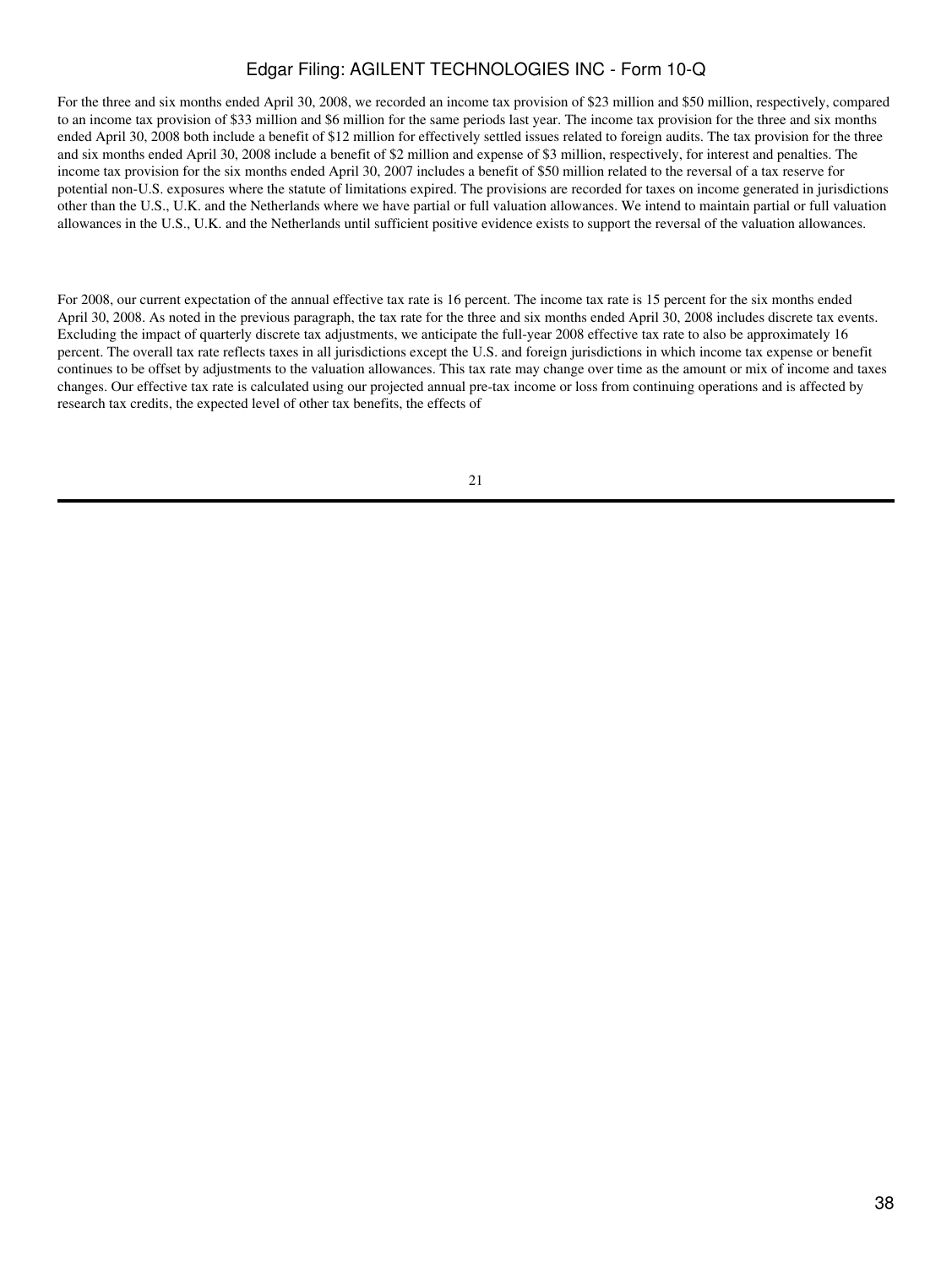business acquisitions and dispositions, the impact of changes to valuation allowances, changes in other comprehensive income, as well as changes in the mix of income and losses in the jurisdictions in which we operate that have varying statutory rates.

Effective at the beginning of the first quarter of 2008, we adopted FIN No. 48. FIN No. 48 contains a two-step approach to recognizing and measuring uncertain tax positions accounted for in accordance with SFAS No. 109, Accounting for Income Taxes. The first step is to evaluate each uncertain tax position for recognition by determining if the weight of available evidence indicates that it is more likely than not that the position will be sustained on audit, including resolution of related appeals or litigation processes, if any. The second step is to measure the tax benefit as the largest amount that is more than 50 percent likely of being realized upon ultimate settlement.

As a result of the implementation of FIN No. 48, we increased the liability for net unrecognized tax benefits by \$74 million, and accounted for the increase as a cumulative effect of a change in accounting principle that resulted in a decrease to retained earnings of \$74 million. The total amount of gross unrecognized tax benefits as of the date of adoption was \$909 million. We historically classified unrecognized tax benefits in current taxes payable, or as reductions to tax receivables or net deferred tax assets. As a result of adopting FIN No. 48, approximately \$355 million of unrecognized tax benefits and related interest and penalties were reclassified to long-term income taxes payable from current taxes payable. Most of these gross unrecognized tax benefits would affect the effective tax rate, if realized.

We continue to include interest and penalties related to unrecognized tax benefits within the provision for income taxes on the condensed consolidated statements of operations. As of the date of adoption of FIN No. 48, we had accrued \$35 million for the payment of interest and penalties relating to unrecognized tax benefits.

In the U.S. and other major jurisdictions where we conduct business, the tax years generally remain open back to the year 2000. Although the timing and outcome of audit settlements are highly uncertain, we do not believe it is reasonably possible that the unrecognized tax benefits would materially change in the next 12 months.

Our U.S. federal income tax returns for 2000 through 2002 have been under audit by the Internal Revenue Service (IRS). In August 2007, we received a Revenue Agent s Report (RAR). In the RAR, the IRS proposes to assess a net tax deficiency, after applying available net operating losses from the years under audit and undisputed tax credits, for those years of approximately \$405 million, plus penalties of approximately \$160 million and interest. If the IRS were to fully prevail, our net operating loss and tax credits generated in recent years would be utilized earlier than they otherwise would have been, and our annual effective tax rate will have increased as a result. The RAR addresses several issues. One issue, however, relating to the use of Agilent s brand name by our foreign affiliates, accounts for a majority of the claimed tax deficiency. We believe that the claimed IRS adjustment for this issue in particular is inconsistent with applicable tax laws and that we have meritorious defenses to this claim. Therefore, we have not included any tax for this item in our tax provision for 2007 or for either of the first two quarters of 2008. We have filed a formal protest and expect to meet with the Appeals Office of the IRS. In the protest, we have vigorously opposed the claim associated with Agilent s brand name, and most of the other claimed adjustments proposed in the RAR. In April of 2008, we received a rebuttal to our formal protest, and after reviewing the IRS s arguments, our assessment of the risks remains the same. The final resolution of the proposed adjustments is uncertain and may take several years. Based on current information, it is our opinion that the ultimate disposition of these matters is unlikely to have a material adverse effect on our consolidated financial position, results of operations or liquidity.

For all U.S. and other tax jurisdictions, we recognize potential liabilities for anticipated tax audit issues based on our estimate of whether, and the extent to which, additional taxes and interest will be due. If our estimate of income tax liabilities proves to be less than the ultimate assessment, a further charge to expense would be required. If events occur and the payment of these amounts ultimately proves to be unnecessary, the reversal of the liabilities would result in tax benefits being recognized in the period when we determine the liabilities are no longer necessary.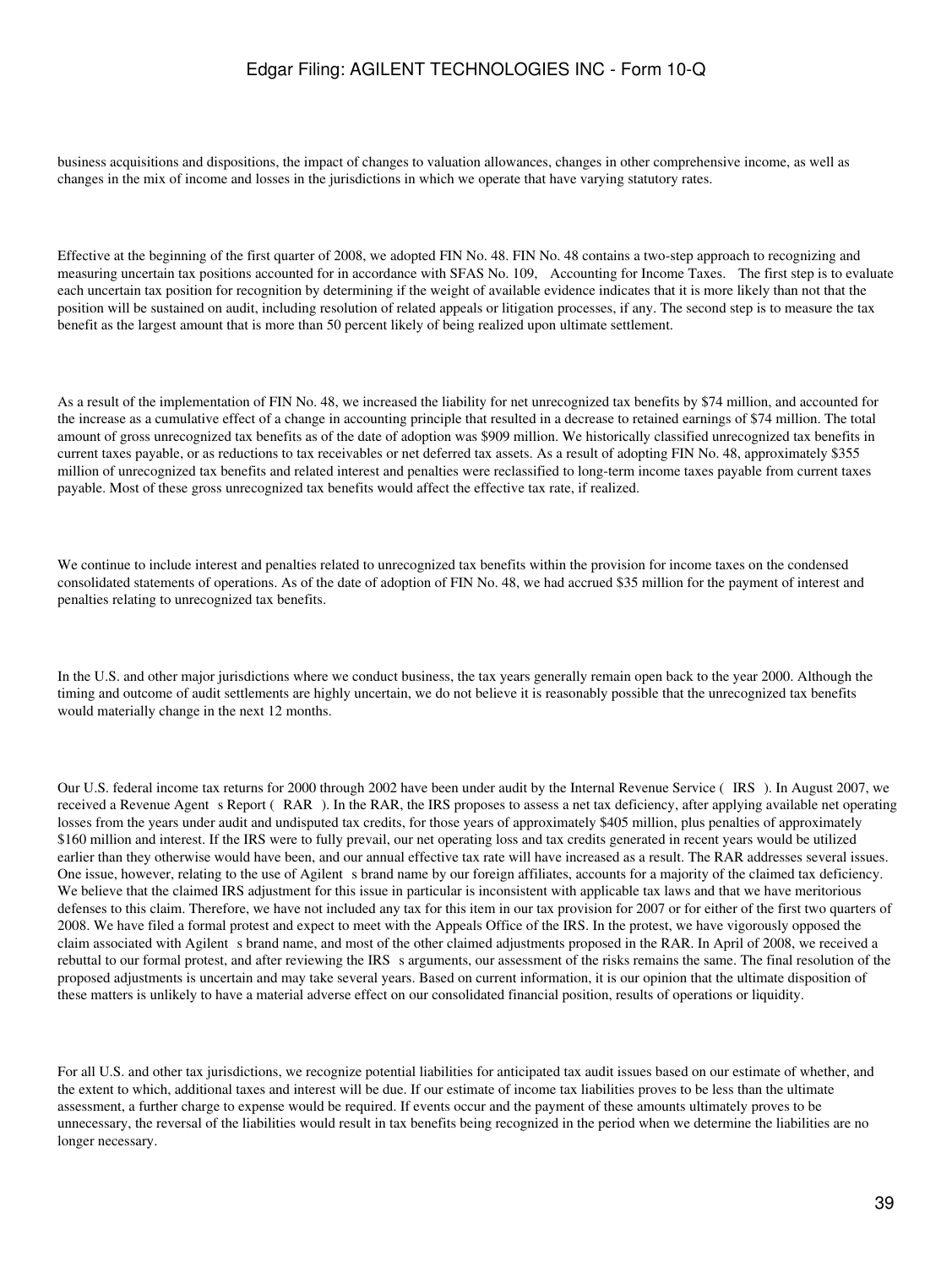### **Segment Overview**

Agilent is the world s premier measurement company providing core bio-analytical and electronic measurement solutions to the communications, electronics, life sciences and chemical analysis industries. Agilent has two primary businesses focused on the electronic measurement market and the bio-analytical measurement market.

#### **Electronic Measurement**

Our electronic measurement business provides standard and customized solutions that are used in the design, development, manufacture, installation, deployment and operation of electronic equipment and systems and communications networks and services.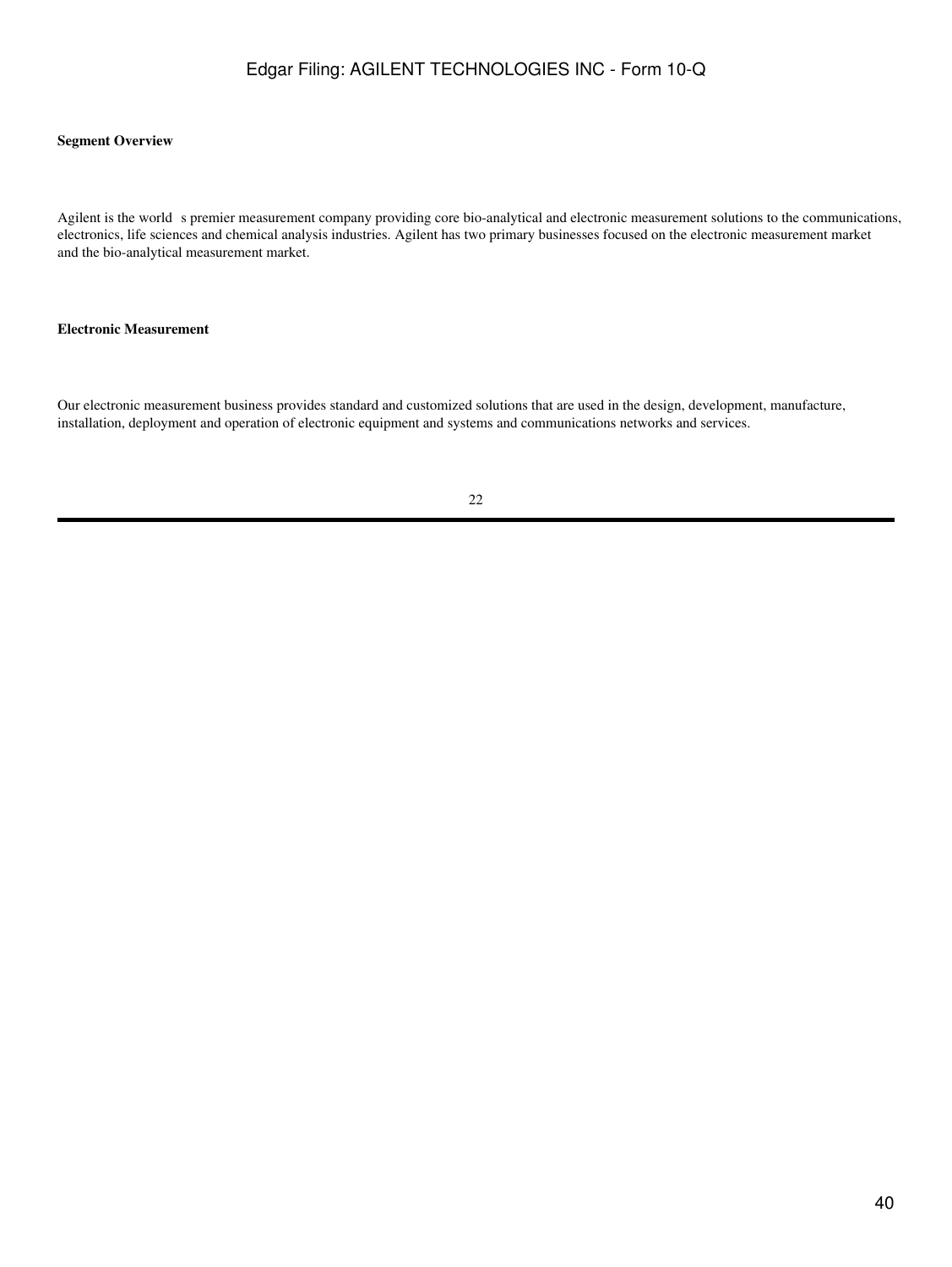### *Orders and Net Revenue*

|             | Three Months Ended |         |      |               | <b>Six Months Ended</b> |           |             | <b>Year over Year Change</b> |               |  |
|-------------|--------------------|---------|------|---------------|-------------------------|-----------|-------------|------------------------------|---------------|--|
|             | April 30,          |         |      |               |                         | April 30, |             | <b>Three</b>                 | Six           |  |
|             | 2008               |         | 2007 |               | 2008                    |           | <b>2007</b> | <b>Months</b>                | <b>Months</b> |  |
|             |                    |         |      | (in millions) |                         |           |             |                              |               |  |
| Orders      | 928                | \$      | 909  | $\Phi$<br>D   | 1.771                   | w         | .693        | $2\%$                        | $5\%$         |  |
| Net revenue | 900                | Φ<br>Ъ. | 857  | ъ             | . 736                   |           | .653        | 5%                           | 5%            |  |

Orders for the three and six months ended April 30, 2008, grew 2 percent and 5 percent, respectively, when compared to the same periods last year. Foreign currency movements accounted for the year-over-year growth for the past three months and for 3 percentage points of growth for the past six months. In our communications test business, we saw strength in our wireless manufacturing and broadband R&D and manufacturing markets with steady growth in wireless R&D. In our general purpose test business, sustained strength in the aerospace and defense market offset ongoing weakness in the semiconductor test market.

Revenue for the three and six months ended April 30, 2008, grew 5 percent for both periods when compared to the same periods last year, reflecting strength in the communications test market and modest growth in general purpose test. The comparative weakness of the U.S. dollar accounted for approximately 4 percentage points and 3 percentage points of the revenue growth in the three and six months ended April 30, 2008, respectively. Regionally, for the three months ended April 30, 2008, revenue from the Americas and Europe grew 1 percent each, while Asia revenue grew 11 percent with significant year-over-year improvement in Japan.

General purpose test revenue of \$537 million and \$1,033 million for the three and six months ended April 30, 2008, grew 2 percent and 3 percent, respectively, compared to the same periods last year. Within general purpose test, strength in aerospace and defense was partially offset by weakness in the computer and semiconductor test market. Other general purpose test markets experienced good demand. Intelligence, surveillance, and reconnaissance markets remained strong applications for radio frequency (RF) content, with other RF applications being used in shipboard and space-based radar, as well as communications and networking. The computer and semiconductor test markets were down compared to last year due to a sharp decline in the parametric test market, while digital test improved. Other general test markets were mixed with steady growth in basic instruments and continued pressure in electronic manufacturing test markets.

Communications test revenues of \$363 million and \$703 million for the three and six months ended April 30, 2008, increased 11 percent and 8 percent, respectively, compared to the same periods last year. Growth for the three months ended April 30, 2008, was driven by the wireless manufacturing test market, as well as broadband R&D and manufacturing test, while wireless R&D revenue grew steadily. Weakness in the communications test market was isolated to the network installation and maintenance market. Investment in the wireless R&D test market continues to focus on high-speed applications, as well as pre-conformance and interoperability test solutions. In addition, WiMax test solutions and next generation cellular technologies test, such as long-term evolution, are contributing to steady demand in the communications test market. Strength in the broadband R&D and manufacturing test market is being driven by the convergence of an all internet protocol-based network for service delivery including video, voice, data, and mobile services.

Looking forward, we project steady growth in our electronic measurement business. This growth is expected to be driven by our customers expansion of wireless 3G coverage and services (high data rate, multi-media services supported by multi-functional handsets), emerging cellular technologies, and continued opportunities in broadband access, voice-over-internet-protocol and fiber-to-the-home, all fueled by consumer demand for voice/data/video converged services. We believe the aerospace and defense market s overall long-term trend of spending growth in areas of signal intelligence, communications, surveillance and information warfare bode well for long-term growth in test and measurement sales into this market. This growth potential could be mitigated by potential slowdowns in spending on new communications technologies, governmental budgetary shifts, continued contraction in the semiconductor test market and the current overall macro-economic uncertainty in the U.S.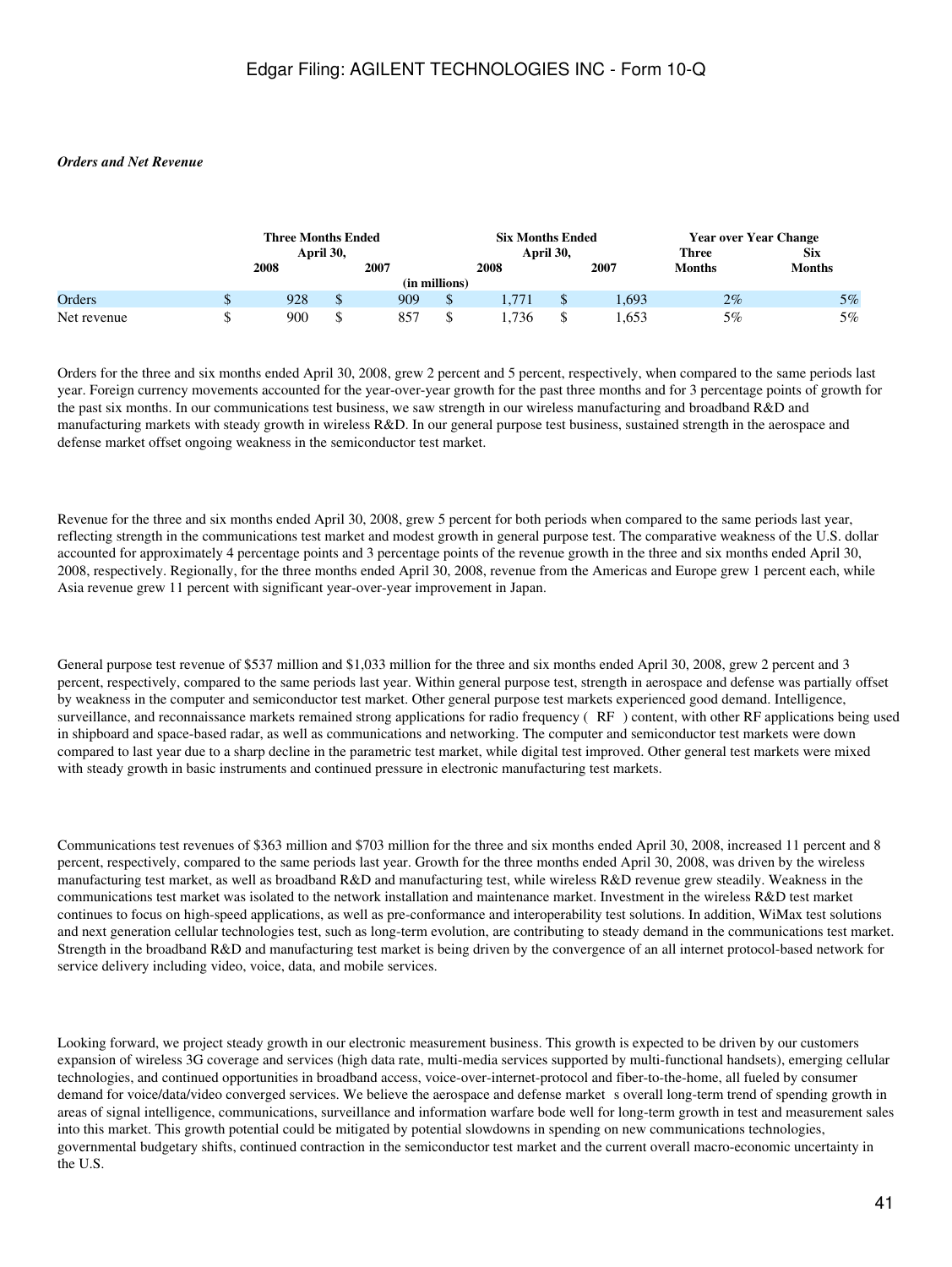### *Operating Results*

|                          | <b>Three Months Ended</b> |           |    | <b>Six Months Ended</b> |           | <b>Year over Year Change</b> |                  |
|--------------------------|---------------------------|-----------|----|-------------------------|-----------|------------------------------|------------------|
|                          | April 30,                 |           |    | April 30,               |           | <b>Three</b>                 | <b>Six</b>       |
|                          | 2008                      | 2007      |    | 2008                    | 2007      | <b>Months</b>                | <b>Months</b>    |
| Gross margin             | 58.2%                     | 58.7%     |    | 57.7%                   | 57.8%     | $(1)$ ppt                    |                  |
| Operating margin         | 15.6%                     | $14.1\%$  |    | 13.5%                   | 12.8%     | l ppt                        | 1 <sub>ppt</sub> |
| (in millions)            |                           |           |    |                         |           |                              |                  |
| Research and development | \$<br>126                 | \$<br>124 | S  | 252                     | \$<br>244 | $2\%$                        | $3\%$            |
| Selling, general and     |                           |           |    |                         |           |                              |                  |
| administrative           | \$<br>257                 | \$<br>258 | -S | 515                     | \$<br>500 |                              | 3%               |
|                          |                           |           |    |                         |           |                              |                  |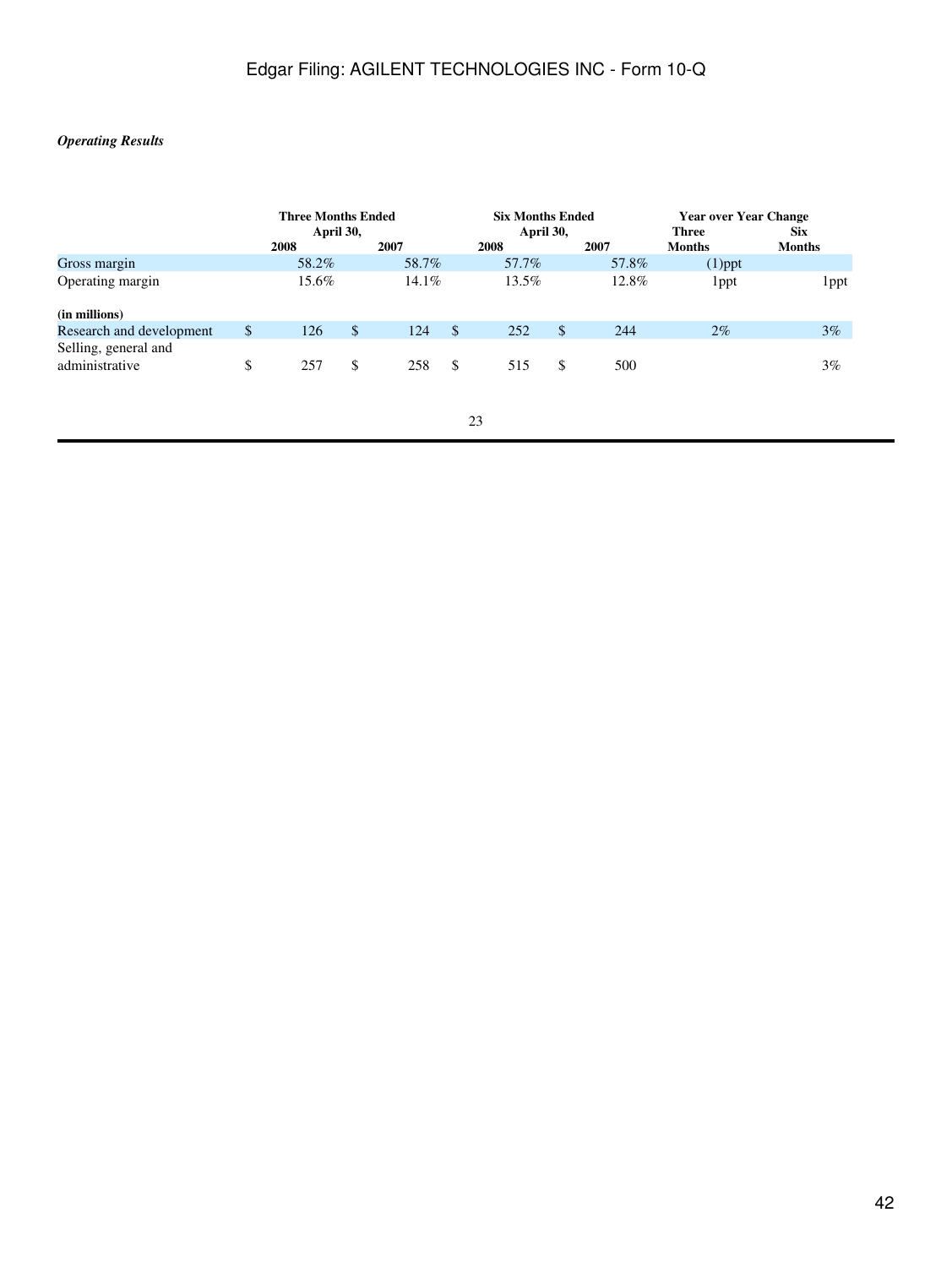Gross margins were flat for the three and six months ended April 30, 2008, compared to the same periods last year, as improvements in volume, product mix and overhead cost were largely offset by the impact of foreign currency movements.

Research and development expenses for the three and six months ended April 30, 2008 increased 2 percent and 3 percent compared to the same periods last year. This increase was driven largely by the impact of foreign currency as operational and discretionary spending net of currency declined year-over-year.

Selling, general and administrative expenses for the three and six months ended April 30, 2008, were flat and increased 3 percent, respectively, compared to the same periods last year. Expenses in these periods increased due to the impact of foreign currency movements, while operational and discretionary spending net of currency declined significantly year-over-year, reflecting the structural savings delivered through cost reduction programs.

Income from operations for the three and six months ended April 30, 2008 increased \$19 million and \$24 million, respectively, while our operating margins for both periods improved 1 percentage point. Higher revenues, improvements in product mix and lower spending were offset by the unfavorable impact of currency movements.

#### **Bio-analytical Measurement**

Our bio-analytical measurement business provides application-focused solutions that include instruments, software, consumables and services that enable customers to identify, quantify and analyze the physical and biological properties of substances and products. Our key product categories include: microarrays, microfluidics, gas chromatography, liquid chromatography, mass spectrometry, laser interferometry and microscopy, software and informatics, and related consumables, reagents and services.

#### *Orders and Net Revenue*

|             | <b>Three Months Ended</b> |     |      |                  | <b>Six Months Ended</b> |      | <b>Year over Year Change</b> |               |  |
|-------------|---------------------------|-----|------|------------------|-------------------------|------|------------------------------|---------------|--|
|             | April 30,                 |     |      |                  | April 30,               |      | <b>Three</b>                 | <b>Six</b>    |  |
|             | 2008                      |     | 2007 |                  | 2008                    | 2007 | <b>Months</b>                | <b>Months</b> |  |
|             |                           |     |      | (in millions)    |                         |      |                              |               |  |
| Orders      | 596                       | \$. | 491  | $\triangle$<br>D | 1.154                   | 957  | 21%                          | 21%           |  |
| Net revenue | 556                       |     | 463  | $\triangle$      |                         | 947  | 20%                          | 18%           |  |

Our bio-analytical measurement business continues to see sustained momentum with double-digit growth in orders and revenues on a quarterand year-to-date basis. Results were consistent with our normal seasonal patterns and reflected the strong demand across virtually all of our markets.

Orders for the three and six months ended April 30, 2008 grew 21 percent in both periods, when compared to the same periods last year (the Stratagene and Velocity11 acquisitions contributed 7 percent of this growth). Currency accounted for 8 percent and 7 percent of the growth in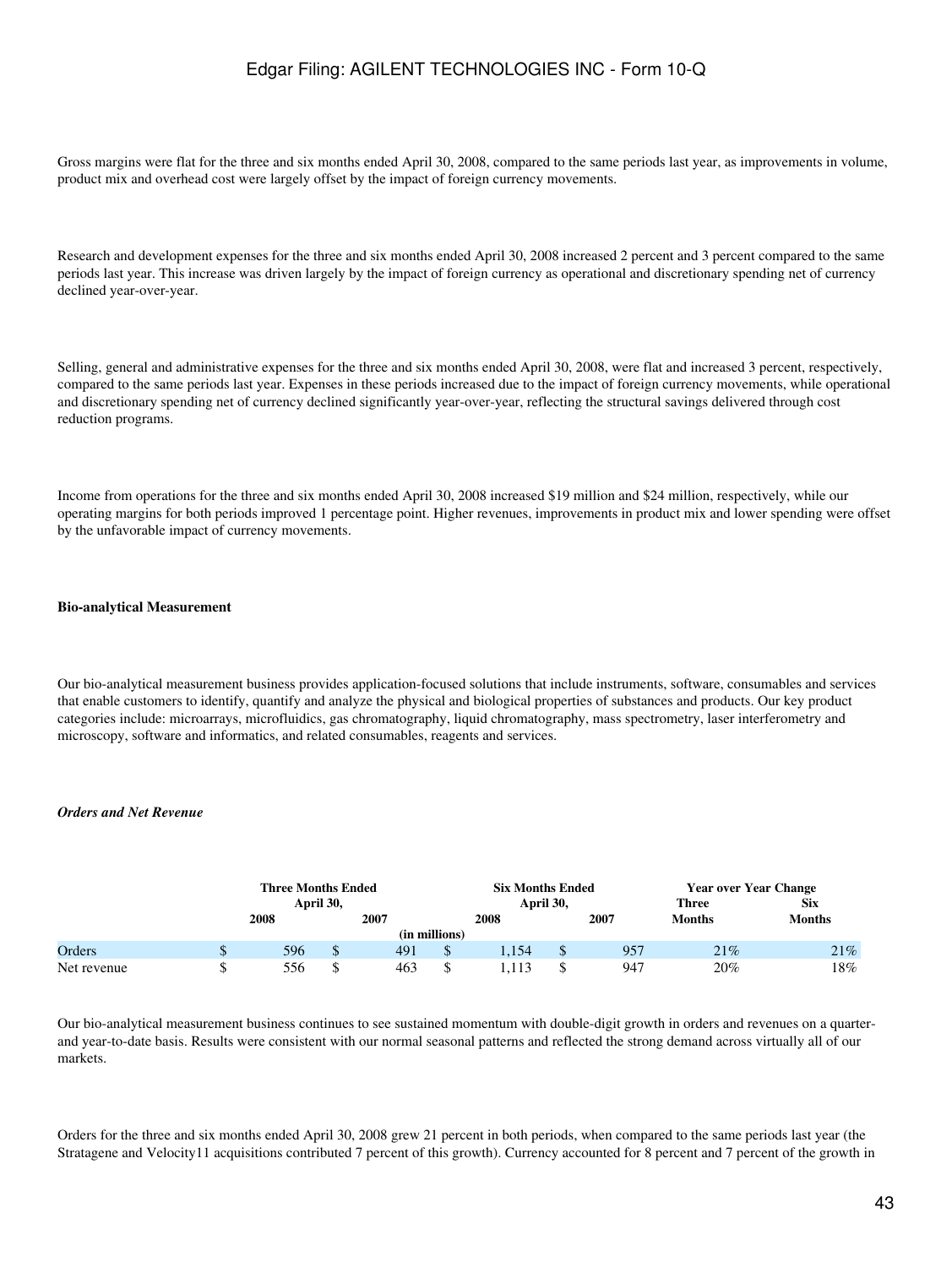orders for the three and six months ended April 30, 2008 when compared to the same periods last year. In our chemical analysis business, we continue to see strength from petrochemical and food safety market, and sustained growth in environmental markets. In life sciences, we saw sustained demand from pharmaceutical and biotechnology companies, contract research organizations, academic and government markets.

Revenues for the three and six months ended April 30, 2008 grew 20 percent and 18 percent, respectively, compared to the same periods last year with solid results seen across both life sciences and chemical analysis end markets. These results include the impact of the Stratagene and Velocity11 acquisitions. The core strengths of Stratagene and Velocity11 will allow us to better serve life sciences customers through synergies enabling us to enhance our mutual product offerings and improve specific application solutions. Stratagene and Velocity11 contributed 7 percent of this growth for both the three and six months ended April 30, 2008. Currency accounted for approximately 6 percent of the growth in revenues for both the three and six months ended April 30, 2008, when compared to the same periods last year. We had solid quarterly growth across all geographies with the Americas up 19 percent, Europe up 13 percent and Asia up 32 percent year-over-year. In life sciences, we saw solid performance across the pharmaceutical and biotechnology markets as well as the academic and government markets. In chemical analysis, our sales in the petrochemical, environmental and food safety markets performed well. Proprietary supplies saw double-digit quarterly growth with strength across both liquid chromatography (LC) and gas chromatography (GC) columns with applications in both the life sciences and chemical analysis businesses.

Chemical analysis revenue grew 11 percent and 10 percent for the three and six months ended April 30, 2008 reflecting solid growth in all major end markets. Chemical analysis continues to see strength from petrochemical and food safety market, and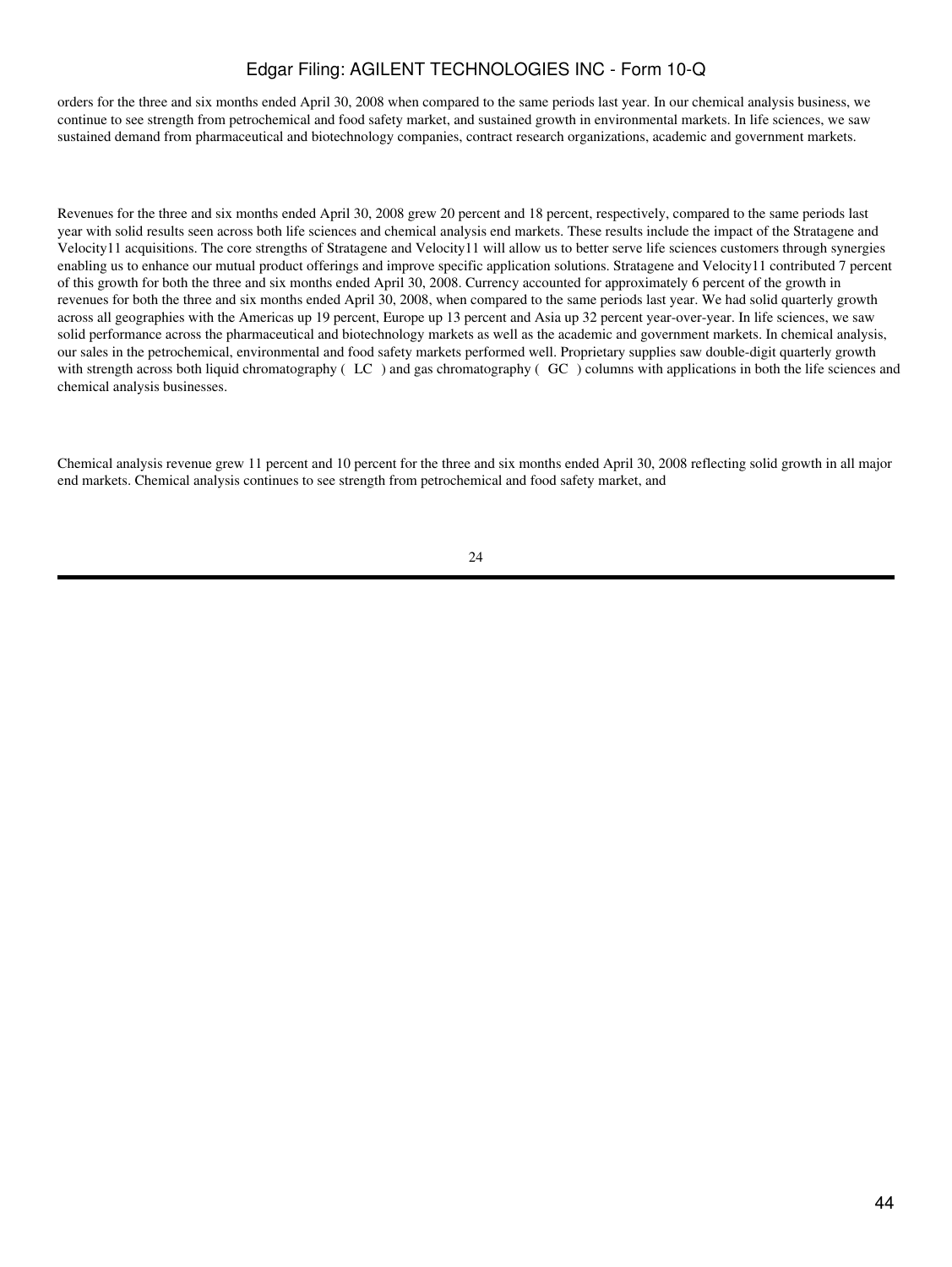sustained growth in environmental testing solutions. High petrochemical profits continued to drive capital investments in both instrument replacements and upgrades. Environmental, one of our larger markets, saw modest revenue growth for the three and six months ended April 30, 2008. Investments in this space have been cyclical especially in the U.S. with the tightening of federal and state budgets. This, however, was offset by the increased testing needs on drinking water, solid waste testing and air monitoringespecially in China and India. Forensics, our smallest market in chemical analysis, saw modest growth. Petrochemical also grew consistently with year-over-year revenue growth in the first and second quarters as customers transitioned to our new GC and gas chromatography/mass spectrometry (GC/MS) products. We are also benefitting from system replacements in Americas and Europe, construction of new refineries in India and China, and worldwide demand for alternative fuels such as bio-diesel. Food testing also posted strong revenue growth in the three and six months ended April 30, 2008. Growth in this sector was driven by recent food safety issues in the U.S causing updated regulations in China, Malaysia and India and by overall increases made to regulatory standards worldwide. Material sciences, one of our smaller markets, is experiencing a decrease in sales into the semiconductor-related capital equipment market driven by weakness in the dynamic random access memory (DRAM) market.

Life sciences revenue grew 33 percent and 28 percent for the three and six months ended April 30, 2008, reflecting solid growth in all major end markets. The Stratagene and Velocity11 acquisitions accounted for 17 percent and 16 percent of the growth for the three and six months ended April 30, 2008, when compared to the same periods last year. In life sciences, we saw good demand from pharmaceutical and biotechnology companies, contract research organizations, academic and government markets. For the three and six months ended April 30, 2008 both our pharmaceutical and biotech market and our academic and government market grew at a strong rate. Our academic and government revenues nearly doubled including the Stratagene acquisition. Our acquisition of Stratagene is bolstering our coverage in academia and government customer accounts. Academic research is moving toward the use of high-end mass spectrometry instrumentation to answer complex biological questions and enhance research on proteins, peptides, and small molecules. The market continues to see more partnerships and collaborations between not-for-profit organizations and big pharma and biotech. In Asia Pacific, governments are investing in the modernization of their healthcare systems and in improving the quality of pharmaceuticals they produce. In the U.S., National Institutes of Health (NIH) funding appears to be flat to declining making it difficult for suppliers of instruments and life sciences tools to grow significantly in this space. From a product perspective, revenue growth for this market was driven by demand for our new 7890 GC platform, GC/MS system , inductively coupled plasma mass spectrometry (ICP-MS) based solutions, bioanalyzers and qualitative polymerase chain reaction (QPCR) platforms (reagents and instrumentation). We also see sustained performance from our 1200-series LC platform, particularly the rapid resolution system, high-performance LC columns, single quad-, triple quad, quadrupole time of flight mass spectrometers, and microarrays.

Looking forward, we expect our chemical analysis market growth to be driven by investments in food safety on a global basis and in environmental testing in China, India and selected Eastern European countries. Our LC/MS and GC/MS systems are well positioned to address these market needs. In life sciences we are uniquely positioned with our recent acquisitions to expand the range of our technology offering along the life sciences workflow. Workflow solutions can span from sample delivery and preparation through sample measurement to data analysis and management. In addition, our ongoing expansion of the liquid chromatography / mass spectroscopy (LC/MS) portfolio, augmented with focused R&D programs will enable Agilent to address the high-growth proteomics and metabolomics market needs.

### *Operating Results*

|                                        |               | <b>Three Months Ended</b> |               |       |      | <b>Six Months Ended</b> |    |       | <b>Year over Year Change</b>  |                             |
|----------------------------------------|---------------|---------------------------|---------------|-------|------|-------------------------|----|-------|-------------------------------|-----------------------------|
|                                        |               | April 30,<br>2008         |               | 2007  |      | April 30,<br>2008       |    | 2007  | <b>Three</b><br><b>Months</b> | <b>Six</b><br><b>Months</b> |
| Gross margin                           |               | 53.6%                     |               | 53.4% |      | 53.8%                   |    | 53.5% |                               |                             |
| Operating margin                       |               | 16.6%                     |               | 16.4% |      | 17.4%                   |    | 17.8% |                               |                             |
| (in millions)                          |               |                           |               |       |      |                         |    |       |                               |                             |
| Research and development               | <sup>\$</sup> | 50                        | <sup>\$</sup> | 40    | - \$ | 98                      | \$ | 79    | 26%                           | 25%                         |
| Selling, general and<br>administrative |               | 156                       | -S            | 131   | -S   | 307                     | S  | 259   | 19%                           | 18%                         |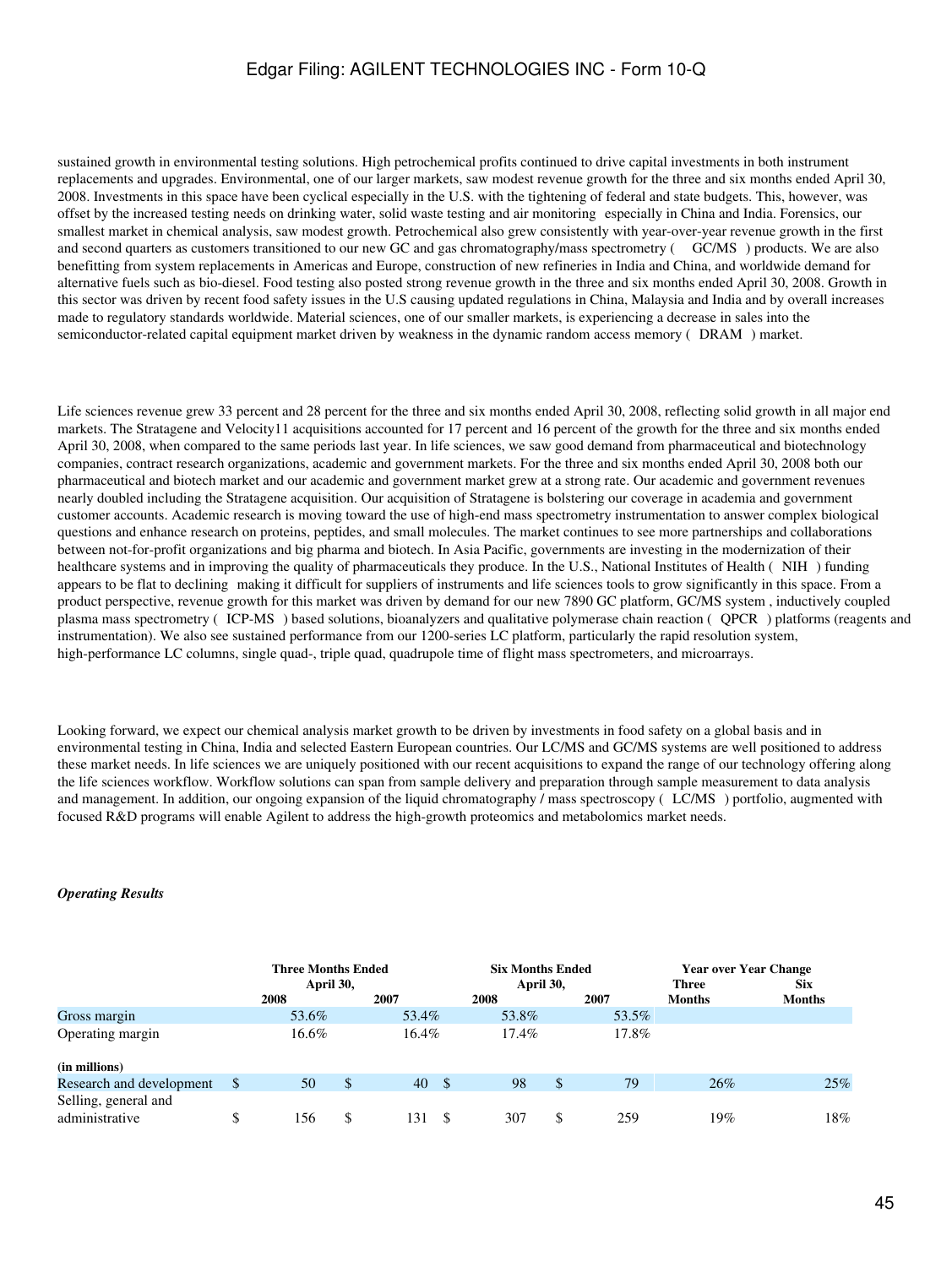For the three and six months ended April 30, 2008, gross margins were relatively flat compared to the same periods last year. In the second quarter, a change in the timing of our annual compensation awards cycle and unfavorable volume mix impacted gross margins.

Research and development expenses grew 26 percent and 25 percent, respectively, for the three and six months ended April 30, 2008, compared to the same periods last year. The Stratagene and Velocity11 acquisitions accounted for 15 percent and 14 percent of this growth in the three and six months ended April 30, 2008, compared to the same periods last year. Excluding Stratagene and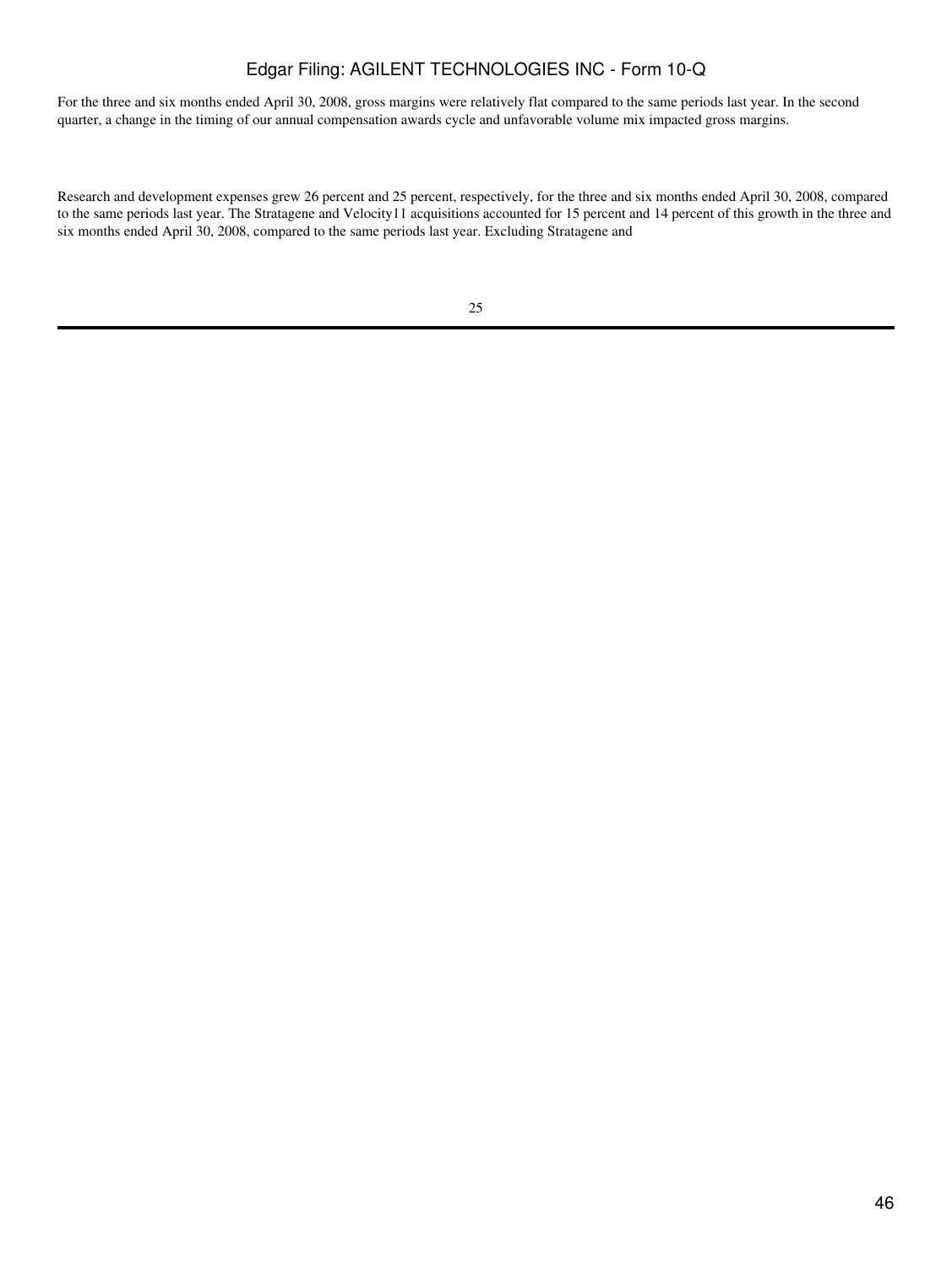Velocity11, this growth was driven by our investments in research, development facilities in life sciences and the impact of foreign currency movement.

Selling, general and administrative expenses increased 19 percent and 18 percent for the three and six months ended April 30, 2008 compared to the same periods last year. The Stratagene and Velocity11 acquisitions accounted for 10 percent and 9 percent of this growth in the three and six months ended April 30, 2008 compared with the same periods last year. The remaining increase was due to higher sales commissions, investments in marketing programs and the impact of foreign currency movement.

For the three and six months ended April 30, 2008, operating margins were relatively flat compared to the same periods last year. Favorable foreign currency movements helped offset the impacts of the Stratagene and Velocity11 acquisitions, product mix and increased spending.

#### **FINANCIAL CONDITION**

#### *Liquidity and Capital Resources*

Our cash balances are held in numerous locations throughout the world, including substantial amounts held outside of the United States. Most of the amounts held outside of the United States could be repatriated to the United States but, under current law, would be subject to United States federal income taxes, less applicable foreign tax credits. Repatriation of some foreign balances is restricted by local laws. Agilent has provided for the United States federal tax liability on the earnings of its foreign subsidiaries except when the earnings are considered indefinitely reinvested outside of the United States. Repatriation could result in additional United States federal income tax payments in future years. Where local restrictions prevent an efficient intercompany transfer of funds, our intent is that cash balances would remain outside of the United States and we would meet United States liquidity needs through ongoing cash flows, external borrowings, or both. We utilize a variety of financing strategies in an effort to ensure that our worldwide cash is available in the locations in which it is needed.

Our financial position as of April 30, 2008 consisted of cash and cash equivalents of \$1,710 million as compared to \$1,826 million as of October 31, 2007.

*Net Cash Provided by Operating Activities*

Net cash provided by operating activities was \$329 million in the six months ended April 30, 2008 compared to \$395 million provided in the same period in 2007. In the six months ended April 30, 2008, we paid approximately \$123 million under our variable pay programs, as compared to \$103 million paid out during the same period of 2007. We also paid approximately \$150 million in taxes in the six months ended April 30, 2008 as compared to \$33 million in the same period in 2007. Higher tax payments in the first half of 2008 were primarily on account of one-time taxes related to the transfer of intellectual property between affiliated entities. Looking forward to the remainder of the year, we expect to generate sufficient cash from operations to fund our operations and investments in property, plant and equipment.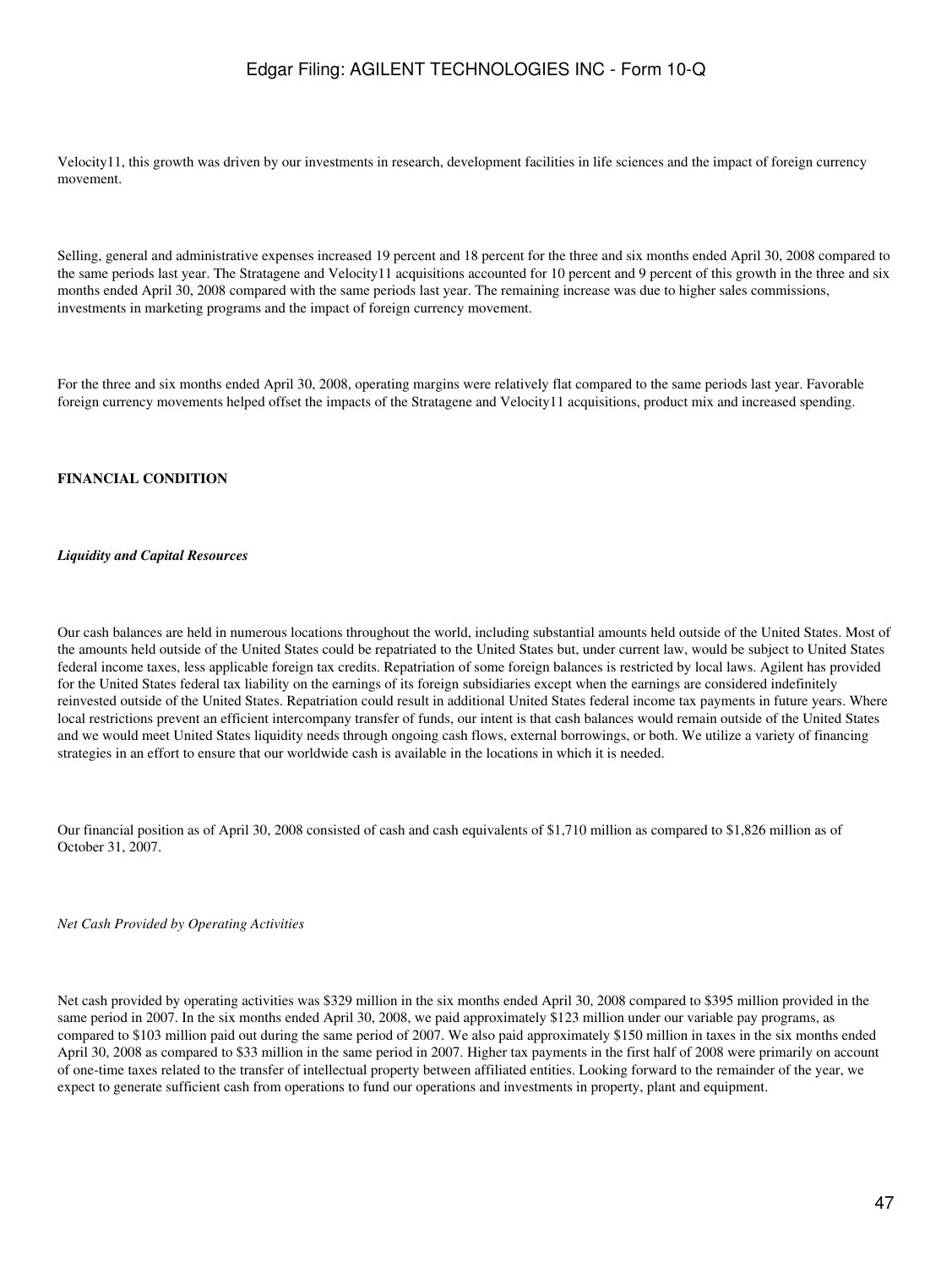In the six months ended April 30, 2008, accounts receivable used cash of \$25 million as compared to \$4 million cash used in the same period in 2007. Agilent revenues increased by approximately 10 percent in the first half of 2008 as compared to the same period in 2007. However, days sales outstanding remained unchanged at 49 days as of April 30, 2008 compared to the same period, a year ago. Accounts payable provided cash of \$19 million in the six months ended April 30, 2008 compared to cash used of \$31 million in the same period in 2007. Cash used for inventory was \$36 million in the six months ended April 30, 2008 compared to cash used of \$30 million in the same period in 2007. Inventory days on-hand decreased to 93 days as of April 30, 2008 compared to 99 days as of the end of the same period last year reflecting the continued improvement in inventory management.

We contributed approximately \$2 million to our U.S. defined benefit plans in the six months of 2008, compared to \$8 million in the first half of 2007. We contributed approximately \$19 million to our non-U.S. defined benefit plans in the first six months of 2008 compared to \$16 million in the first half of 2007. Our non-U.S. defined benefit plans are generally funded ratably throughout the year. Total contributions in the six months ended April 30, 2008 were approximately \$21 million or approximately 13 percent less than in the same period in 2007. Our annual contributions are highly dependent on the relative performance of our assets versus our projected liabilities, among other factors. We expect to contribute approximately \$21 million to our non-U.S. defined benefit plans during the remainder of fiscal 2008.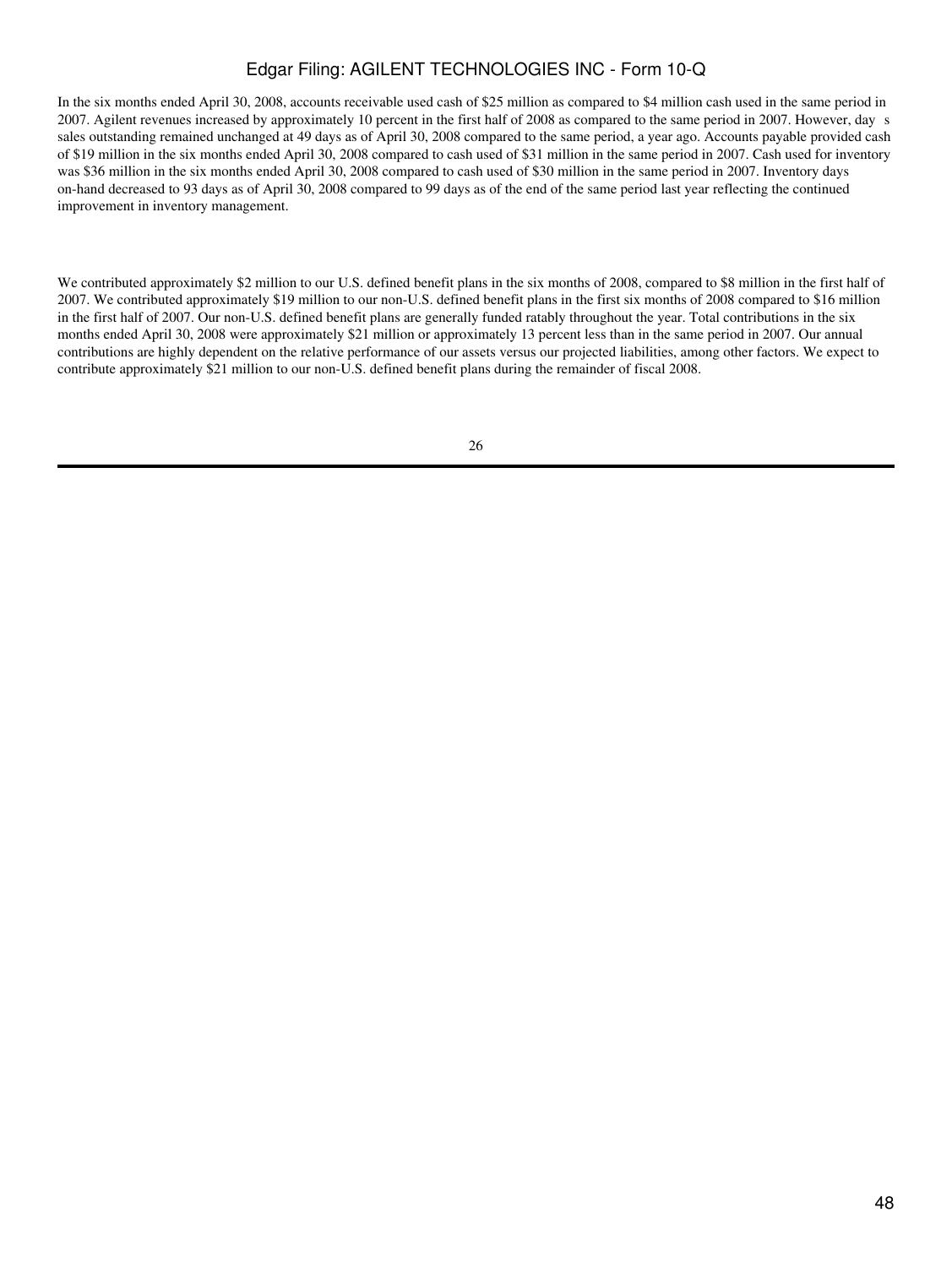#### *Net Cash Used in Investing Activities*

Net cash used in investing activities in the six months ended April 30, 2008 was \$311 million compared to \$129 million used in the same period of 2007. Investments in property, plant and equipment were \$71 million in the first six months of 2008, as compared to investments of \$79 million in the same period in 2007. We expect that total capital expenditures for the current year will be approximately \$161 million compared to last year expenditures of \$154 million. Proceeds from sale of property, plant and equipment were \$14 million in the six months ended April 30, 2008 as compared to \$8 million in the same period of 2007. In the first six months of 2008, we invested \$130 million in acquisitions and intangible assets, net of cash acquired, primarily related to our acquisitions of Velocity11 and Till Photonics, compared to \$72 million during the same period of 2007. Agilent also purchased the remaining minority interest in a joint venture for \$14 million in the second quarter of 2008. In the first six months of 2008, restricted cash and cash equivalents decreased by approximately \$31 million compared to a decrease of \$2 million in 2007.

In December 2007, the company reclassified a \$255 million investment from cash equivalents to short-term investments. In February 2008, Agilent traded this externally managed short-term investment for the underlying securities of the investment and now manages those investments internally. During the first half of 2008, Agilent liquidated \$114 million relating to these investments realizing losses of \$4 million. We also recognized an additional \$5 million unrealized mark-to-market loss in stock-holders equity. As of April 30, 2008, Agilent held the remainder of the investment, \$132 million, in short-term investments of \$30 million and long-term investments of \$102 million.

#### *Net Cash Used in Financing Activities*

Net cash used in financing activities for the six months ended April 30, 2008 was \$166 million compared to \$489 million used in the same period of 2007.

In the first quarter of 2008 our board of directors authorized a new stock repurchase program of up to \$2 billion. We repurchased approximately 15 million shares for \$500 million during the first half of 2008, based on settlement date, as compared to approximately 19 million shares for approximately \$636 million during the same period in 2007 under a different program. We may borrow funds or enter into other financing transactions in order to complete the remainder of our share repurchases in this fiscal year and the next. Proceeds from the issuance of common stock under employee stock plans were \$84 million in the first half of 2008 compared to \$147 million during the same period in 2007.

In January 2006, Agilent Technologies World Trade, Inc., a consolidated wholly owned subsidiary of Agilent (World Trade), entered into a Master Repurchase Agreement and related Confirmation (together, the Repurchase Agreement) with a counterparty pursuant to which World Trade sold 15,000 Class A preferred shares of one of its wholly owned subsidiaries to the counterparty, having an aggregate liquidation preference of \$1.5 billion (the Purchased Securities).

On December 7, 2007, Agilent and World Trade entered into an amendment to the Repurchase Agreement among Agilent, Merrill Lynch Capital Corporation (Merrill Lynch) and World Trade (the Related Agreement). As provided in the Related Agreement, World Trade is obligated to make quarterly payments to the counterparty at a rate per annum equal to either (i) the cost of funds to the counterparty plus 20 basis points, or (ii) three-month London inter-bank offered rate (LIBOR) plus 52 basis points. Also, at any time after February 5, 2008, Merrill Lynch may require that World Trade accelerate the date of repurchase of all or any portion of the Purchased Securities to a date designated by Merrill Lynch that is no earlier than 120 days from the date that Merrill Lynch provides notice. Due to this amendment, in the first quarter of 2008, we reclassified the \$1.5 billion debt owed by World Trade from long-term to short-term debt in our condensed consolidated balance sheet. On March 18, 2008, World Trade received a notice from Merrill Lynch that it has accelerated the obligation to repurchase the Purchased Securities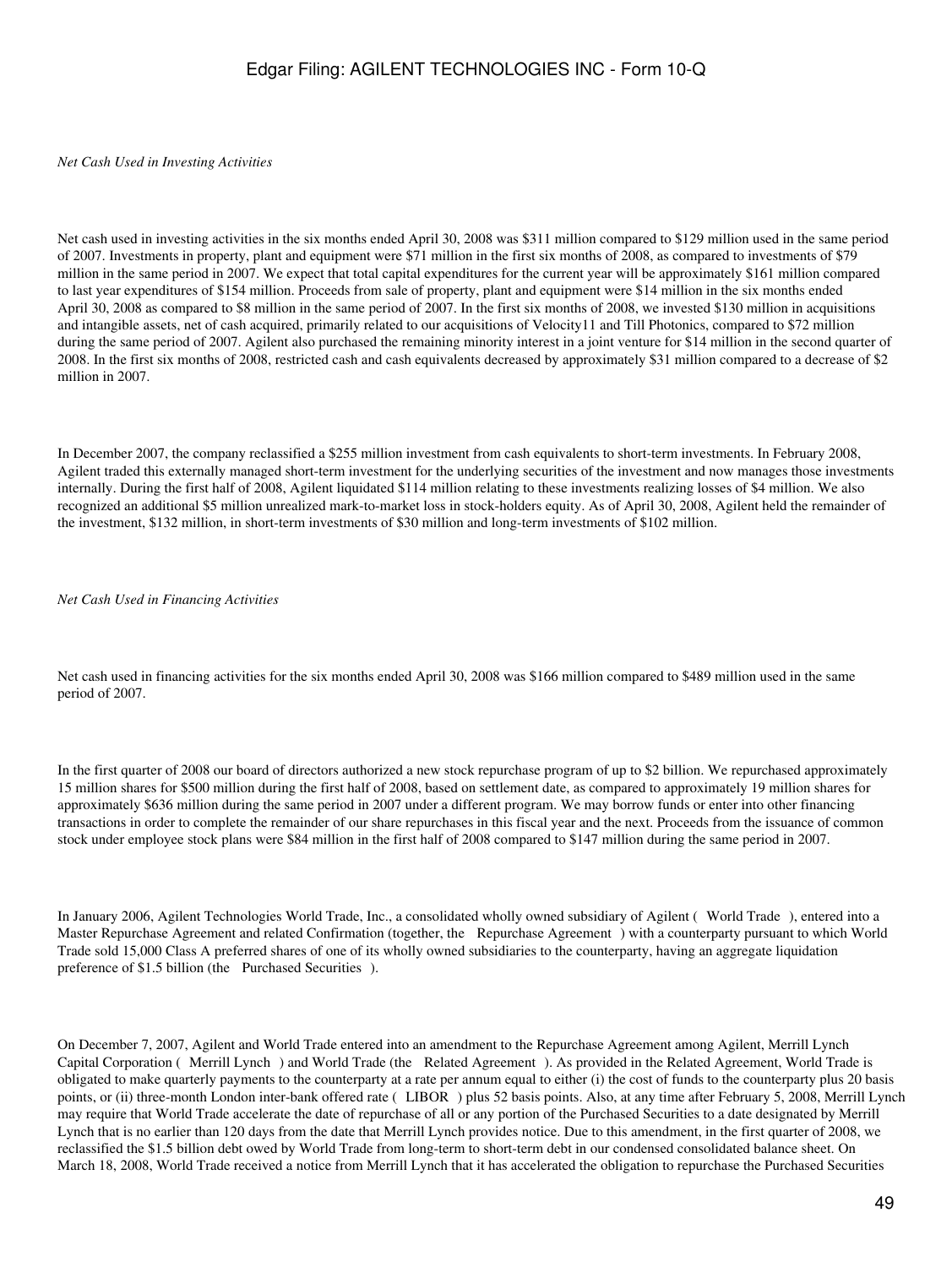to July 16, 2008 at a repurchase price of \$1.5 billion.

On May 11, 2007, we entered into a five-year credit agreement, which provides for a \$300 million unsecured credit facility that will expire on May 11, 2012. As of April 30, 2008, we had an outstanding balance of \$250 million on the credit facility and it has been classified as short-term debt in our condensed consolidated balance sheet. The draw down on the facility was due to the timing of intercompany receipts and payments. On May 20, 2008 we paid the outstanding balance in full. Should further borrowings be made under the facility and the World Trade repurchase obligation is not satisfied on or before June 16, 2008, an event of default will occur under the credit agreement. If an event of default occurred, the lenders would have the option to make any outstanding borrowings under the credit facility immediately due and payable.

As of April 30, 2008, we had approximately \$1.7 billion of unrestricted cash and \$1.6 billion of restricted cash that could be used to repurchase or redeem the Class A Preferred Shares, however, most of this cash is overseas and would need to be repatriated to the United States in order to be used to satisfy the repurchase obligation. Repatriation could result in additional U.S. federal income tax payments in future years. Alternatively, the Company is considering other financing transactions to satisfy the repurchase obligation. At this time, we have not determined which method we intend to use to satisfy the repurchase obligation.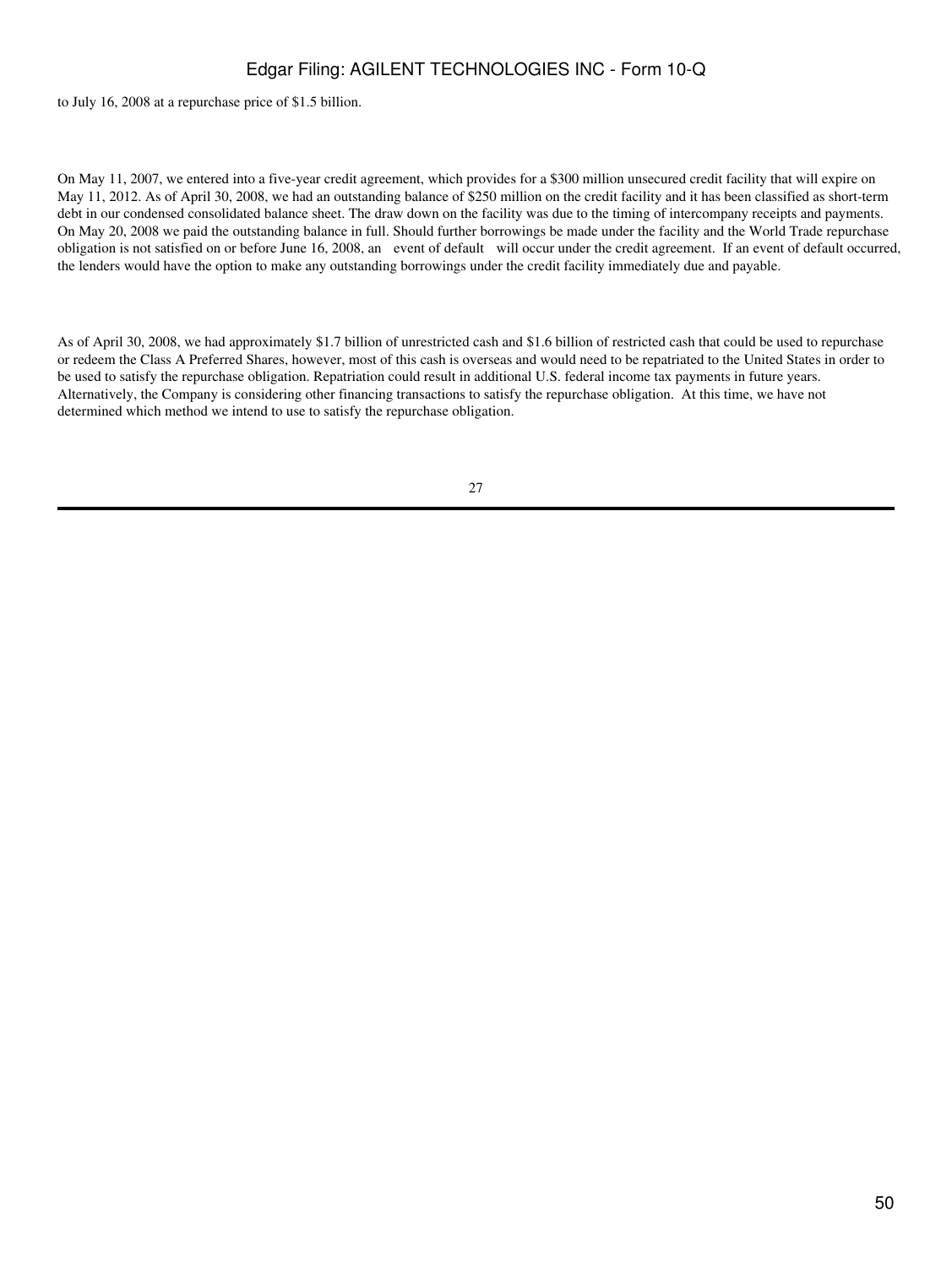*Other*

As a result of adopting FIN No. 48, \$383 million of taxes payable are recorded in long-term liabilities as of April 30, 2008. We are unable to accurately predict when these amounts will be realized or released. There were no other substantial changes from our 2007 Annual Report of Form 10-K to our contractual commitments in the first half of fiscal year 2008. We have contractual commitments for non-cancelable operating leases. We have no other material non-cancelable guarantees or commitments.

### **ITEM 3. QUANTITATIVE AND QUALITATIVE DISCLOSURES ABOUT MARKET RISK**

We are exposed to foreign currency exchange rate risks inherent in our sales commitments, anticipated sales, and assets and liabilities denominated in currencies other than the functional currency of our subsidiaries. We hedge future cash flows denominated in currencies other than the functional currency using sales forecasts up to twelve months in advance. Our exposure to exchange rate risks is managed on an enterprise-wide basis. This strategy utilizes derivative financial instruments, including option and forward contracts, to hedge certain foreign currency exposures with the intent of offsetting gains and losses that occur on the underlying exposures with gains and losses on the derivative contracts hedging them. We do not currently and do not intend to utilize derivative financial instruments for speculative trading purposes.

Our operations generate non-functional currency cash flows such as revenues, third party vendor payments and inter-company payments. In anticipation of these foreign currency cash flows and in view of volatility of the currency market, we enter into such foreign exchange contracts as are described above to manage our currency risk. Approximately 64 percent and 63 percent of our revenues were generated in U.S. dollars during the second quarter of 2008 and 2007, respectively.

We performed a sensitivity analysis assuming a hypothetical 10 percent adverse movement in foreign exchange rates to the hedging contracts and the underlying exposures described above. As of April 30, 2008, the analysis indicated that these hypothetical market movements would not have a material effect on our consolidated financial position, results of operations or cash flows.

### **ITEM 4. CONTROLS AND PROCEDURES**

*Evaluation of Disclosure Controls and Procedures*

Under the supervision and with the participation of our management, including the Chief Executive Officer and Chief Financial Officer, we have evaluated the effectiveness of our disclosure controls and procedures as required by Exchange Act Rule 13a-15(b) as of the end of the period covered by this report. Based on that evaluation, the Chief Executive Officer and Chief Financial Officer have concluded that these disclosure controls and procedures are effective.

*Changes in Internal Control over Financial Reporting*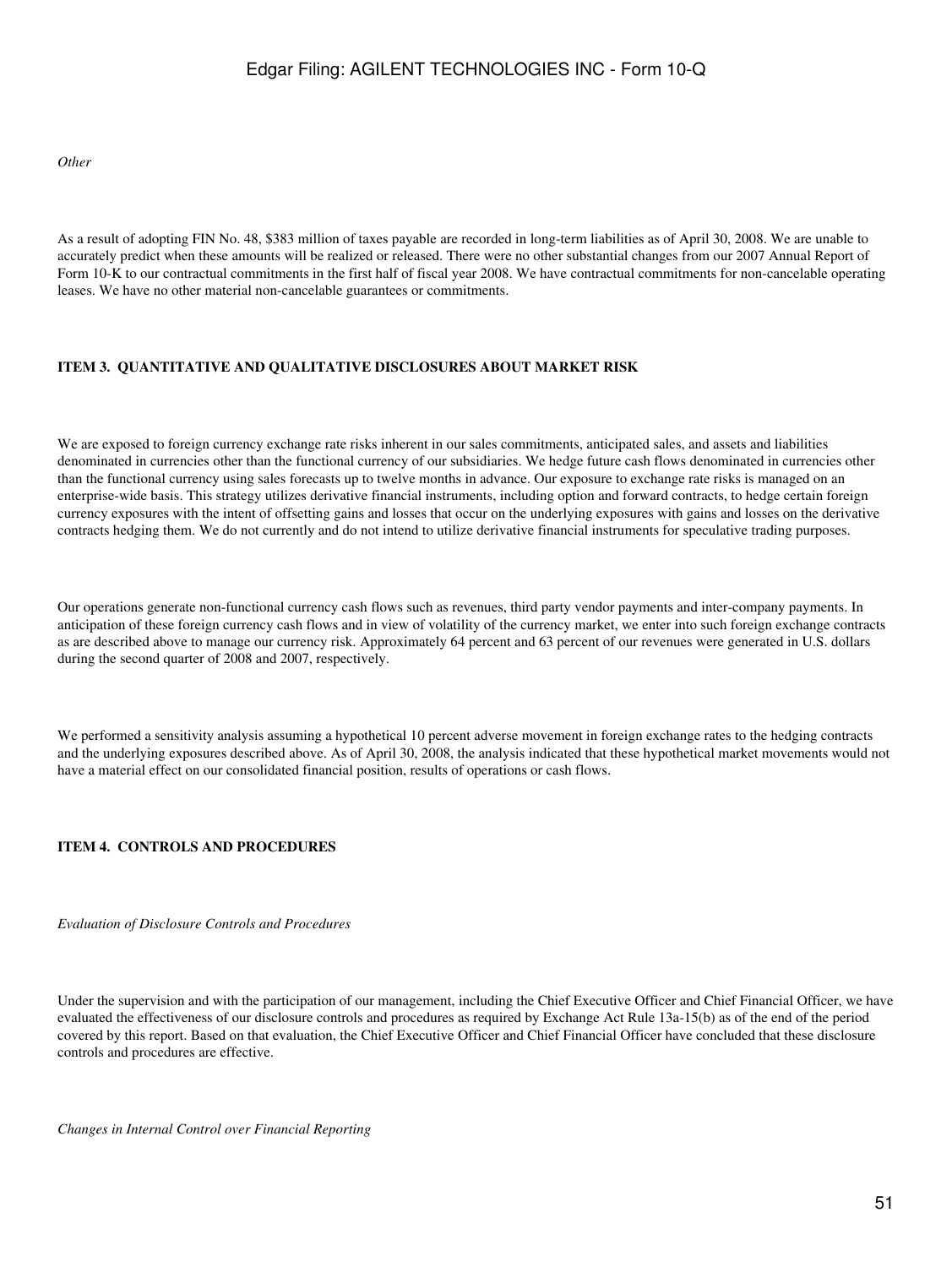There were no changes in our internal control over financial reporting during the quarter ended April 30, 2008 that have materially affected, or are reasonably likely to materially affect, our internal control over financial reporting.

#### **PART II OTHER INFORMATION**

#### **ITEM 1. LEGAL PROCEEDINGS**

In November 2001, a securities class action, Kassin v. Agilent Technologies, Inc., et al., Civil Action No. 01-CV-10639, was filed in United States District Court for the Southern District of New York (the Court) against certain investment bank underwriters for our initial public offering (IPO), Agilent and various of our officers and directors at the time of the IPO. In 2003, the Court granted Agilent s motion to dismiss the claims against Agilent based on Section 10 of the Securities Exchange Act, but denied Agilent s motion to dismiss the claims based on Section 11 of the Securities Act. On June 14, 2004, papers formalizing a settlement among the plaintiffs, Agilent and more than 200 other issuer defendants and insurers were presented to the Court. Under the proposed settlement, plaintiffs claims against Agilent and its directors and officers would be released, in exchange for a contingent payment (which, if made, would be paid by Agilent s insurer) and an assignment of certain potential claims. However, class certification of plaintiffs underlying action against the underwriter defendants was a condition of the settlement. On December 5, 2006, the Court of Appeals for the Second Circuit reversed the Court s order certifying such a class in several test cases that had been selected by the underwriter defendants and plaintiffs. On January 5, 2007, plaintiffs filed a petition for rehearing to the full bench of the Second Circuit. On April 6, 2007, the Second Circuit issued an order denying rehearing but noted that plaintiffs are free to seek certification of a more modest class. On June 25, 2007, the Court entered an order terminating the proposed settlement between plaintiffs and the issuer defendants based on a stipulation among the parties. Plaintiffs have amended their allegations and filed amended complaints in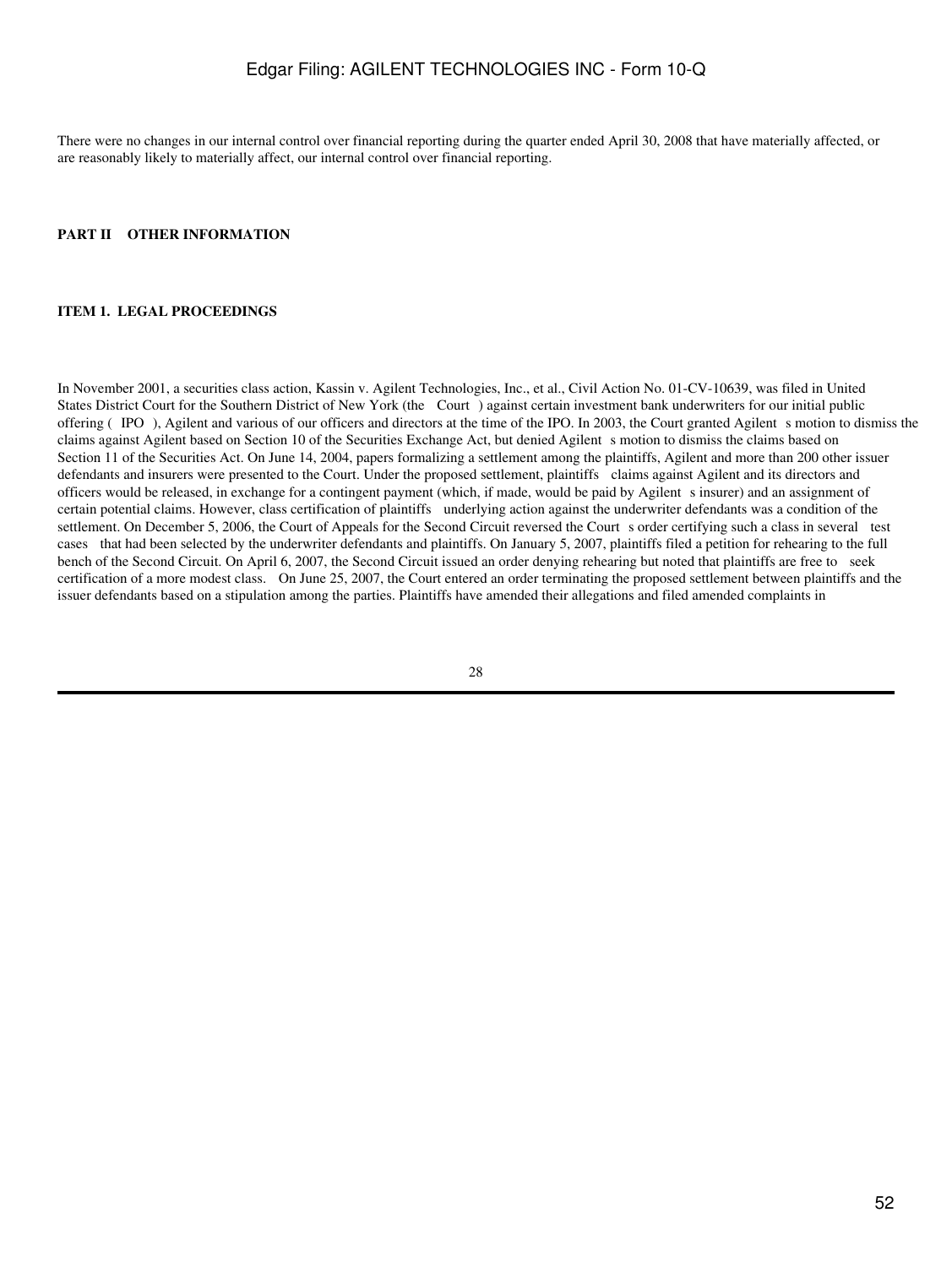six test cases (none of which involve Agilent). Defendants in these cases have moved to dismiss the amended complaints. On March 26, 2008, the Court denied the defendants motion to dismiss. Plaintiffs have also moved for class certifications in these test cases, which the defendants in these cases have opposed. No hearing dates have been set for the class-certification motion. Discovery is also proceeding in these cases. It is uncertain if or when there will be any revised or future settlement. Under our separation agreements with Hewlett-Packard Company (HP), HP agreed to indemnify us for a substantial portion of IPO-related liabilities. If the litigation against Agilent continues, Agilent believes it has meritorious defenses and intends to defend the case vigorously. We believe the likelihood that Agilent will be required to pay any material amount is remote.

We are involved in lawsuits, claims, investigations and proceedings, including, but not limited to, patent, commercial and environmental matters, which arise in the ordinary course of business. There are no matters pending that we expect to be material in relation to our business, consolidated financial condition, results of operations or cash flows.

### **ITEM 1A. RISK FACTORS**

#### **Risks, Uncertainties and Other Factors That May Affect Future Results**

### *Our operating results and financial condition could be harmed if the markets into which we sell our products decline or do not grow as anticipated.*

Visibility into our markets is limited. Our quarterly sales and operating results are highly dependent on the volume and timing of orders received during the fiscal quarter, which are difficult to forecast. In addition, our revenues and earnings forecasts for future fiscal quarters are often based on the expected seasonality or cyclicality of our markets. However, the markets we serve do not always experience the seasonality or cyclicality that we expect. Any decline in our customers markets or in general economic conditions would likely result in a reduction in demand for our products and services. The broader semiconductor market is one of the drivers for our electronic measurement business, and therefore, a decrease in the semiconductor market could harm our electronic measurement business. Also, if our customers markets decline, we may not be able to collect on outstanding amounts due to us. Such decline could harm our consolidated financial position, results of operations, cash flows and stock price, and could limit our ability to sustain profitability. Also, in such an environment, pricing pressures could intensify. Since a significant portion of our operating expenses is relatively fixed in nature due to sales, research and development and manufacturing costs, if we were unable to respond quickly enough these pricing pressures could further reduce our gross margins.

*The actions that we have taken in order to reduce costs could have long-term adverse effects on our business.*

We have largely completed our program to transition our company to a reduced cost structure. These reductions and regular ongoing evaluations of our cost structure, could have the effect of reducing our talent pool and available resources and, consequently, could have long-term effects on our business by decreasing or slowing improvements in our products, affecting our ability to respond to customers, limiting our ability to increase production quickly if and when the demand for our products increases and limiting our ability to hire and retain key personnel. These circumstances could cause our income to be lower than it otherwise might be and, as a result, adversely affect our stock price.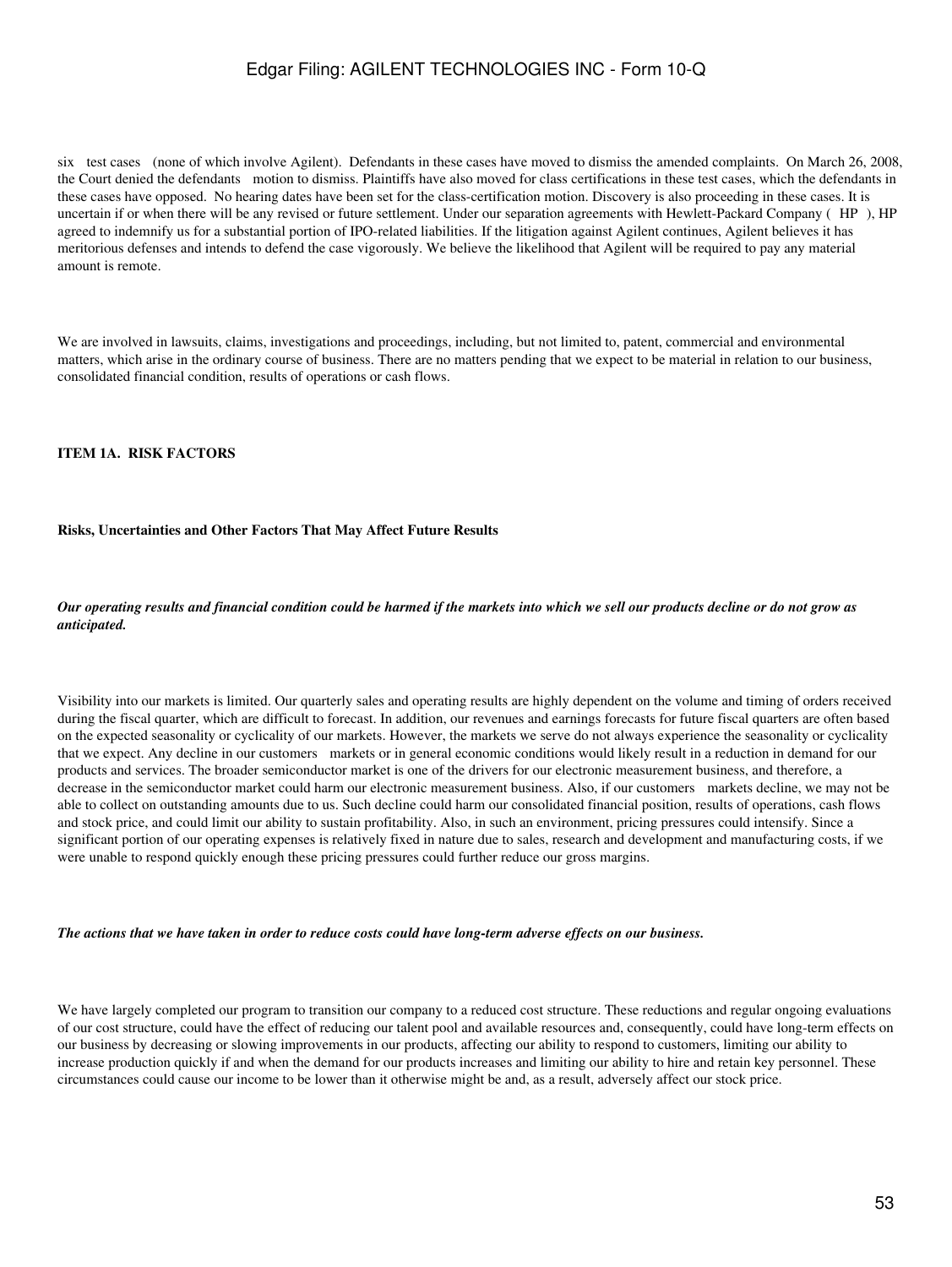#### *If we do not introduce successful new products and services in a timely manner, our products and services will become obsolete, and our operating results will suffer.*

We generally sell our products in industries that are characterized by rapid technological changes, frequent new product and service introductions and changing industry standards. In addition, many of the markets in which we operate are seasonal and cyclical. Without the timely introduction of new products, services and enhancements, our products and services will become technologically obsolete over time, in which case our revenue and operating results would suffer. The success of our new products and services will depend on several factors, including our ability to:

- properly identify customer needs;
- innovate and develop new technologies, services and applications;
- successfully commercialize new technologies in a timely manner;
- manufacture and deliver our products in sufficient volumes on time;
- differentiate our offerings from our competitors offerings;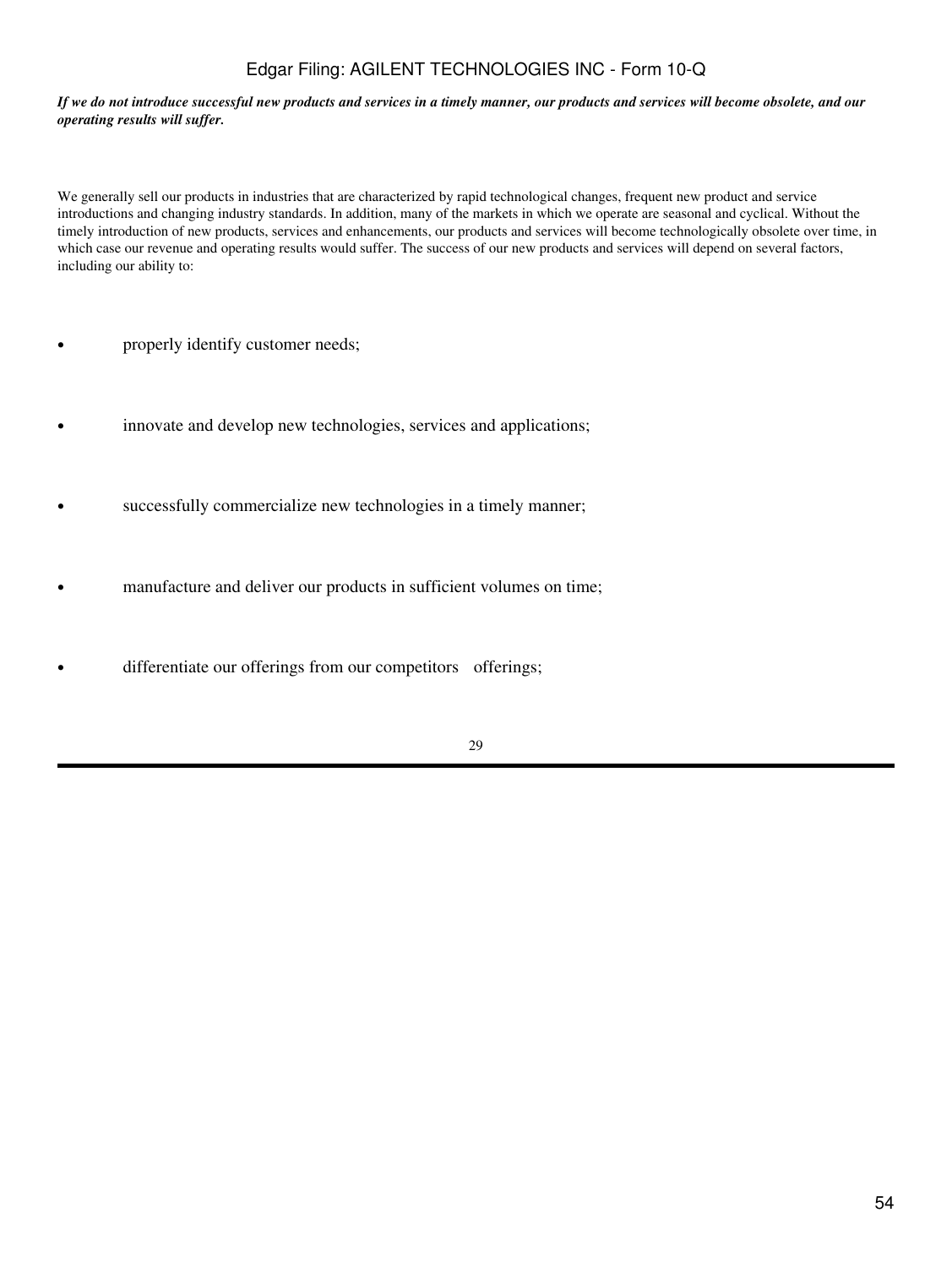- price our products competitively;
- anticipate our competitors development of new products, services or technological innovations; and
- control product quality in our manufacturing process.

*Dependence on contract manufacturing and outsourcing other portions of our supply chain may adversely affect our ability to bring products to market and damage our reputation. Dependence on outsourced information technology and other administrative functions may impair our ability to operate effectively.*

As part of our efforts to streamline operations and to cut costs, we have been outsourcing aspects of our manufacturing processes and other functions and will continue to evaluate additional outsourcing. If our contract manufacturers or other outsourcers fail to perform their obligations in a timely manner or at satisfactory quality levels, our ability to bring products to market and our reputation could suffer. For example, during a market upturn, our contract manufacturers may be unable to meet our demand requirements, which may preclude us from fulfilling our customers orders on a timely basis. The ability of these manufacturers to perform is largely outside of our control. In addition, we outsource significant portions of our information technology (IT) function and other administrative functions. Since IT is critical to our operations, any failure to perform on the part of the IT providers could impair our ability to operate effectively. In addition to the risks outlined above, problems with manufacturing or IT outsourcing could result in lower revenues, unexecuted efficiencies, and impact our results of operations and our stock price. Much of our outsourcing takes place in developing countries and, as a result, may be subject to geopolitical uncertainty.

### *Failure to adjust our purchases due to changing market conditions or failure to estimate our customers demand could adversely affect our income.*

Our income could be harmed if we are unable to adjust our purchases to market fluctuations, including those caused by the seasonal or cyclical nature of the markets in which we operate. The sale of our products and services are dependent, to a large degree, on customers whose industries are subject to seasonal or cyclical trends in the demand for their products. For example, the consumer electronics market is particularly volatile, making demand difficult to anticipate. During a market upturn, we may not be able to purchase sufficient supplies or components to meet increasing product demand, which could materially affect our results. In addition, some of the parts that require custom design are not readily available from alternate suppliers due to their unique design or the length of time necessary for design work. Should a supplier cease manufacturing such a component, we would be forced to reengineer our product. In addition to discontinuing parts, suppliers may also extend lead times, limit supplies or increase prices due to capacity constraints or other factors. In order to secure components for the production of products, we may continue to enter into non-cancelable purchase commitments with vendors, or at times make advance payments to suppliers, which could impact our ability to adjust our inventory to declining market demands. Prior commitments of this type have resulted in an excess of parts when demand for our communications and electronics products has decreased. If demand for our products is less than we expect, we may experience additional excess and obsolete inventories and be forced to incur additional charges.

*Our income may suffer if our manufacturing capacity does not match the demand for our products.*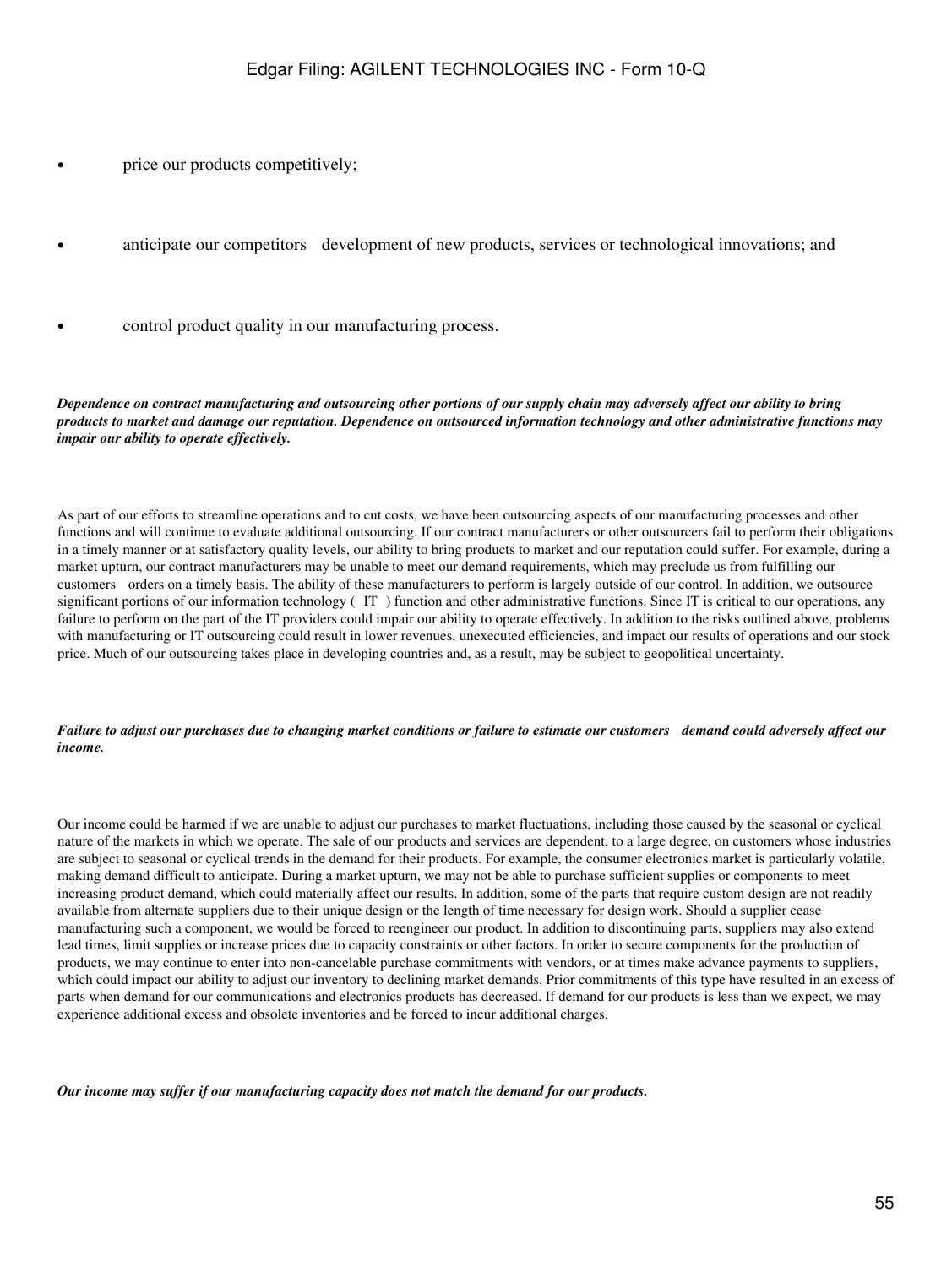Because we cannot immediately adapt our production capacity and related cost structures to rapidly changing market conditions, when demand does not meet our expectations, our manufacturing capacity will likely exceed our production requirements. If, during a general market upturn or an upturn in one of our segments, we cannot increase our manufacturing capacity to meet product demand, we will not be able to fulfill orders in a timely manner. This inability could materially and adversely limit our ability to improve our results. By contrast, if during an economic downturn we had excess manufacturing capacity, then our fixed costs associated with excess manufacturing capacity would adversely affect our income.

#### *Economic, political and other risks associated with international sales and operations could adversely affect our results of operations.*

Because we sell our products worldwide, our business is subject to risks associated with doing business internationally. We anticipate that revenue from international operations will continue to represent a majority of our total revenue. In addition, many of our employees, contract manufacturers, suppliers, job functions and manufacturing facilities are increasingly located outside the U.S. Accordingly, our future results could be harmed by a variety of factors, including:

- interruption to transportation flows for delivery of parts to us and finished goods to our customers;
- changes in foreign currency exchange rates;
- 30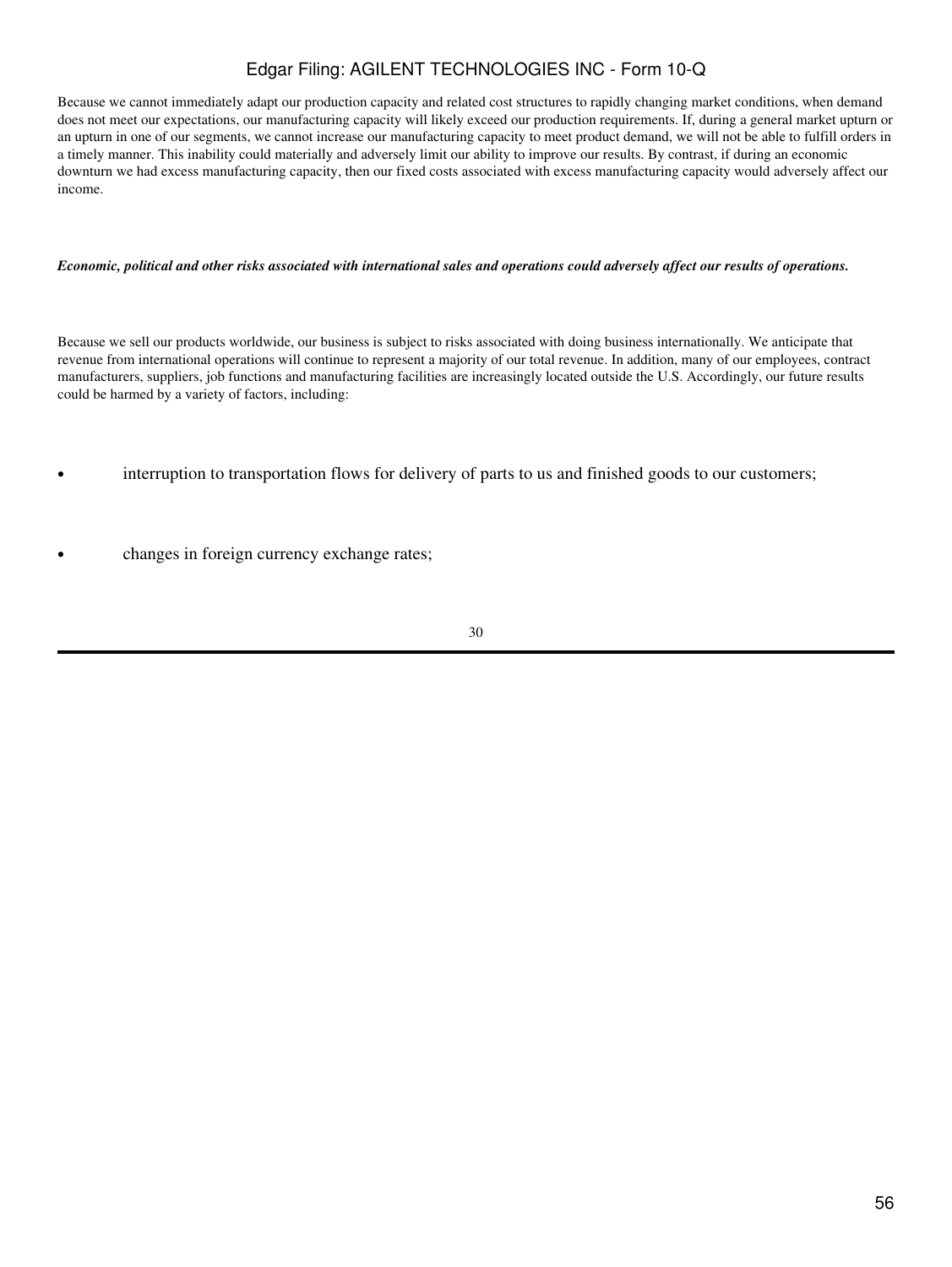- changes in a specific country s or region s political, economic or other conditions;
- trade protection measures and import or export licensing requirements;
- negative consequences from changes in tax laws;
	- difficulty in staffing and managing widespread operations;
- differing labor regulations;
- differing protection of intellectual property;
- unexpected changes in regulatory requirements; and
- geopolitical turmoil, including terrorism and war.

We centralized most of our accounting processes to two locations: India and Malaysia. These processes include general accounting, cost accounting, accounts payable and accounts receivables functions. If conditions change in those countries, it may adversely affect operations, including impairing our ability to pay our suppliers and collect our receivables. Our results of operations, as well as our liquidity, may be adversely affected and possible delays may occur in reporting financial results. In addition, although the majority of our products are priced and paid for in U.S. dollars, a significant amount of certain types of expenses, such as payroll, utilities, tax, and marketing expenses, are paid in local currencies. Our hedging programs reduce, but do not always entirely eliminate, within any given twelve month period, the impact of currency exchange rate movements, and therefore fluctuations in exchange rates, including those caused by currency controls, could impact our business operating results and financial condition by resulting in lower revenue or increased expenses. However, for expenses beyond that twelve month period, our hedging strategy does not mitigate our exposure.

### *Our business will suffer if we are not able to retain and hire key personnel.*

Our future success depends partly on the continued service of our key research, engineering, sales, marketing, manufacturing, executive and administrative personnel. If we fail to retain and hire a sufficient number of these personnel, we will not be able to maintain or expand our business. The markets in which we operate are very dynamic, and our businesses continue to respond with reorganizations, workforce reductions and site closures. We believe our pay levels are very competitive within the regions that we operate. However, there is also intense competition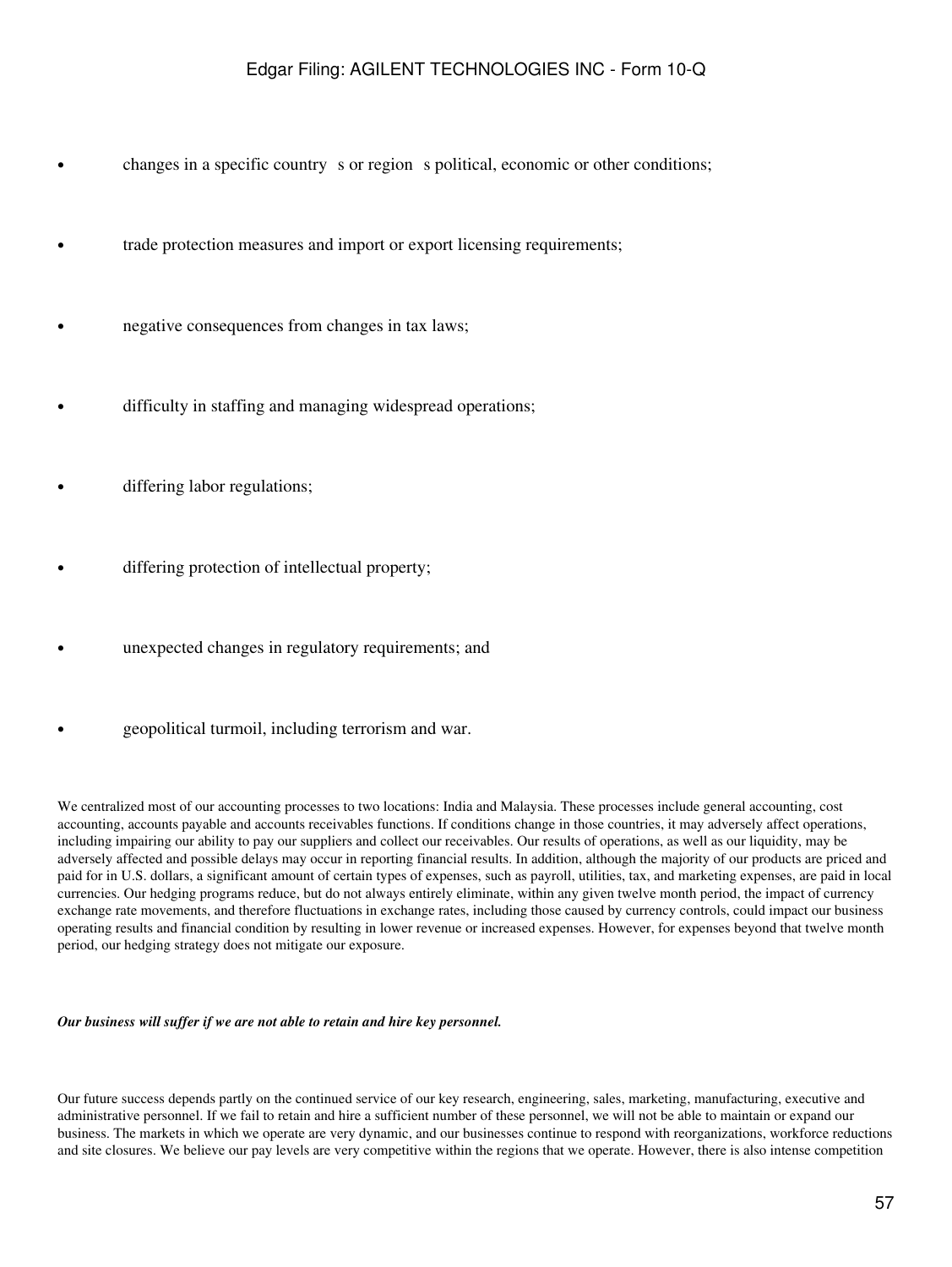for certain highly technical specialties in geographic areas where we continue to recruit, and it may become more difficult to retain our key employees.

#### *The impact of consolidation of competitors in the test and measurement market is difficult to predict and may harm our business.*

The test and measurement industry is intensely competitive and has been subject to increasing consolidation. For instance, in November 2007, Danaher Corporation, one of our competitors, completed the acquisition of Tektronix, Inc., another of our competitors. Consolidation in the test and measurement industry could result in existing competitors increasing their market share through business combinations, which could have a material adverse effect on our business, financial condition and results of operations. We may not be able to compete successfully in an increasingly consolidated industry and cannot predict with certainty how industry consolidation will affect our competitors or us.

#### *Our acquisitions, strategic alliances, joint ventures and divestitures may result in financial results that are different than expected.*

In the normal course of business, we frequently engage in discussions with third parties relating to possible acquisitions, strategic alliances, joint ventures and divestitures, and generally expect to complete several transactions per year. For example, in our fiscal year 2006, we completed the divestiture of our semiconductor products business and spin-off of our semiconductor test solutions business, and last year we completed several acquisitions, including the acquisition of Stratagene Corporation in our third fiscal quarter. As a result of such transactions, our financial results may differ from our own or the investment community s expectations in a given fiscal quarter, or over the long term. Such transactions often have post-closing arrangements including but not limited to post-closing adjustments, transition services, escrows or indemnifications, the financial results of which can be difficult to predict. In addition, acquisitions and strategic alliances may require us to integrate a different company culture, management team and business infrastructure. We may have difficulty developing, manufacturing and marketing the products of a newly acquired company in a way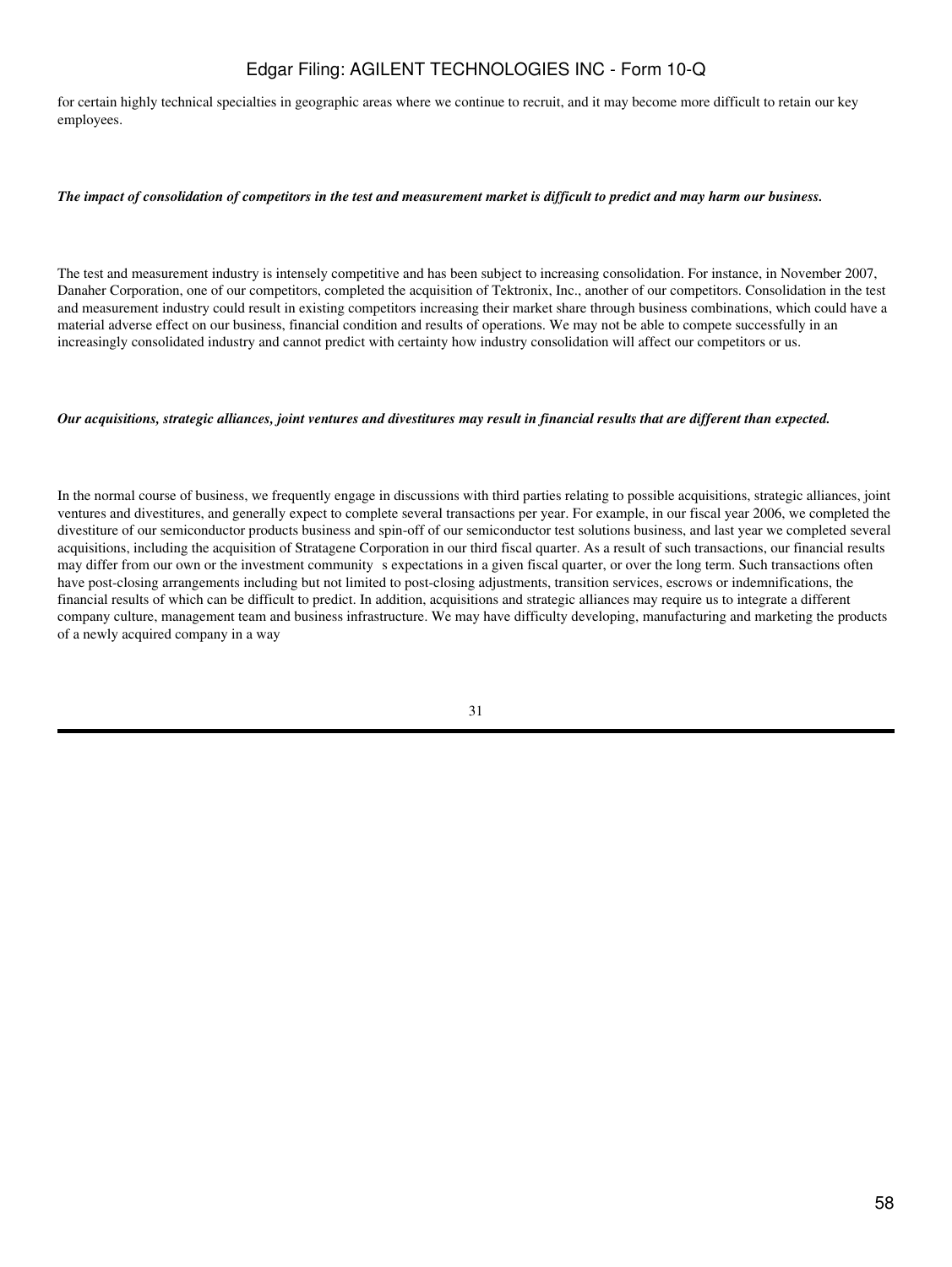that enhances the performance of our combined businesses or product lines to realize the value from expected synergies. Depending on the size and complexity of an acquisition, our successful integration of the entity depends on a variety of factors, including:

- the retention of key employees;
- the management of facilities and employees in different geographic areas;
- the retention of key customers;
- the compatibility of our sales programs and facilities within those of the acquired company; and
- the compatibility of our existing infrastructure with that of an acquired company.

A successful divestiture depends on various factors, including our ability to:

• effectively transfer liabilities, contracts, facilities and employees to the purchaser;

• identify and separate the intellectual property to be divested from the intellectual property that we wish to keep; and

reduce fixed costs previously associated with the divested assets or business.

Future impairment of the value of purchased assets and goodwill could have a significant negative impact on our future operating results. And, our inability to timely and effectively apply our systems of internal controls to an acquired business could harm our operating results or cause us to fail to meet our financial reporting obligations.

In addition, if customers of the divested business do not receive the same level of service from the new owners, this may adversely affect our other businesses to the extent that these customers also purchase other Agilent products. All of these efforts require varying levels of management resources, which may divert our attention from other business operations. Further, if market conditions or other factors lead us to change our strategic direction, we may not realize the expected value from such transactions. If we do not realize the expected benefits or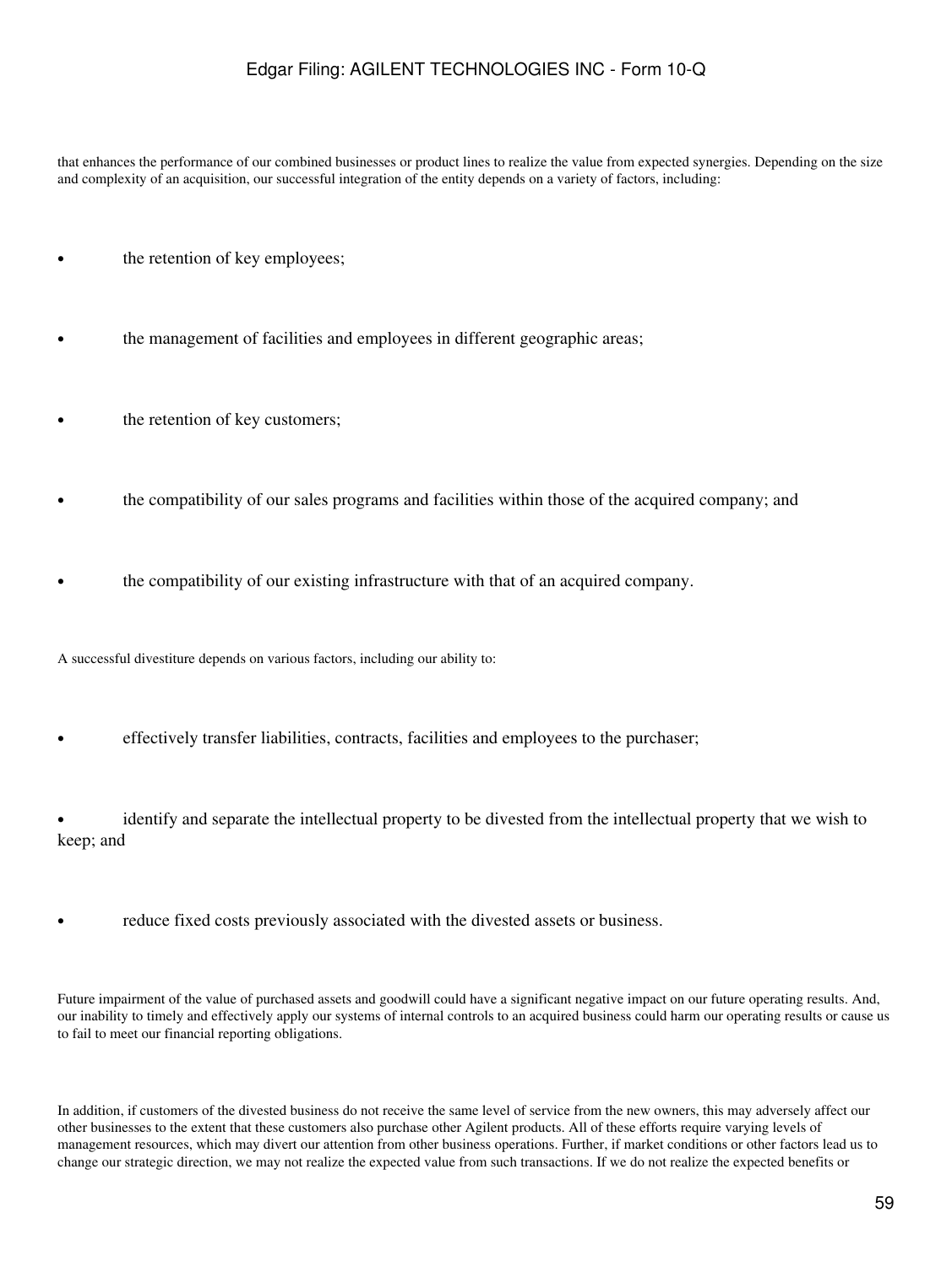synergies of such transactions, our consolidated financial position, results of operations, cash flows and stock price could be negatively impacted.

*Environmental contamination from past operations could subject us to unreimbursed costs and could harm on-site operations and the future use and value of the properties involved and environmental contamination caused by ongoing operations could subject us to substantial liabilities in the future.*

Some of our properties are undergoing remediation by the Hewlett-Packard Company (HP) for subsurface contaminations that were known at the time of our separation from HP. HP has agreed to retain the liability for this subsurface contamination, perform the required remediation and indemnify us with respect to claims arising out of that contamination. HP will have access to our properties to perform remediation. While HP has agreed to minimize interference with on-site operations at those properties, remediation activities and subsurface contamination may require us to incur unreimbursed costs and could harm on-site operations and the future use and value of the properties. We cannot be sure that HP will continue to fulfill its indemnification or remediation obligations. In addition, the determination of the existence and cost of any additional contamination caused by us could involve costly and time-consuming negotiations and litigation.

We have agreed to indemnify HP for any liability associated with contamination from past operations at all other properties transferred from HP to us other than those properties currently undergoing remediation by HP. While we are not aware of any material liabilities associated with any potential subsurface contamination at any of those properties, subsurface contamination may exist, and we may be exposed to material liability as a result of the existence of that contamination.

Our current and historical manufacturing processes involve, or have involved, the use of substances regulated under various international, federal, state and local laws governing the environment. As a result, we may become subject to liabilities for environmental contamination, and these liabilities may be substantial. While we have divested substantially all of our semiconductor related businesses to Avago and Verigy and regardless of indemnification arrangements with those parties, we may still become subject to liabilities for historical environmental contamination related to those businesses. Although our policy is to apply strict standards for environmental protection at our sites inside and outside the U.S., even if the sites outside the U.S. are not subject to regulations imposed by foreign governments, we may not be aware of all conditions that could subject us to liability.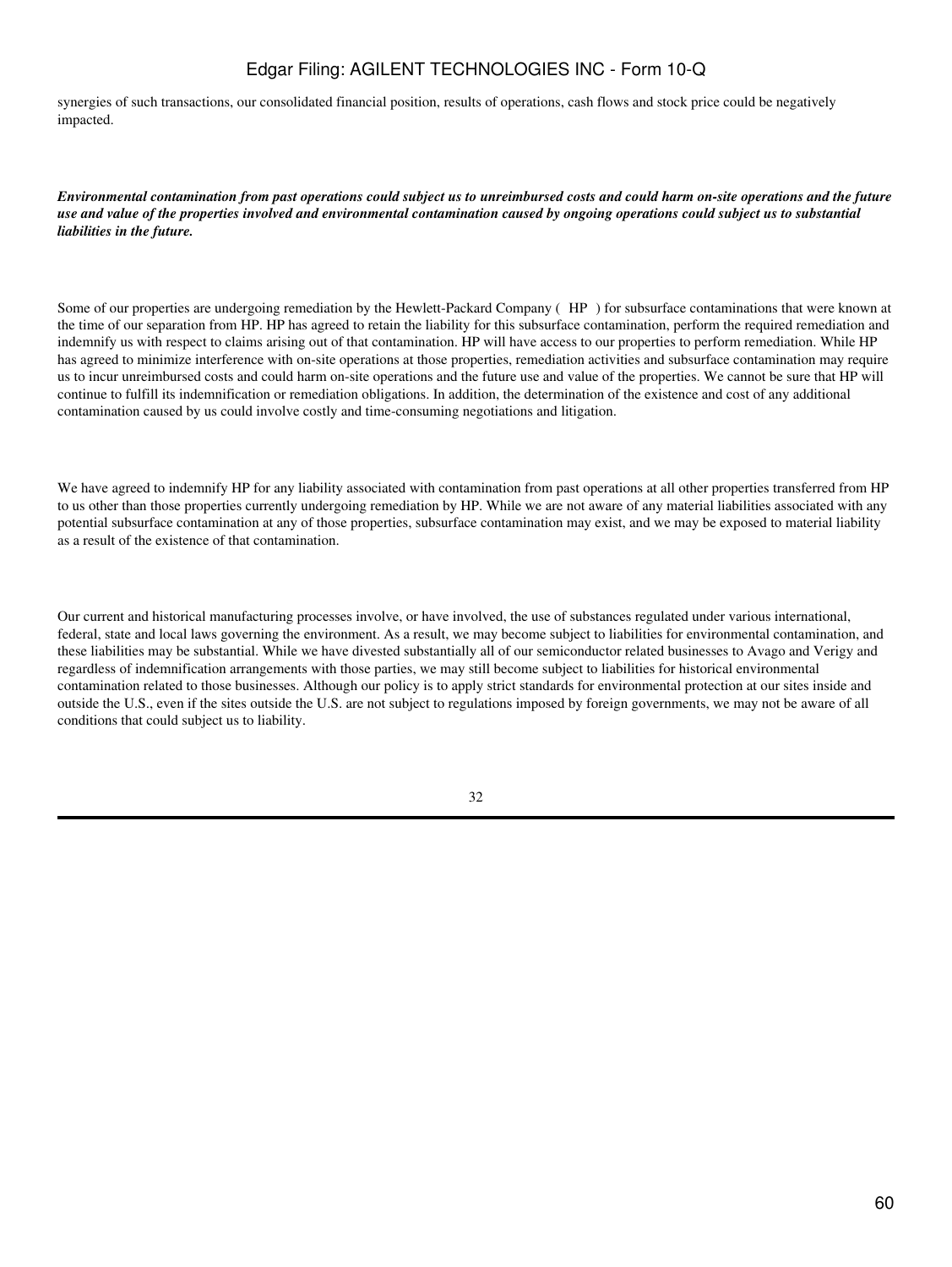*Our customers and we are subject to various governmental regulations, compliance with which may cause us to incur significant expenses, and if we fail to maintain satisfactory compliance with certain regulations, we may be forced to recall products and cease their manufacture and distribution, and we could be subject to civil or criminal penalties.*

Our businesses are subject to various significant international, federal, state and local regulations, including but not limited to health and safety, packaging, product content, labor and import/export regulations. These regulations are complex, change frequently and have tended to become more stringent over time. We may be required to incur significant expenses to comply with these regulations or to remedy violations of these regulations. Any failure by us to comply with applicable government regulations could also result in cessation of our operations or portions of our operations, product recalls or impositions of fines and restrictions on our ability to carry on or expand our operations. In addition, because many of our products are regulated or sold into regulated industries, we must comply with additional regulations in marketing our products.

Our products and operations are also often subject to the rules of industrial standards bodies, like the International Standards Organization, as well as regulation by other agencies such as the U.S. Federal Communications Commission. We also must comply with work safety rules. If we fail to adequately address any of these regulations, our businesses could be harmed.

Some of our chemical analysis products are used in conjunction with chemicals whose manufacture, processing, distribution and notification requirements are regulated by the U.S. Environmental Protection Agency under the Toxic Substances Control Act, and by regulatory bodies in other countries with laws similar to the Toxic Substances Control Act. We must conform the manufacture, processing, distribution of and notification about these chemicals to these laws and adapt to regulatory requirements in all countries as these requirements change. If we fail to comply with these requirements in the manufacture or distribution of our products, then we could be made to pay civil penalties, face criminal prosecution and, in some cases, be prohibited from distributing our products in commerce until the products or component substances are brought into compliance.

#### *We are subject to laws and regulations, and failure to address or comply with these laws and regulations could harm our business by leading to a reduction in revenue associated with these customers.*

We have agreements relating to the sale of our products to government entities and, as a result, we are subject to various statutes and regulations that apply to companies doing business with the government. The laws governing government contracts differ from the laws governing private contracts. For example, many government contracts contain pricing terms and conditions that are not applicable to private contracts. We are also subject to investigation for compliance with the regulations governing government contracts. A failure to comply with these regulations might result in suspension of these contracts, or administrative penalties.

A number of our products from our bio-analytical measurement business are subject to regulation by the United States Food and Drug Administration (FDA) and certain similar foreign regulatory agencies. If we or any of our suppliers or distributors fail to comply with FDA and other applicable regulatory requirements or are perceived to potentially have failed to comply, we may face, among other things, adverse publicity affecting both us and our customers, investigations or notices of non-compliance, fines, injunctions, and civil penalties; partial suspensions or total shutdown of production facilities or the imposition of operating restrictions, increased difficulty in obtaining required FDA clearances or approvals; seizures or recalls of our products or those of our customers or the inability to sell our products.

*Third parties may claim that we are infringing their intellectual property and we could suffer significant litigation or licensing expenses or be prevented from selling products or services.*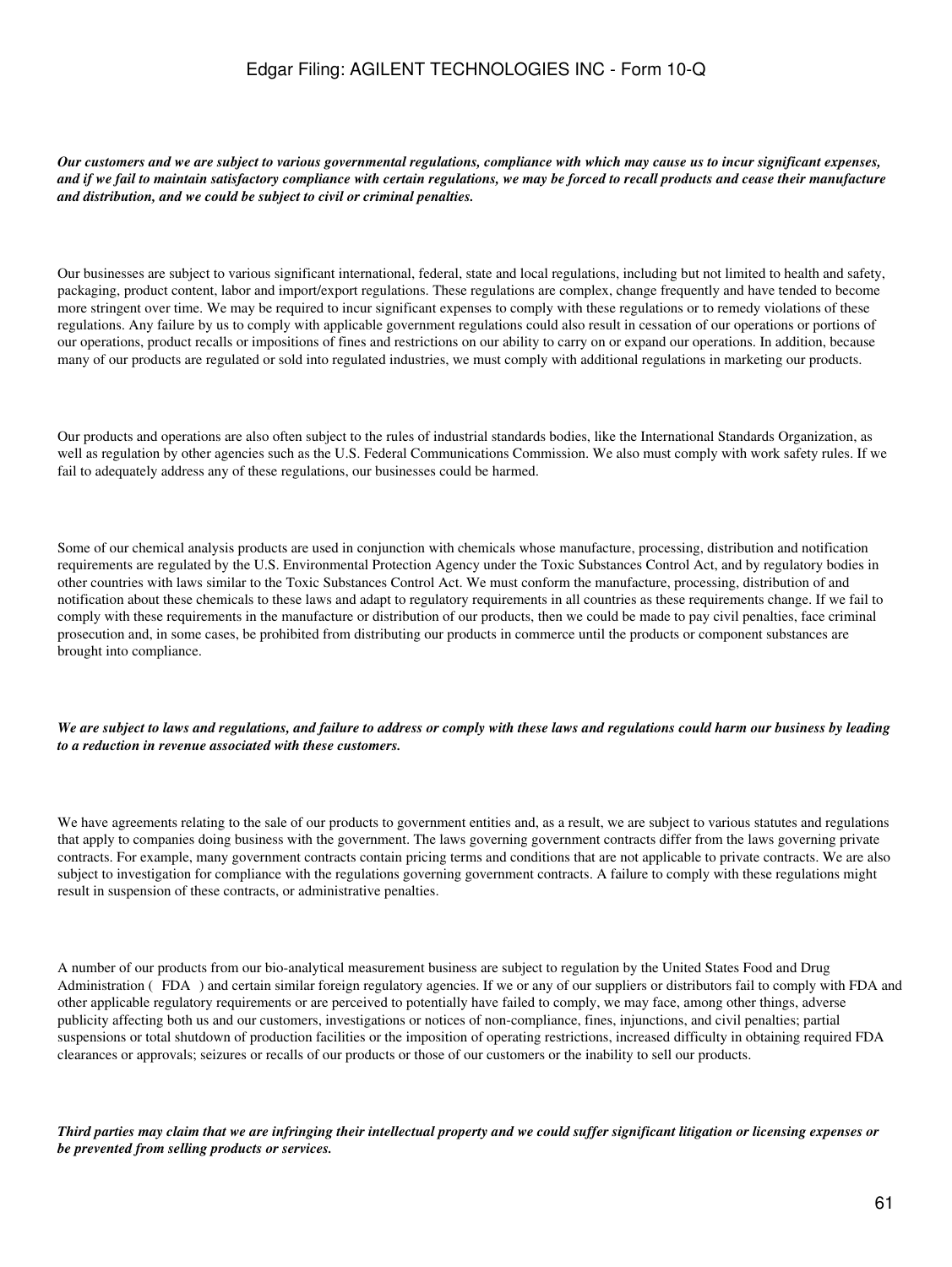From time to time, third parties may claim that one or more of our products or services infringe their intellectual property rights. We analyze and take action in response to such claims on a case by case basis. Any dispute or litigation regarding patents or other intellectual property could be costly and time-consuming due to the complexity of our technology and the uncertainty of intellectual property litigation and could divert our management and key personnel from our business operations. A claim of intellectual property infringement could force us to enter into a costly or restrictive license agreement, which might not be available under acceptable terms or at all, or could subject us to significant damages or to an injunction against development and sale of certain of our products or services. Our intellectual property portfolio may not be useful in asserting a counterclaim, or negotiating a license, in response to a claim of intellectual property infringement. In certain of our businesses we rely on third party intellectual property licenses and we cannot ensure that these licenses will be available to us in the future on favorable terms or at all.

### *Third parties may infringe our intellectual property and we may suffer competitive injury or expend significant resources enforcing our rights.*

Our success depends in large part on our proprietary technology. We rely on various intellectual property rights, including patents, copyrights, trademarks and trade secrets, as well as confidentiality provisions and licensing arrangements, to establish our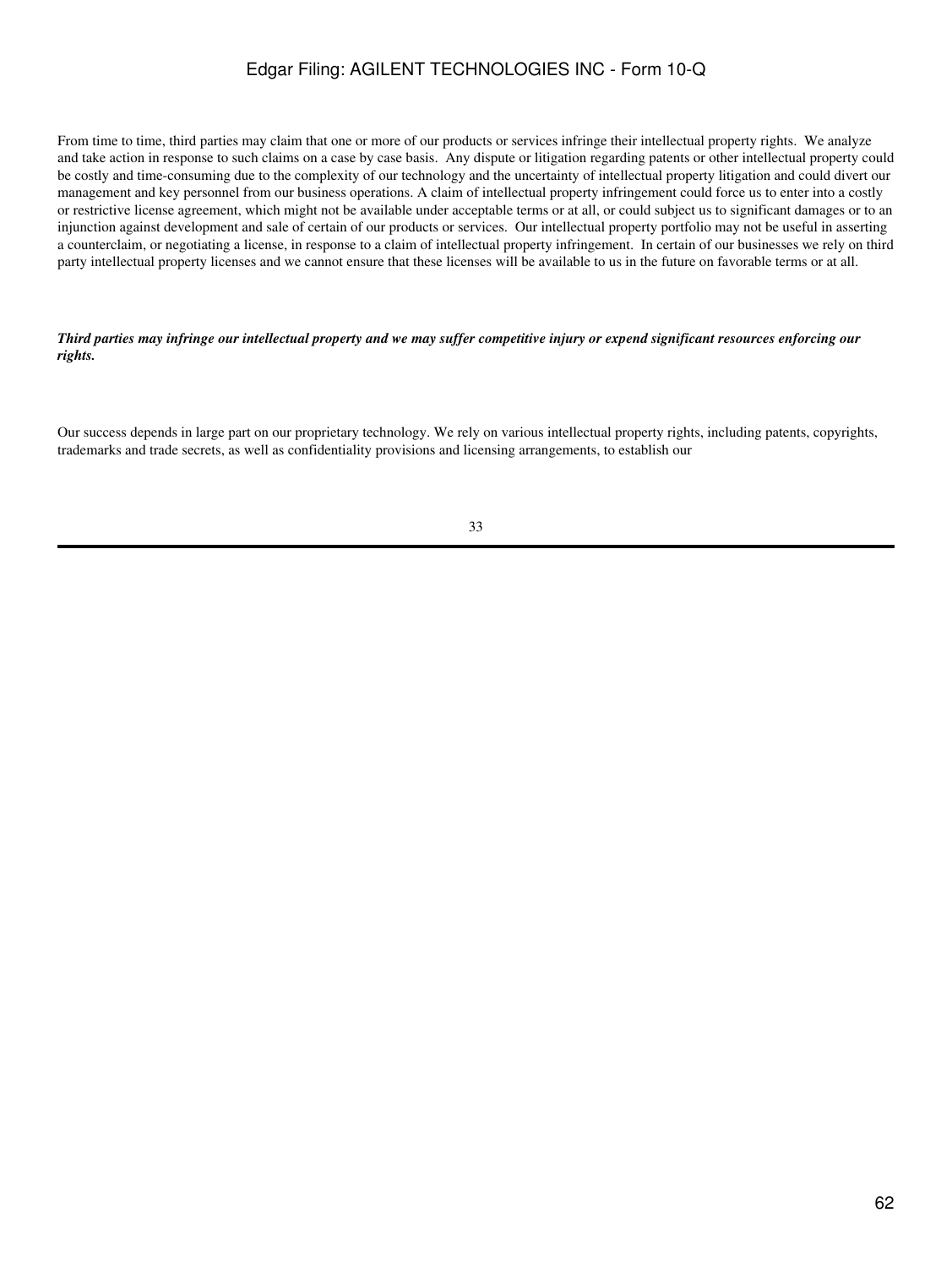proprietary rights. If we do not enforce our intellectual property rights successfully our competitive position may suffer which could harm our operating results.

Our pending patent applications, and our pending copyright and trademark registration applications, may not be allowed or competitors may challenge the validity or scope of our patents, copyrights or trademarks. In addition, our patents, copyrights, trademarks and other intellectual property rights may not provide us a significant competitive advantage.

We may need to spend significant resources monitoring our intellectual property rights and we may or may not be able to detect infringement by third parties. Our competitive position may be harmed if we cannot detect infringement and enforce our intellectual property rights quickly or at all. In some circumstances, enforcement may not be available to us because an infringer has a dominant intellectual property position or for other business reasons. In addition, competitors might avoid infringement by designing around our intellectual property rights or by developing non-infringing competing technologies. Intellectual property rights and our ability to enforce them may be unavailable or limited in some countries which could make it easier for competitors to capture market share and could result in lost revenues. Furthermore, some of our intellectual property is licensed to others which allows them to compete with us using that intellectual property.

#### *We have received a Revenue Agent s Report from the U.S. Internal Revenue Service for fiscal years 2000 through 2002 claiming a significant increase in our U.S. taxable income. An adverse outcome of this examination or any future examinations involving similar claims could have a material adverse effect on our results of operations, financial condition and liquidity.*

Our U.S. federal income tax returns for 2000 through 2002 have been under audit by the Internal Revenue Service (IRS). In August 2007, we received a Revenue Agent s Report (RAR). In the RAR, the IRS proposes to assess a net tax deficiency, after applying available net operating losses from the years under audit and undisputed tax credits, for those years of approximately \$405 million, plus penalties of approximately \$160 million and interest. If the IRS were to fully prevail, our net operating loss and tax credits generated in recent years would be utilized earlier than they otherwise would have been and our annual effective tax rate will have increased as a result. The RAR addresses several issues. One issue, however, relating to the use of Agilent s brand name by our foreign affiliates, accounts for a majority of the claimed tax deficiency. We believe that the claimed IRS adjustment for this issue in particular is inconsistent with applicable tax laws and that we have meritorious defenses to this claim. Therefore, we have not included any tax for this item in our tax provision for 2007 or for either the first or second quarter of 2008. We have filed a formal protest and expect to meet with the Appeals Office. In the protest, we opposed the claim associated with Agilent s brand name, and most of the other claimed adjustments proposed in the RAR, vigorously. In April of 2008, we received a rebuttal to our formal protest. The final resolution of the proposed adjustments is uncertain and may take several years. Based on current information, it is our opinion that the ultimate disposition of these matters is unlikely to have a material adverse effect on our consolidated financial position, results of operations or liquidity. However, if the ultimate determination of taxes owed is in excess of the tax provisions we have recorded in connection with the proposed assessment, our results of operations, financial condition and liquidity could be adversely affected.

*Our \$1.5 billion repurchase obligation under our World Trade financing arrangement has been accelerated and is due on July 16, 2008. An alternative financing transaction or the use of cash currently outside of the United States to satisfy, in whole or in part, the repurchase obligation may result in higher costs to us which could have a material adverse effect.*

On March 18, 2008, Agilent Technologies World Trade, Inc. (World Trade), a wholly-owned subsidiary of Agilent, received a notice from Merrill Lynch Capital Services, Inc. (Merrill) advising World Trade that it has accelerated to July 16, 2008 the obligation of World Trade to repurchase 15,000 Class A Preferred Shares of Agilent Technologies (Cayco) Limited, a wholly-owned subsidiary of the Company, at a repurchase price of \$1.5 billion.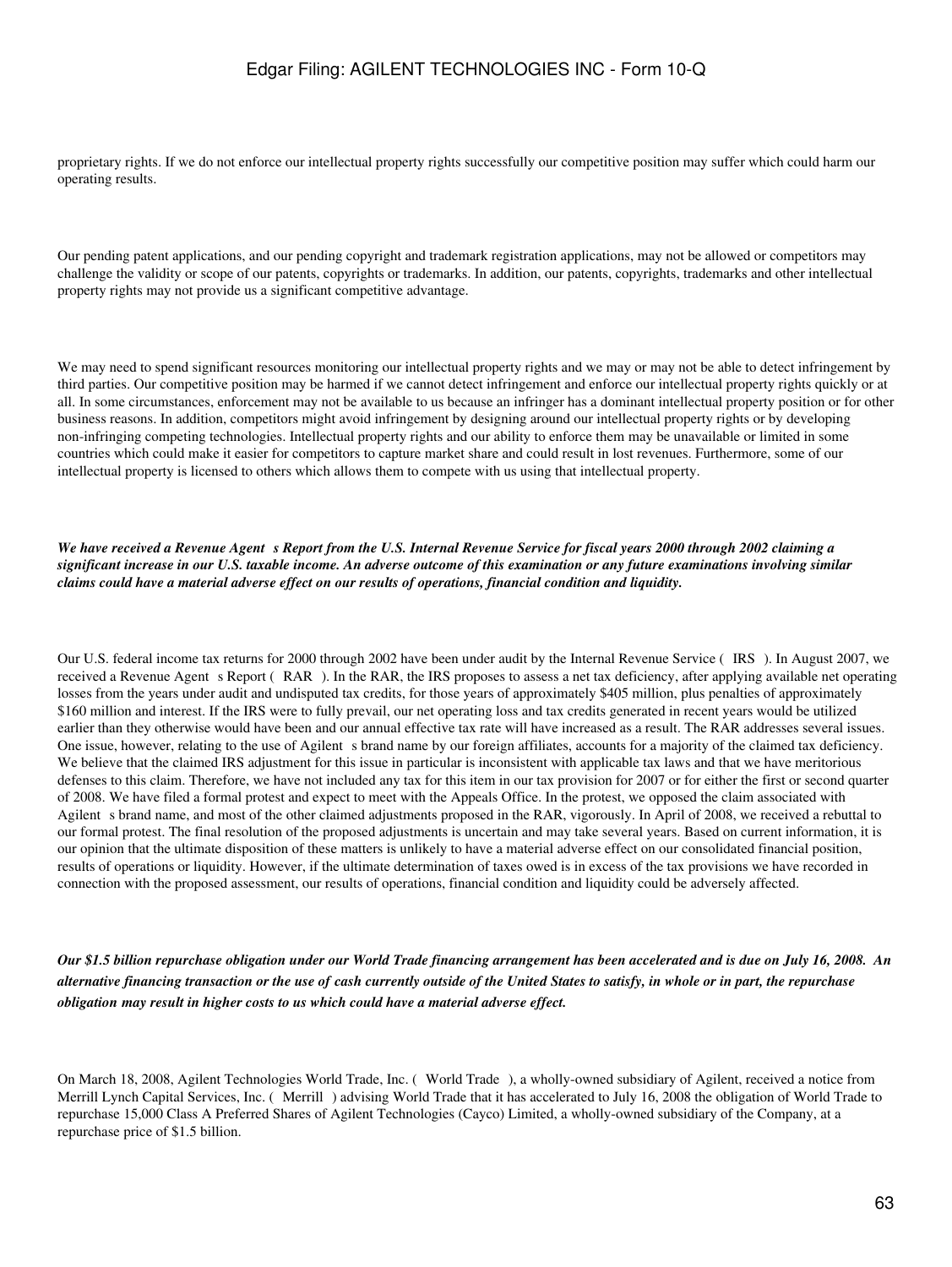We are required to satisfy the repurchase obligation on or before July 16, 2008. As of April 30, 2008, we had approximately \$1.7 billion of unrestricted cash and \$1.6 billion of restricted cash that could be used to repurchase or redeem the Class A Preferred Shares. However, most of this cash is overseas and would need to be repatriated to the United States in order to be used to satisfy the repurchase obligation. We may pursue other financing transactions to satisfy the repurchase obligation. However, in light of recent volatility in the financial markets and general economic conditions, there can be no assurance that an alternative financing transaction will be available to us on acceptable terms. In any case, the costs associated with a repatriation and/or borrowing of additional funds could result in a material adverse impact to our business operating results and financial condition.

The repurchase obligation that is being accelerated relates to the Master Repurchase Agreement and related Confirmation dated November 16, 2007 between World Trade and a counterparty, which amended the original agreement dated January 27, 2006. World Trade sold the Class A Preferred Shares to the counterparty for a total price of \$1.5 billion, the amount of the aggregate liquidation preference. Prior to the acceleration, World Trade was obligated to repurchase the Class A Preferred Shares from the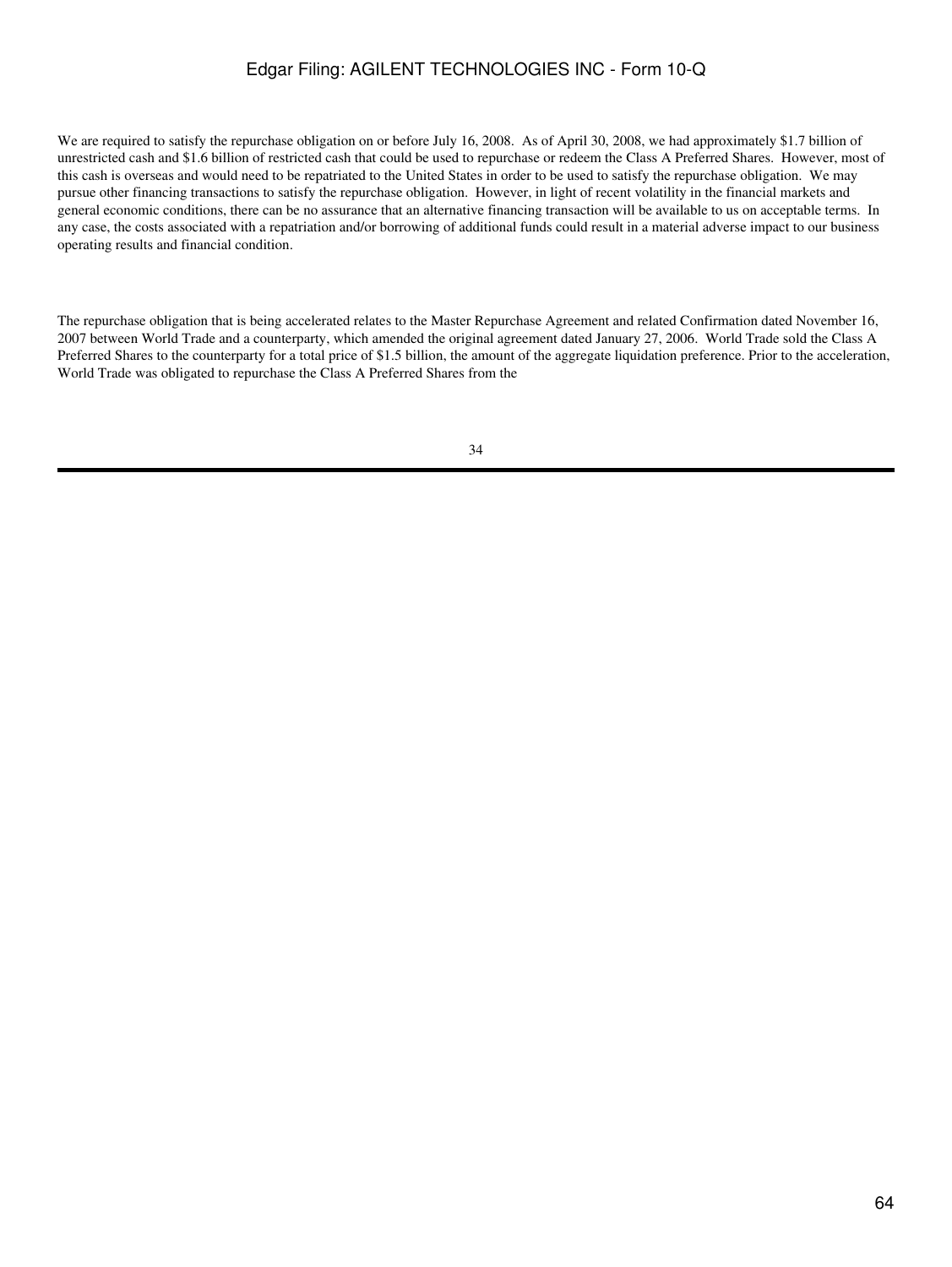counterparty on January 27, 2011 for 100% of their aggregate liquidation preference, subject to Merrill s right to accelerate that repurchase by written notice to us to a repurchase date to occur no earlier than 120 days from the date of any notice.

*We have issued \$600 million in a debt offering and entered into a credit facility and may incur other debt in the future, which could adversely affect our financial condition, liquidity and results of operations.*

In October 2007, we issued \$600 million in senior unsecured notes. In addition, in May 2007, we entered into a five-year senior unsecured revolving credit facility under which we may borrow up to \$300 million. As of April 30, 2008, we had borrowed \$250 million under the credit facility. We may borrow in the future and use the proceeds from any future borrowing for general corporate purposes, future acquisitions, repurchases of our outstanding shares of common stock or expansion of our business. As noted above, we may enter into an additional financing arrangement in order to satisfy our \$1.5 billion repurchase obligation under our World Trade financing structure on or before July 16, 2008.

Our incurrence of this debt may adversely affect our operating results and financial condition by, among other things:

• increasing our vulnerability to downturns in our business, to competitive pressures and to adverse economic and industry conditions;

• requiring the dedication of a portion of our expected cash from operations to service our indebtedness, thereby reducing the amount of expected cash flow available for other purposes, including capital expenditures and acquisitions; and

limiting our flexibility in planning for, or reacting to, changes in our business and our industry.

 Our current revolving credit facility imposes restrictions on us, including restrictions on our ability to create liens on our assets and the ability of our subsidiaries to incur indebtedness, and requires us to maintain compliance with specified financial ratios. Our ability to comply with these ratios may be affected by events beyond our control. In addition, our long-term non-convertible debt includes covenants that may adversely affect our ability to incur certain liens or engage in certain types of sale and leaseback transactions. If we breach any of the covenants under our long-term debt or our revolving credit facility and do not obtain a waiver from the lenders, then, subject to applicable cure periods, our outstanding indebtedness could be declared immediately due and payable.

*An event of default will occur under the our Five-Year Credit Agreement if our \$1.5 billion repurchase obligation under our World Trade financing arrangement is not satisfied by June 16, 2008 or extended to a later date. If an event of default occurred and we were no longer able to borrow under the Five-Year Credit Agreement, our ability to satisfy our cash requirements in the United States could be adversely effected.*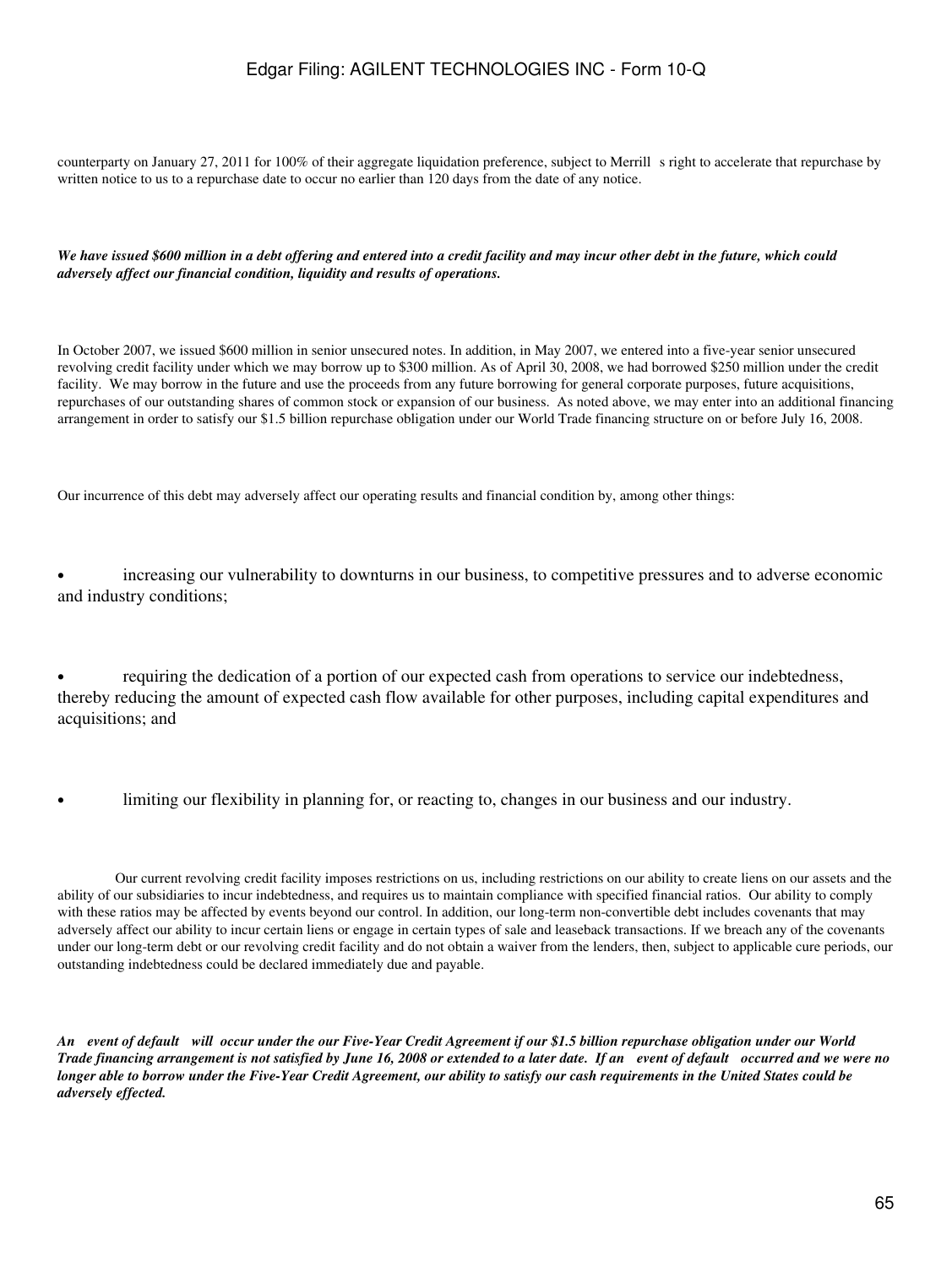On March 18, 2008, World Trade received a notice from Merrill Lynch Capital Services, Inc. advising World Trade that it has accelerated to July 16, 2008 the obligation of World Trade to repurchase 15,000 Class A Preferred Shares of Agilent Technologies (Cayco) Limited, a wholly-owned subsidiary of the Company, at a repurchase price of \$1.5 billion. Under the Company s Five-Year Credit Agreement, dated May 11, 2007, as amended (the Credit Agreement) by and among the Company, the lenders who are a party to the agreement, and JPMorgan Chase Bank, N.A., as administration agent, if the World Trade repurchase obligation is not satisfied at least 30 days prior to the date the World Trade repurchase obligation is due, an event of default will occur under the Credit Agreement. Also, in the event that we enter into an alternative financing arrangement to satisfy the World Trade repurchase obligation, we may be required to agree to terms in the new financing which would cause an event of default under the Credit Agreement. If a default were to occur, our lenders could require us to immediately repay any outstanding debt and refuse to lend us additional amounts until such event of default were cured.

*We have substantial cash requirements in the United States while a majority of our cash is generated outside of the United States. The failure to maintain a level of cash sufficient to address our cash requirements in the United States could adversely affect our financial condition and results of operations.*

Although cash generated in the United States covers normal operating requirements, a substantial amount of additional cash is required for special purposes such as repurchases of our stock, acquisitions of third parties, and the refinancing of our \$1.5 billion repurchase obligation related to our World Trade financing arrangement. Our business operating results, financial condition, and strategic initiatives could be adversely impacted if we were unable to address our U.S. cash requirements through (1) the efficient and timely repatriations of overseas cash or (2) other sources of cash obtained at an acceptable cost.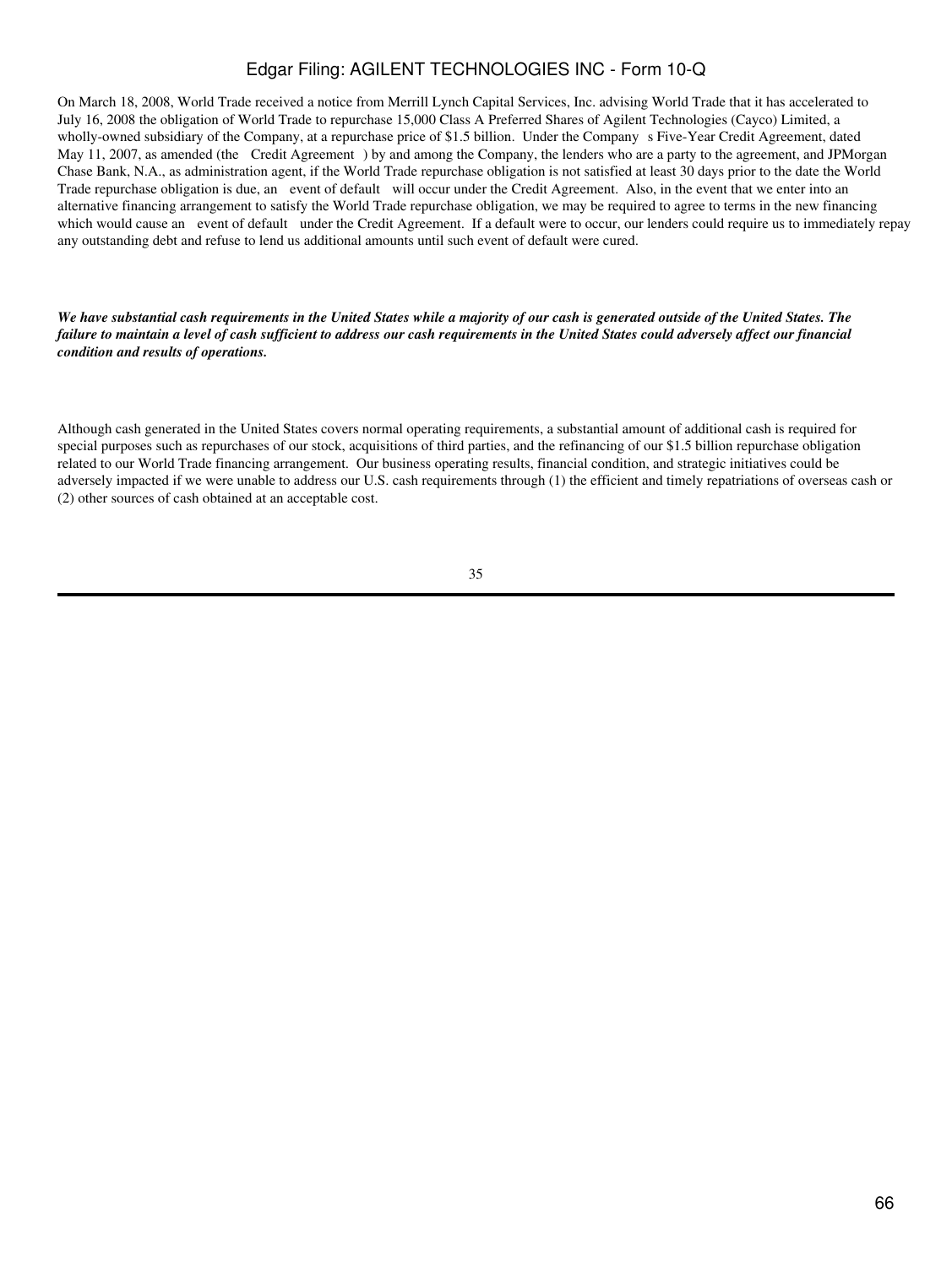#### *If we suffer a loss to our factories, facilities or distribution system due to catastrophe, our operations could be seriously harmed.*

Our factories, facilities and distribution system are subject to catastrophic loss due to fire, flood, terrorism or other natural or man-made disasters. In particular, several of our facilities could be subject to a catastrophic loss caused by earthquake due to their locations. Our production facilities, headquarters and Agilent Technologies Laboratories in California, and our production facilities in Washington and Japan, are all located in areas with above-average seismic activity. If any of these facilities were to experience a catastrophic loss, it could disrupt our operations, delay production, shipments and revenue and result in large expenses to repair or replace the facility. In addition, since we have consolidated our manufacturing facilities, we are more likely to experience an interruption to our operations in the event of a catastrophe in any one location. Although we carry insurance for property damage and business interruption, we do not carry insurance or financial reserves for interruptions or potential losses arising from earthquakes or terrorism.

#### *If we fail to maintain an effective system of internal controls, we may not be able to accurately report our financial results or prevent fraud, which could harm our brands and operating results.*

Effective internal controls are necessary for us to provide reliable and accurate financial reports and effectively prevent fraud. We have devoted significant resources and time to comply with the internal control over financial reporting requirements of the Sarbanes-Oxley Act of 2002. In addition, Section 404 under the Sarbanes-Oxley Act of 2002 requires that we assess and our auditors attest to the design and operating effectiveness of our controls over financial reporting. Our compliance with the annual internal control report requirement for each fiscal year will depend on the effectiveness of our financial reporting and data systems and controls across our operating subsidiaries. Furthermore, an important part of our growth strategy has been, and will likely continue to be, the acquisition of complementary businesses, and we expect these systems and controls to become increasingly complex to the extent that we integrate acquisitions and our business grows. Likewise, the complexity of our systems and controls may become more difficult to manage as we transform our operating structure and continue to reduce infrastructure costs. To effectively manage these changes, we will need to continue to improve our operational, financial and management controls and our reporting systems and procedures. We cannot be certain that these measures will ensure that we design, implement and maintain adequate controls over our financial processes and reporting in the future, especially in light of likely future acquisitions of companies that are not in compliance with Section 404 of Sarbanes-Oxley Act of 2002. Any failure to implement required new or improved controls, difficulties encountered in their implementation or operation, or difficulties in the assimilation of acquired businesses into our control system could harm our operating results or cause it to fail to meet our financial reporting obligations. Inferior internal controls could also cause investors to lose confidence in our reported financial information, which could have a negative effect on the trading price of our stock and our access to capital.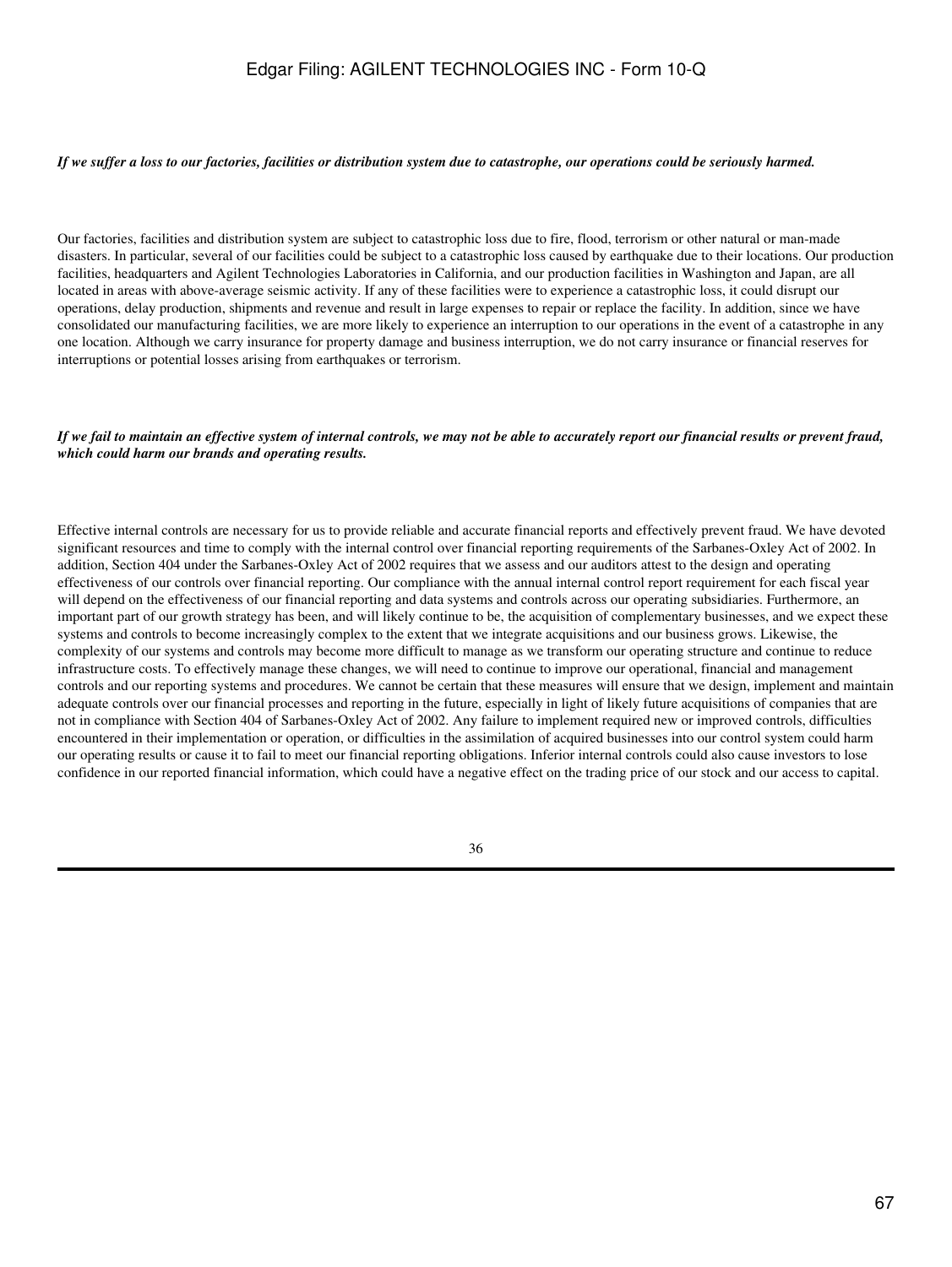#### **ITEM 2. UNREGISTERED SALES OF EQUITY SECURITIES AND USE OF PROCEEDS**

### **ISSUER PURCHASES OF EQUITY SECURITIES**

The table below summarizes information about the Company s purchases, based on trade date; of its equity securities registered pursuant to Section 12 of the Exchange Act during the quarterly period ended April 30, 2008.

| <b>Period</b>                 | <b>Total Number of</b><br><b>Shares of Common</b><br><b>Stock Purchased (1)</b><br>(a) | <b>Weighted Average</b><br>Price Paid per Share of<br>Common Stock (2)<br>(b) | Total<br>Number of<br><b>Shares of Common</b><br><b>Stock Purchased as</b><br><b>Part of Publicly</b><br><b>Announced Plans or</b><br>Programs (1)<br>$\left( \mathbf{c} \right)$ | <b>Maximum</b><br><b>Approximate Dollar</b><br><b>Value of Shares of</b><br><b>Common Stock that</b><br>May Yet Be<br><b>Purchased Under the</b><br><b>Plans or Programs</b><br>(in millions)<br>(d) |
|-------------------------------|----------------------------------------------------------------------------------------|-------------------------------------------------------------------------------|-----------------------------------------------------------------------------------------------------------------------------------------------------------------------------------|------------------------------------------------------------------------------------------------------------------------------------------------------------------------------------------------------|
| Feb. 1, 2008 through Feb. 29, |                                                                                        |                                                                               |                                                                                                                                                                                   |                                                                                                                                                                                                      |
| 2008                          | 3,749,500 \$                                                                           | 32.46                                                                         | 3,749,500 \$                                                                                                                                                                      | 1,628                                                                                                                                                                                                |
| Mar. 1, 2008 through Mar. 31, |                                                                                        |                                                                               |                                                                                                                                                                                   |                                                                                                                                                                                                      |
| 2008                          | 1,436,025 \$                                                                           | 30.07                                                                         | 1,436,025 \$                                                                                                                                                                      | 1,585                                                                                                                                                                                                |
| Apr. 1, 2008 through Apr. 30, |                                                                                        |                                                                               |                                                                                                                                                                                   |                                                                                                                                                                                                      |
| 2008                          | 2,756,035 \$                                                                           | 30.82                                                                         | 2,756,035 \$                                                                                                                                                                      | 1,500                                                                                                                                                                                                |
| Total                         | 7,941,560 \$                                                                           | 31.46                                                                         | 7,941,560                                                                                                                                                                         |                                                                                                                                                                                                      |

<sup>(1)</sup> On November 15, 2007, our Board of Directors approved a share-repurchase program of up to \$2 billion of Agilent s common stock over the next two years through any one or a combination of a variety of methods, including open-market purchases, block trades, self tenders, accelerated share repurchase transactions or otherwise.

(2) The weighted average price paid per shares of common stock does not include the cost of commissions.

### **ITEM 4. SUBMISSION OF MATTERS TO A VOTE OF SECURITY HOLDERS**

a) The Annual Meeting of Stockholders of Agilent Technologies, Inc. was held at 10:00 a.m. Pacific Standard Time, on February 27, 2008 at the South San Francisco Conference Center located at 255 South Airport Boulevard, South San Francisco, California.

The three proposals presented at the meeting were:

1. To elect three (3) directors for a term of three years.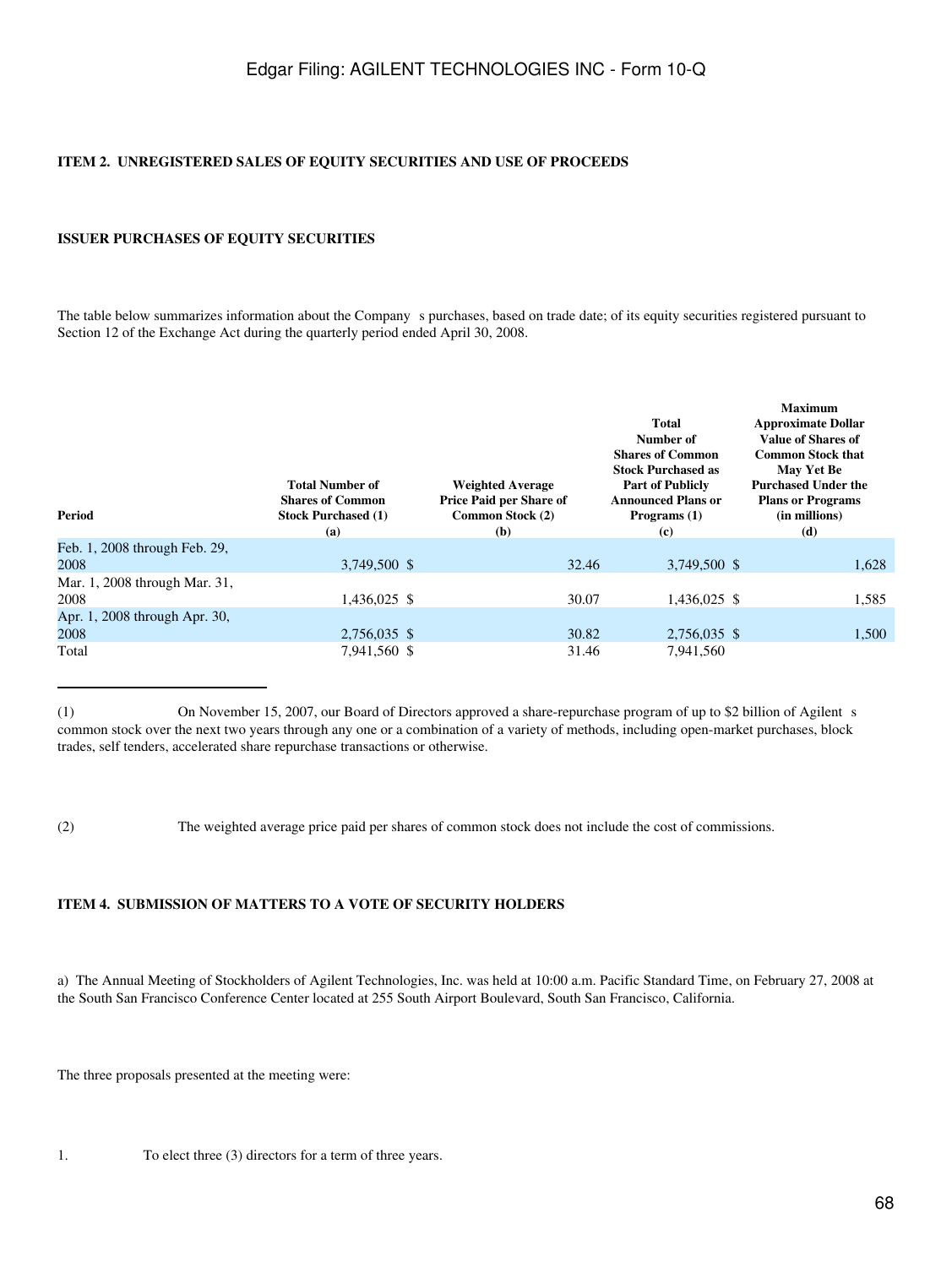2. To ratify the Audit and Finance Committees appointment of PricewaterhouseCoopers LLP as the companys independent registered public accounting firm for the 2008 fiscal year.

- 3. Approval of the Agilent Technologies, Inc. Long-Term Performance Program.
- b) Each of the three directors was elected for a term of three years and received the number of votes set forth below:

| <b>Name</b>             | For         | Withheld  |
|-------------------------|-------------|-----------|
| Heidi Kunz              | 325,033,968 | 5.355,007 |
| David M. Lawrence, M.D. | 324,888,443 | 5.500.532 |
| A. Barry Rand           | 325,041,756 | 5.347.219 |

The terms of office of James G. Cullen, Paul N. Clark, Robert J. Herbold, Koh Boon Hwee, Robert L. Joss, and William P. Sullivan as directors continued after the meeting.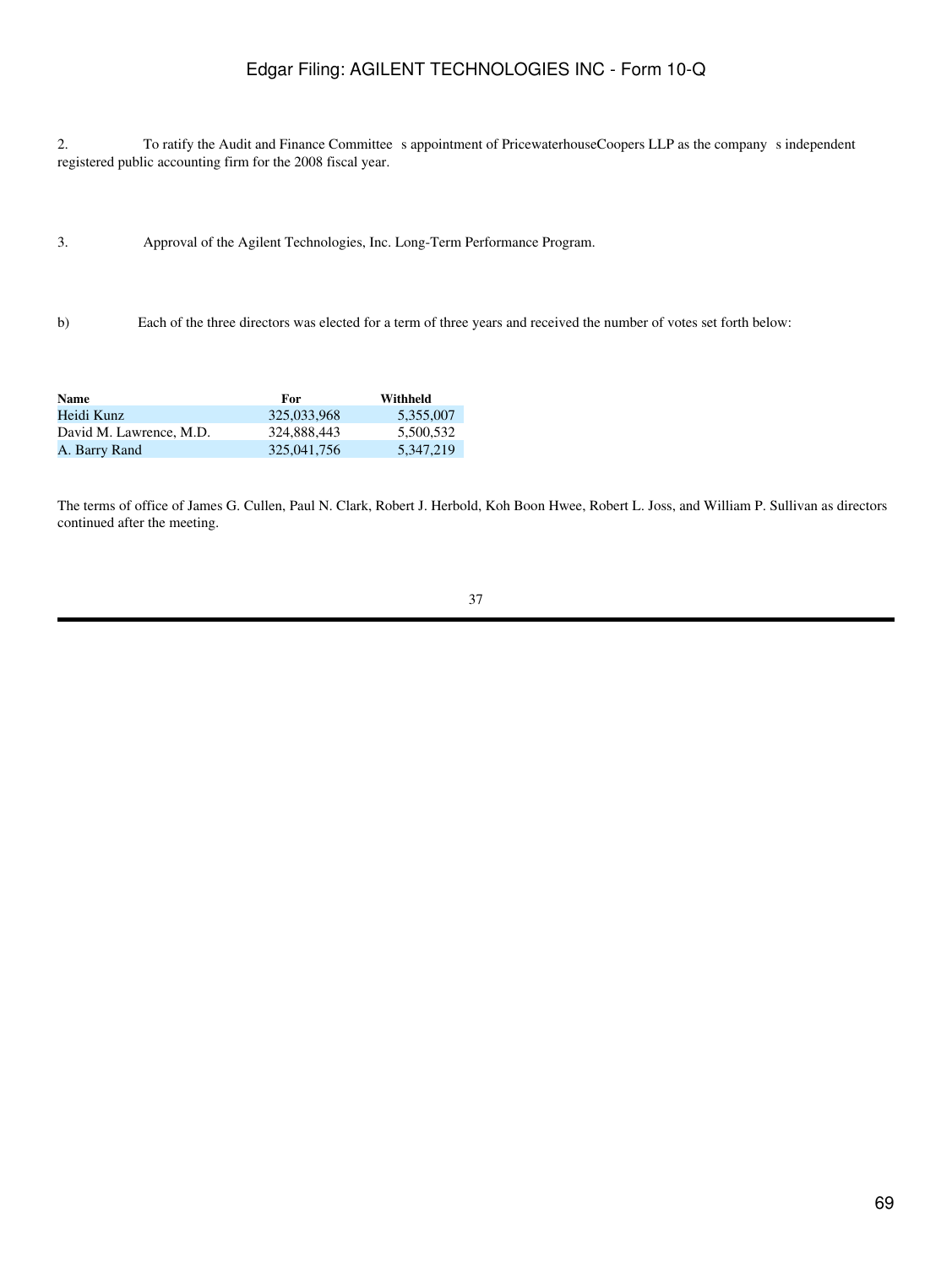c) The second and third proposals were approved as follows:

i. The ratification of the appointment of PricewaterhouseCoopers LLP as the company s independent registered public accounting firm for the 2008 fiscal year was approved by a vote of 325,394,057 shares in favor, 1,622,081 shares against and 3,372,837 shares abstaining.

ii. The Agilent Technologies, Inc. Long-Term Performance Program was approved by a vote of 297,264,806 shares in favor, 29,412,849 shares against, 3,710,120 shares abstaining and, the non-vote of 1,200 shares.

### **ITEM 6. EXHIBITS**

(a) Exhibits:

A list of exhibits is set forth in the Exhibit Index found on page 40 of this report.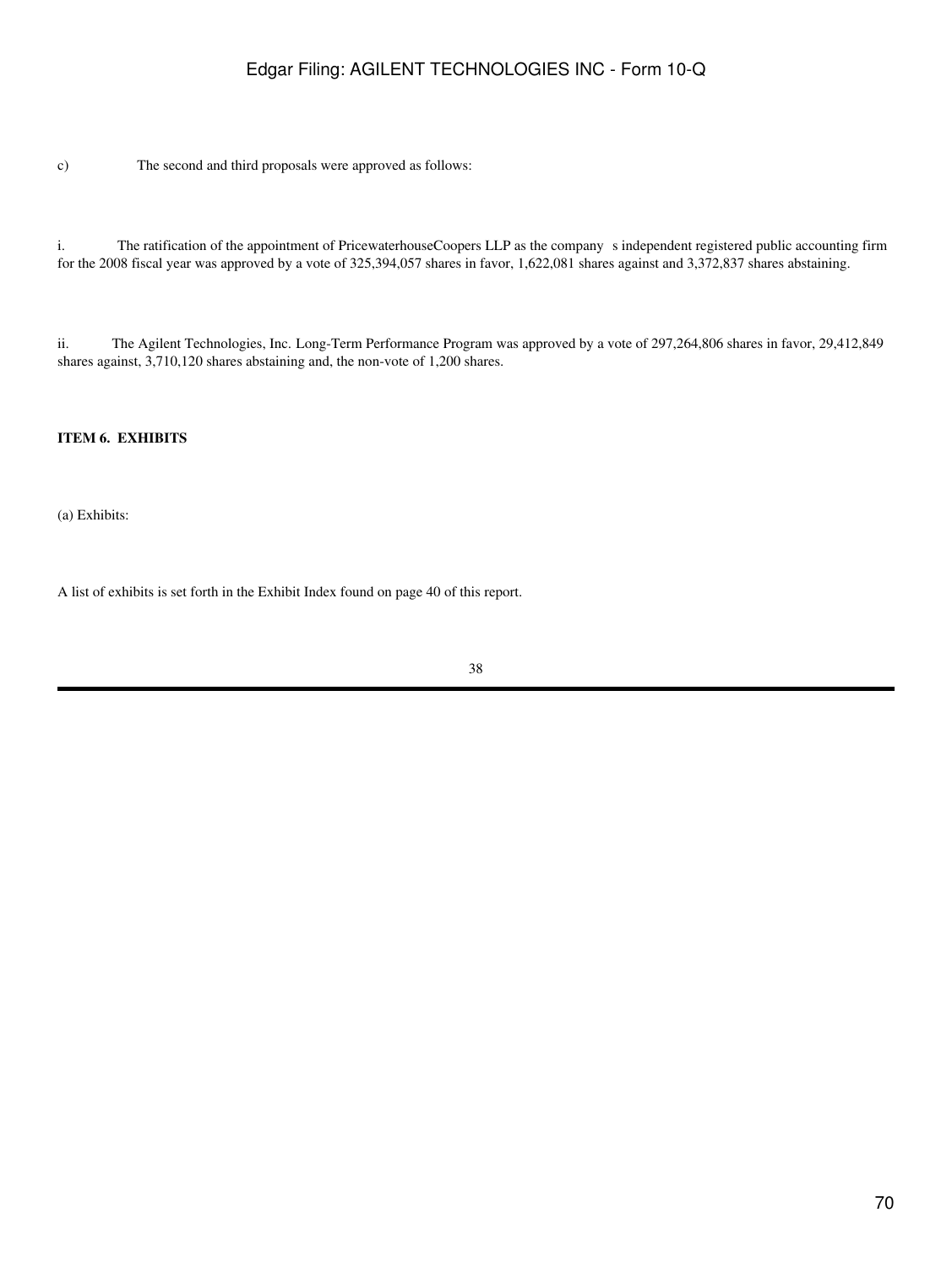### **AGILENT TECHNOLOGIES, INC.**

### **SIGNATURE**

Pursuant to the requirements of the Securities Exchange Act of 1934, the registrant has duly caused this report to be signed on its behalf by the undersigned thereunto duly authorized.

Dated: June 5, 2008 By: /s/ Didier Hirsch

- Dated: June 5, 2008 By: /s/ Adrian T. Dillon Adrian T. Dillon Executive Vice President, Finance and Administration, Chief Financial Officer (Principal Financial Officer)
	- Didier Hirsch Vice President, Corporate Controllership and Tax (Principal Accounting Officer)